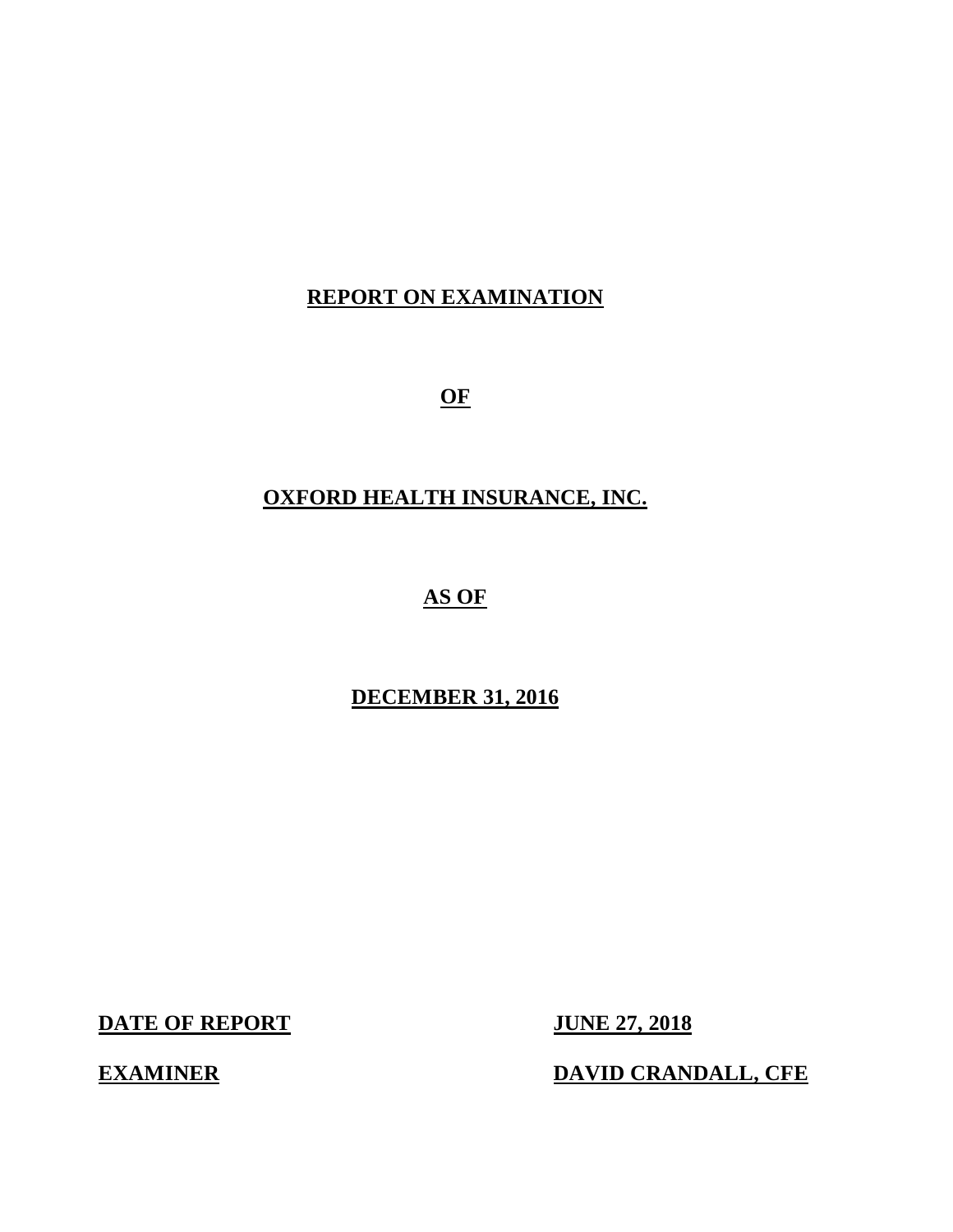## **TABLE OF CONTENTS**

| <u>TEM NO.</u> |                                                                        | PAGE NO.       |
|----------------|------------------------------------------------------------------------|----------------|
| 1.             | Scope of the examination                                               | 3              |
| 2.             | Description of the Company                                             | 6              |
|                | Corporate governance<br>A.                                             | $\overline{7}$ |
|                | <b>Enterprise Risk Management</b><br><b>B.</b>                         | 10             |
|                | $C_{\cdot}$<br><b>Internal Audit</b>                                   | 11             |
|                | D.<br>Territory and plan of operation                                  | 11             |
|                | Reinsurance<br>E.                                                      | 14             |
|                | $F_{\cdot}$<br>Holding company system                                  | 16             |
|                | Significant operating ratios<br>G.                                     | 20             |
| 3.             | Medical loss ratio ("MLR") reporting                                   | 21             |
|                | <b>MLR</b> numerator<br>A.                                             | 24             |
|                | MLR denominator<br><b>B.</b>                                           | 31             |
|                | $C_{\cdot}$<br>Credibility adjustment                                  | 32             |
|                | Credibility-adjusted MLR<br>D.                                         | 33             |
|                | Rebate disbursement and notice<br>E.                                   | 33             |
|                | Impact on risk based capital<br>F.                                     | 35             |
| 4.             | <b>Financial statements</b>                                            | 36             |
|                | <b>Balance</b> sheet<br>$A_{-}$                                        | 37             |
|                | Statement of revenue, expenses and capital<br><b>B.</b><br>and surplus | 39             |
| 5.             | Aggregate reserves and claims unpaid                                   | 40             |
| 6.             | Compliance with prior report on examination                            | 41             |
| 7.             | Summary of comments and recommendations                                | 42             |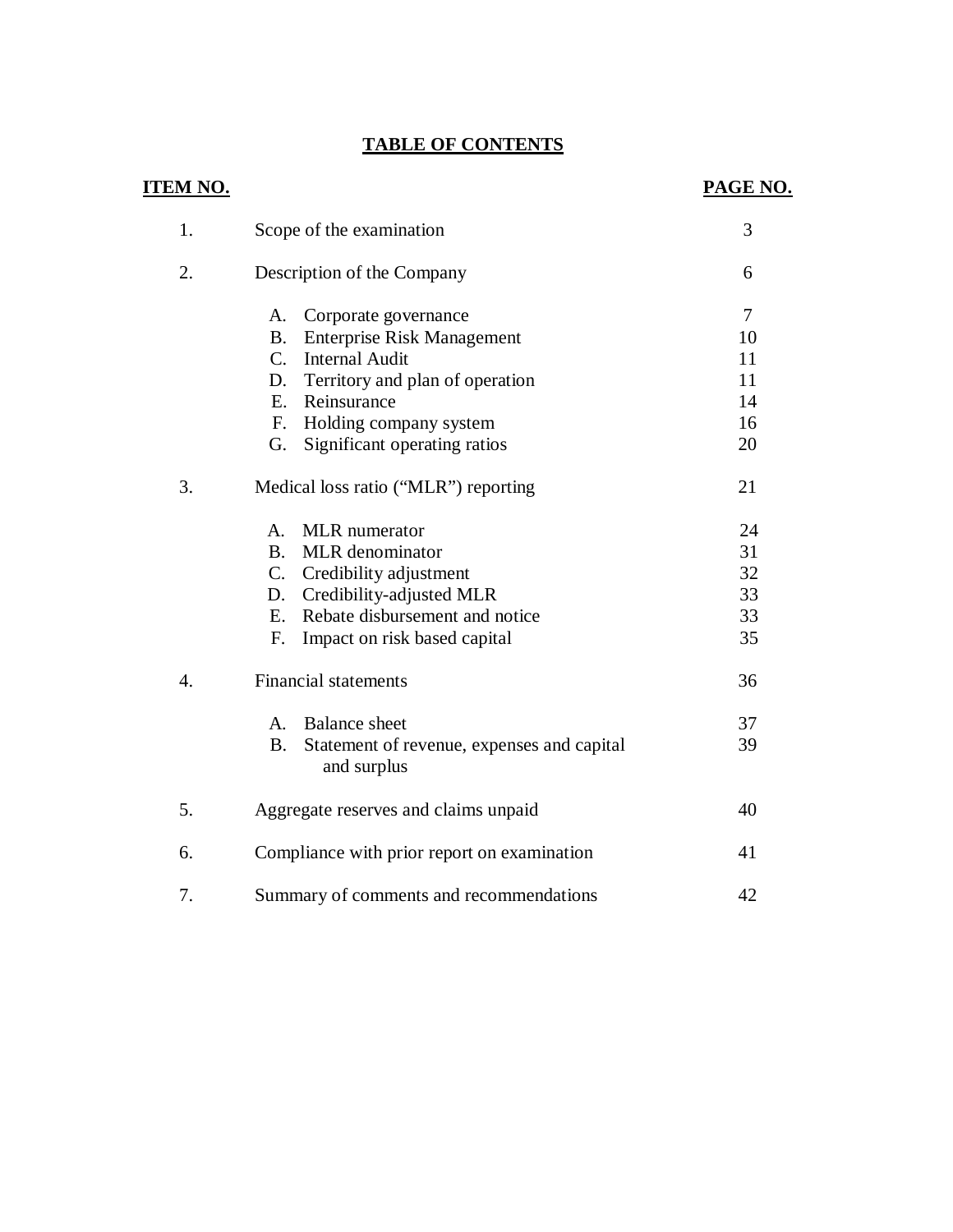

Andrew M. Cuomo Maria T. Vullo (1999) and the control of the control of the control of the control of the control of the control of the control of the control of the control of the control of the control of the control of Governor

Superintendent

June 27, 2018

 Honorable Maria T. Vullo Superintendent of Financial Services Albany, New York 12257

Madam:

 Pursuant to the requirements of the New York Insurance Law, and acting in accordance with the instructions contained in Appointment Number 31569, dated February 1, 2017, attached hereto, I have made an examination into the condition and affairs of Oxford Health Insurance, Inc., a for-profit stock company licensed pursuant to Article 42 of the New York Insurance Law, as of December 31, 2016. The following report is respectfully submitted thereon.

 The examination was conducted at the administrative office of UnitedHealth Group Incorporated, located at 185 Asylum St. Hartford, CT.

 Wherever the designations the "Company" or "OHI" appear herein, without qualification, they should be understood to indicate Oxford Health Insurance, Inc.

 Wherever the designation "OHP-NY" appears herein, without qualification, it should be understood to indicate Oxford Health Plans (NY), Inc., a for-profit individual practice association model health maintenance organization, licensed pursuant to the provisions of Article 44 of the New York Public Health Law. OHP-NY is an affiliate of OHI.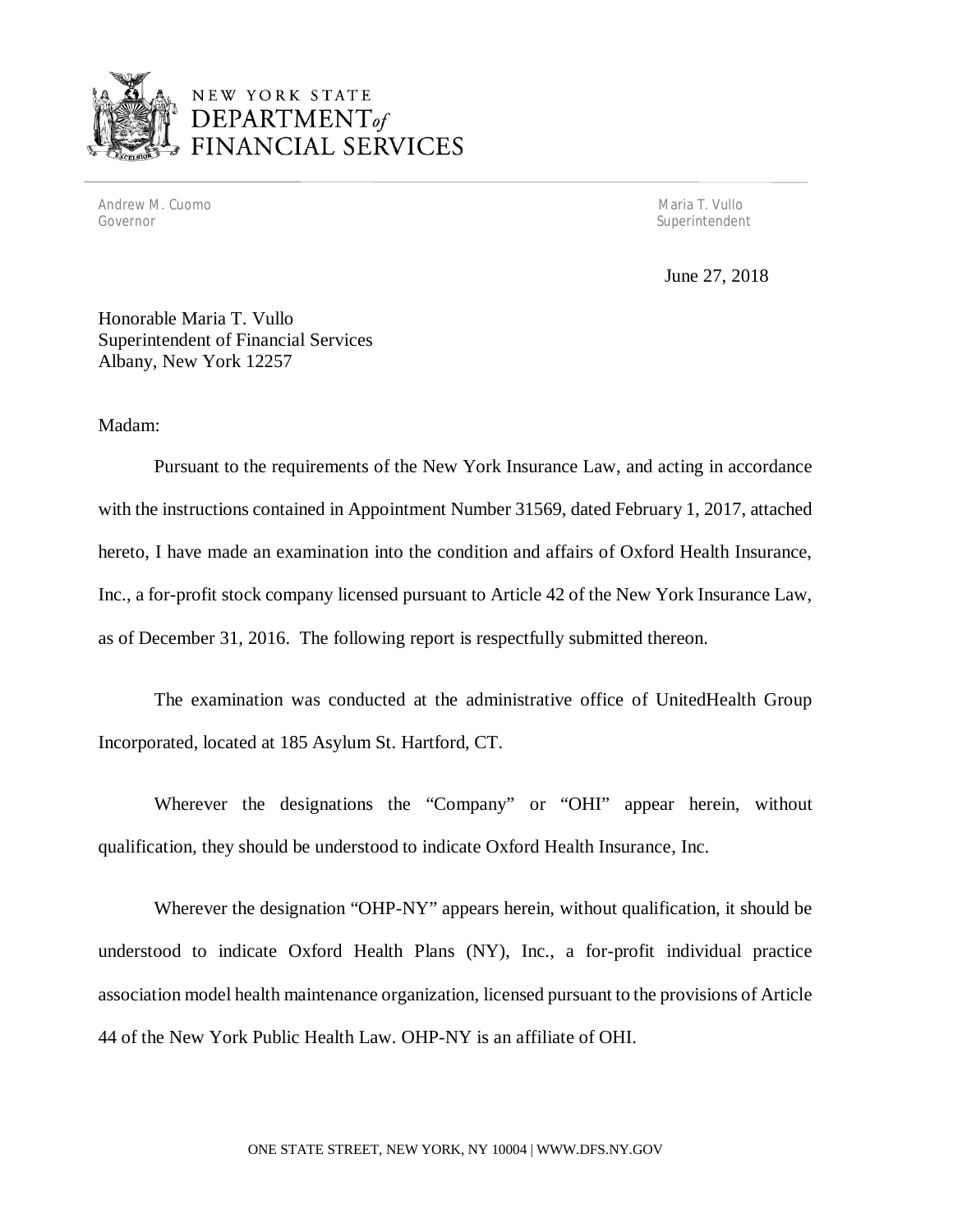Wherever the designation "Oxford" appears herein, without qualification, it should be understood to indicate Oxford Health Plans, LLC, a Delaware corporation, the parent of OHP-NY.

 Wherever the designation "UHIC" appears herein, without qualification, it should be understood to indicate UnitedHealthcare Insurance Company, a Connecticut corporation, and the parent of OHI.

 Wherever the designation "UHG" appears herein, without qualification, it should be understood to indicate UnitedHealth Group Incorporated, a for-profit holding company and the ultimate parent of OHP-NY and OHI.

 Wherever the designation the "Department" appears herein, without qualification, it should be understood to indicate the New York State Department of Financial Services.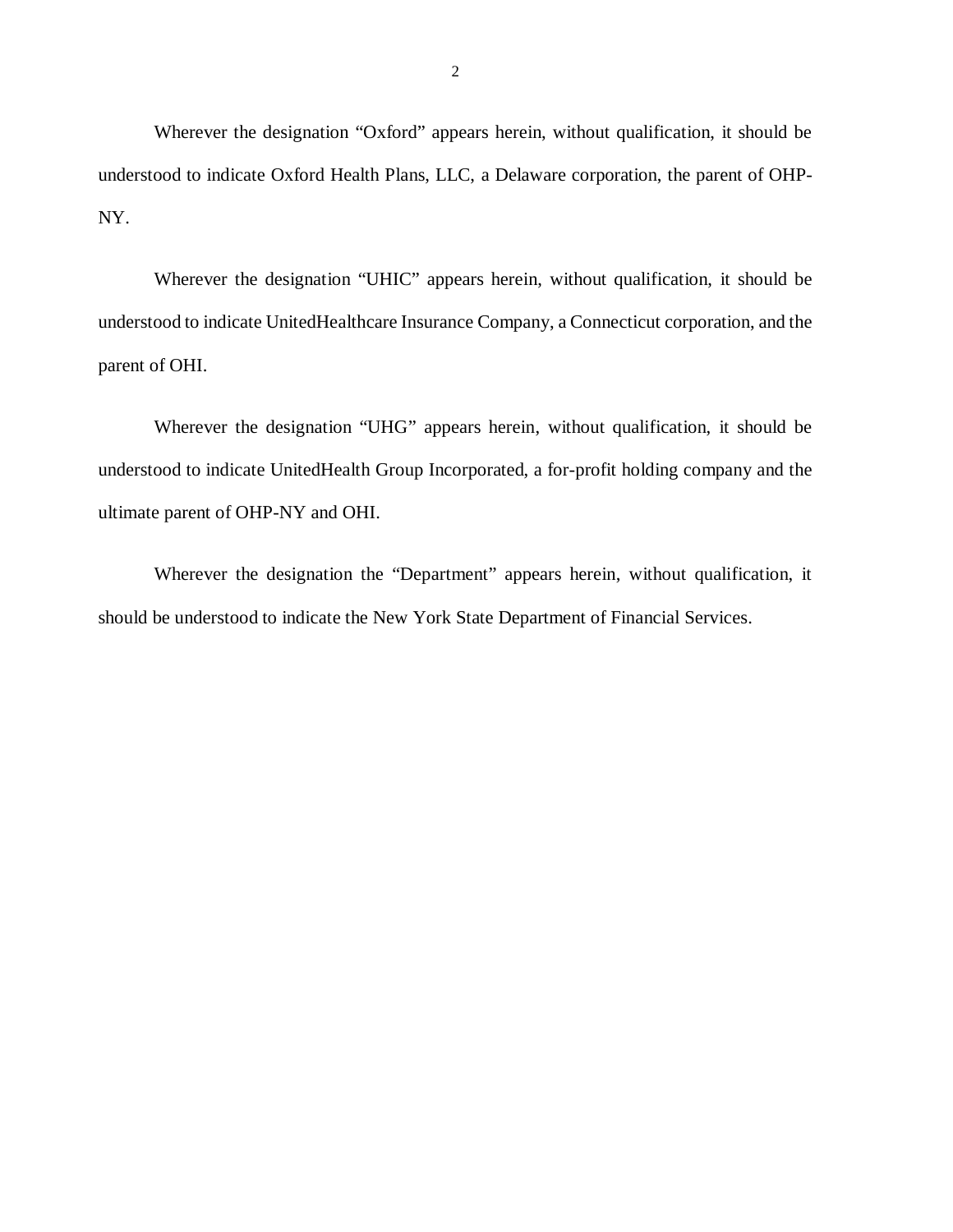### 1. **SCOPE OF THE EXAMINATION**

 was a financial examination, as defined in the National Association of Insurance Commissioners ("NAIC") *Financial Condition Examiners Handbook, 2017 Edition* (the "Handbook"), and covered the four-year period January 1, 2013 through December 31, 2016. The examination was conducted observing the guidelines and procedures in the Handbook. Where deemed appropriate by the examiner, transactions occurring subsequent to December 31, 2016 were also reviewed. The previous examination was conducted as of December 31, 2012. This examination

 of the Handbook, which provides guidance for the establishment of an examination plan based on the examiner's assessment of risk in the Company's operations and utilizes that evaluation in formulating the nature and extent of the examination. The examiner planned and performed the examination to evaluate the Company's current financial condition, as well as identify prospective risks that may threaten the future solvency of OHI. The examination was conducted on a risk-focused basis in accordance with the provisions

 assessed the internal control systems and procedures used to mitigate those risks. The examination also included an assessment of the principles used and significant estimates made by management, an evaluation of the overall financial statement presentation, and determined management's compliance with the Department's statutes and guidelines, Statutory Accounting Principles, as adopted by the Department, and NAIC Annual Statement Instructions. The examiner identified key processes, assessed the risks within those processes and

 Information concerning the Company's organizational structure, business approach and control environment was utilized to develop the examination approach. The examination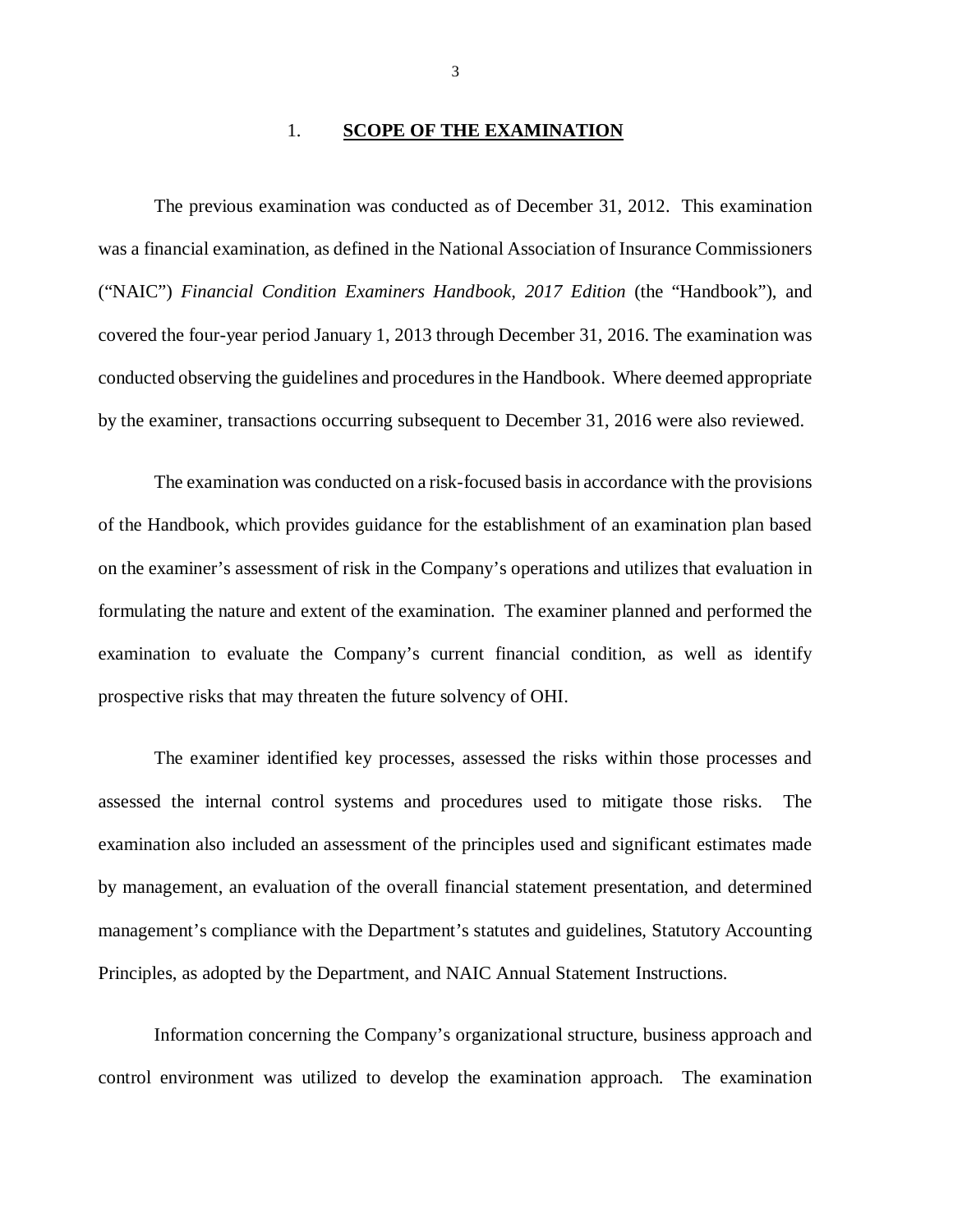evaluated the Company's risks and management activities in accordance with the NAIC's nine branded risk categories. These categories are as follows:

- Pricing/Underwriting
- Reserving
- Operational
- Strategic
- Credit
- Market
- Liquidity
- Legal
- Reputational

The examination also evaluated the Company's critical risk categories in accordance with

the NAIC's ten critical risk categories. These categories are as follows:

- Valuation/Impairment of Complex or Subjectively Valued Invested Assets
- Liquidity Considerations
- Appropriateness of Investment Portfolio and Strategy
- Appropriateness/Adequacy of Reinsurance Program
- Reinsurance Reporting and Collectability
- Underwriting and Pricing Strategy/Quality
- Reserve Data
- Reserve Adequacy
- Related Party/Holding Company Considerations
- Capital Management

 The Company was audited annually for the years 2013 through 2016 by the accounting firm of Deloitte & Touche, LLP ("D&T"). The Company received an unmodified opinion in each of those years. Certain audit work papers of D&T were reviewed and relied upon in conjunction with this examination. A review was also made of UHG's Internal Audit function and Enterprise Risk Management program, as they relate to the Company.

 This examination was conducted as a coordinated examination, as such term is defined in the Handbook (an examination of one insurer or a group of insurers performed by examiners from more than one state whereby the participating states share resources and allocate work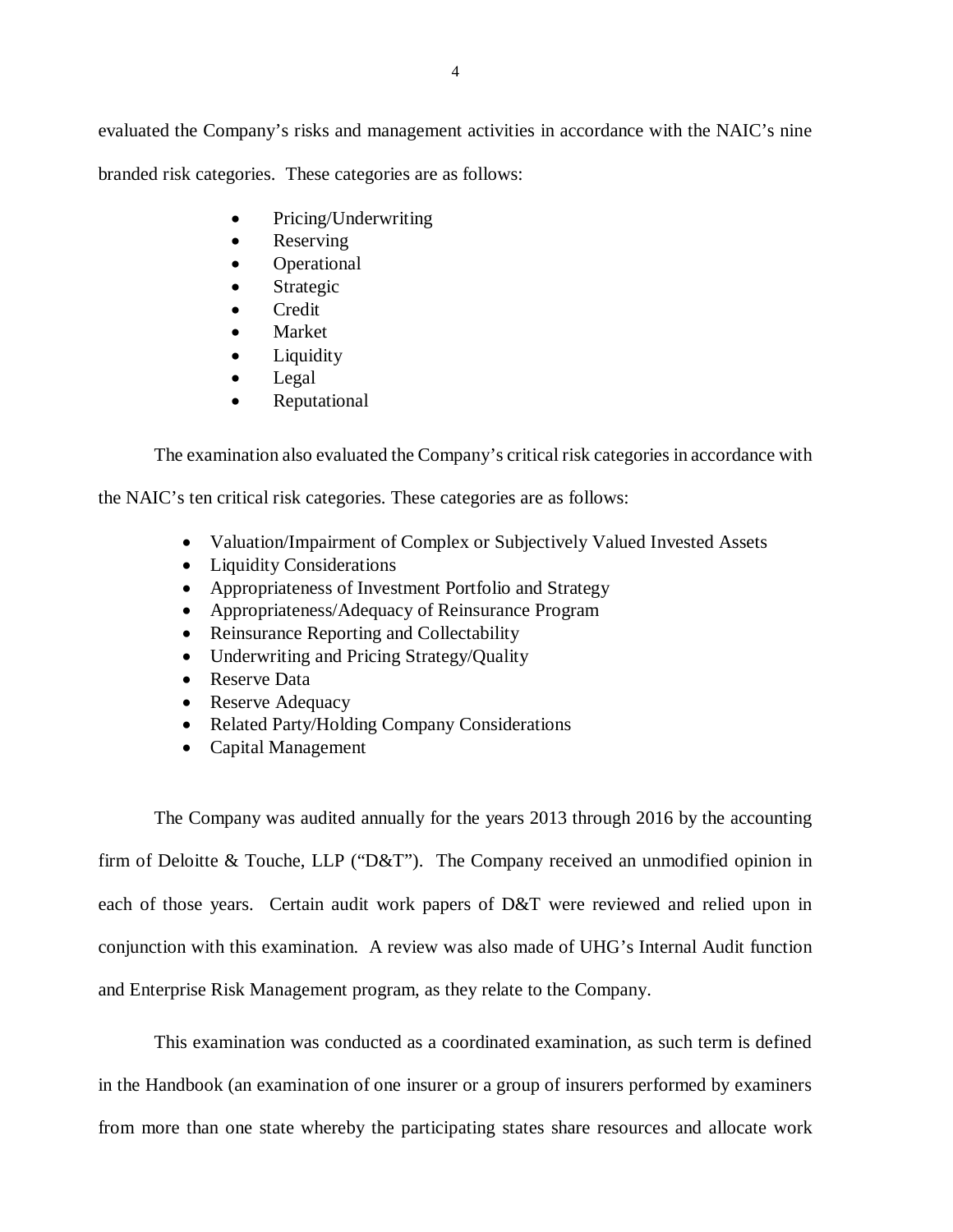among the examiners), of the insurance subsidiaries of UnitedHealth Group, Inc. The examination was led by the State of Connecticut with participation from eight additional states. Since the Lead and Participating states, as such terms are defined in the Handbook, are accredited by the NAIC, the states deemed it appropriate to rely on each other's work. The examination team representing the Lead and Participating states identified and assessed the risks for key functional activities across all of UnitedHealth Group, Inc.'s insurance subsidiaries. The examination team also assessed the relevant prospective risks as they relate to the various insurance entities.

 Regulation 118 (11 NYCRR 89), "Audited Financial Statements." The regulation is based on the Model Audit Rule ("MAR"), as established by the NAIC. The examiner also reviewed the corrective actions taken by the Company with respect to the recommendations concerning financial issues contained in the prior report on examination. The results of the review are contained in Item Six of this report. A review was made of the Company's compliance with the provisions of Insurance

 as of December 31, 2016, and a separate financial report on examination was issued thereon. A concurrent examination regarding the financial condition of OHP-NY was performed

 matters which involve departures from laws, regulations or rules, or which require explanation or description. This report on examination is confined to financial statements and comments on those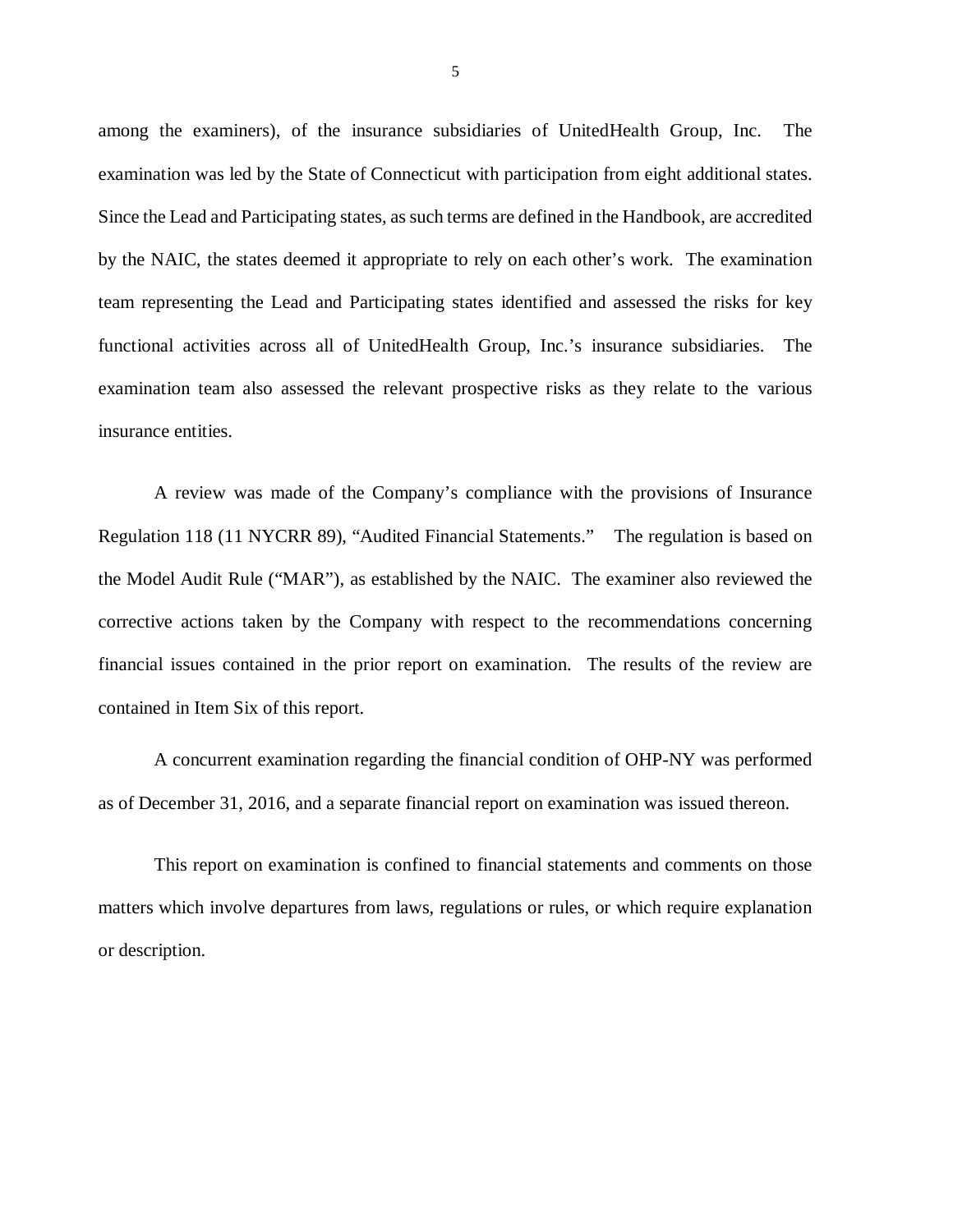### **DESCRIPTION OF THE COMPANY**

 providing accident and health insurance products. It obtained its license from the New York State Department of Insurance (now New York State Department of Financial Services) to engage in the business of accident and health insurance on July 1, 1987, and it commenced operations on that date. OHI was incorporated in New York State on January 30, 1987 for the purpose of

 subsidiary of Oxford Health Plans, Inc., a Delaware corporation. On that date, in accordance with the Department's approval, Oxford Health Plans, Inc. transferred 100% ownership of OHI to OHP-NY, a wholly-owned subsidiary of Oxford, a Delaware corporation. Oxford Health Plans, Inc. was acquired by UHG on July 29, 2004. Oxford Health Plans, Inc. is a subsidiary of UHG. On April 1, 2014, the OHI became a wholly-owned subsidiary of UnitedHealthcare Insurance Company ("UHIC"), a Connecticut corporation, when OHP-NY, who previously was OHI's direct parent, transferred, with approval from the New York State Department of Health, ownership of OHI to OHP-NY's parent Oxford Health Plans, LLC, and ownership of OHI was subsequently transferred to UHIC. From its date of incorporation until December 31, 1997, OHI was a wholly-owned

 OHI is licensed to transact accident and health insurance as defined in paragraph 3(i) of Section 1113(a) of the New York Insurance Law. As of December 31, 2016, OHI reported total paid-in-capital of \$1,000,000, comprised of 500,000 shares authorized, issued, and outstanding \$2.00 par value common stock.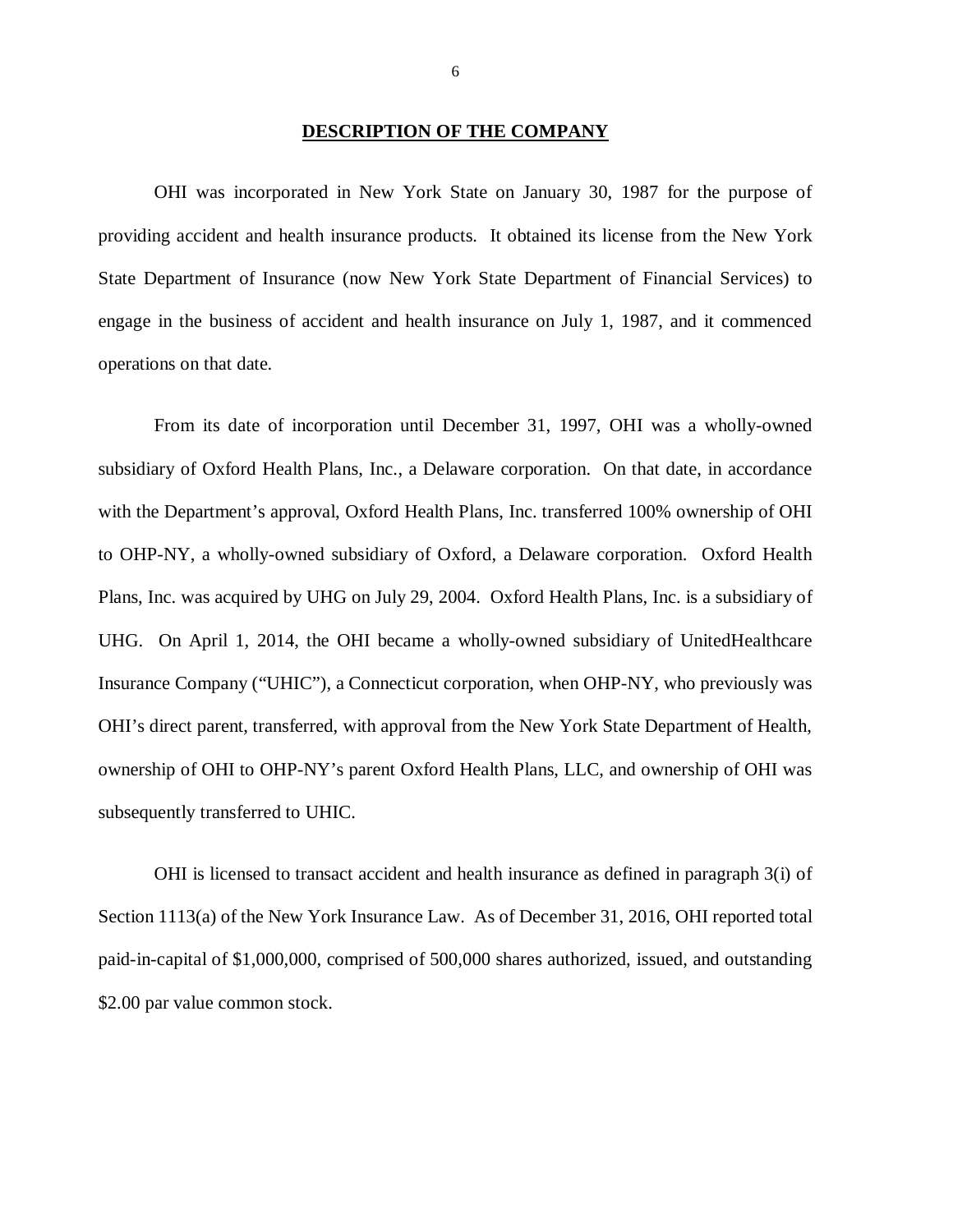<span id="page-8-0"></span> The Company's authorized control level Risk-Based Capital ("RBC") was \$183,127,375 as of December 31, 2016. Its total adjusted capital was \$1,192,593,697, yielding an RBC ratio of 651.2% as of December 31, 2016.

### A. Corporate Governance

 Pursuant to the Company's charter and by-laws, management of the Company is to be vested in a board of directors (the "Board") consisting of no less than thirteen members. As of the examination date, the Board was comprised of thirteen members. The board met at least four times during each calendar year for the period under examination.

 business affiliations were as follows: As of December 31, 2016, the members of the board of directors and their principal

| Name and Residence             | <b>Principal Business Affiliation</b>             |
|--------------------------------|---------------------------------------------------|
| <b>Timothy Callahan Archer</b> | Director, Finance - Northeast Region,             |
| Avon, CT                       | United Healthcare Services, Inc.                  |
| James Francis Bedard           | Chief Financial Officer of Northeast Region,      |
| Glastonbury, CT                | United Healthcare Services, Inc.                  |
| William John Golden            | Chief Executive Officer of New York Health Plan,  |
| Northport, NY                  | United Healthcare Services, Inc.                  |
| Rebecca Eden Porter Madsen     | Regional Vice President, Chief of Staff,          |
| New York, NY                   | United Health Group                               |
| Michael McGuire                | Chief Executive Officer of Health Plan Northeast, |
| Wycoff, NJ                     | United Health Group                               |
| Thomas Joseph McGuire          | Senior Deputy General Counsel,                    |
| Hartford, CT                   | United Healthcare Services, Inc.                  |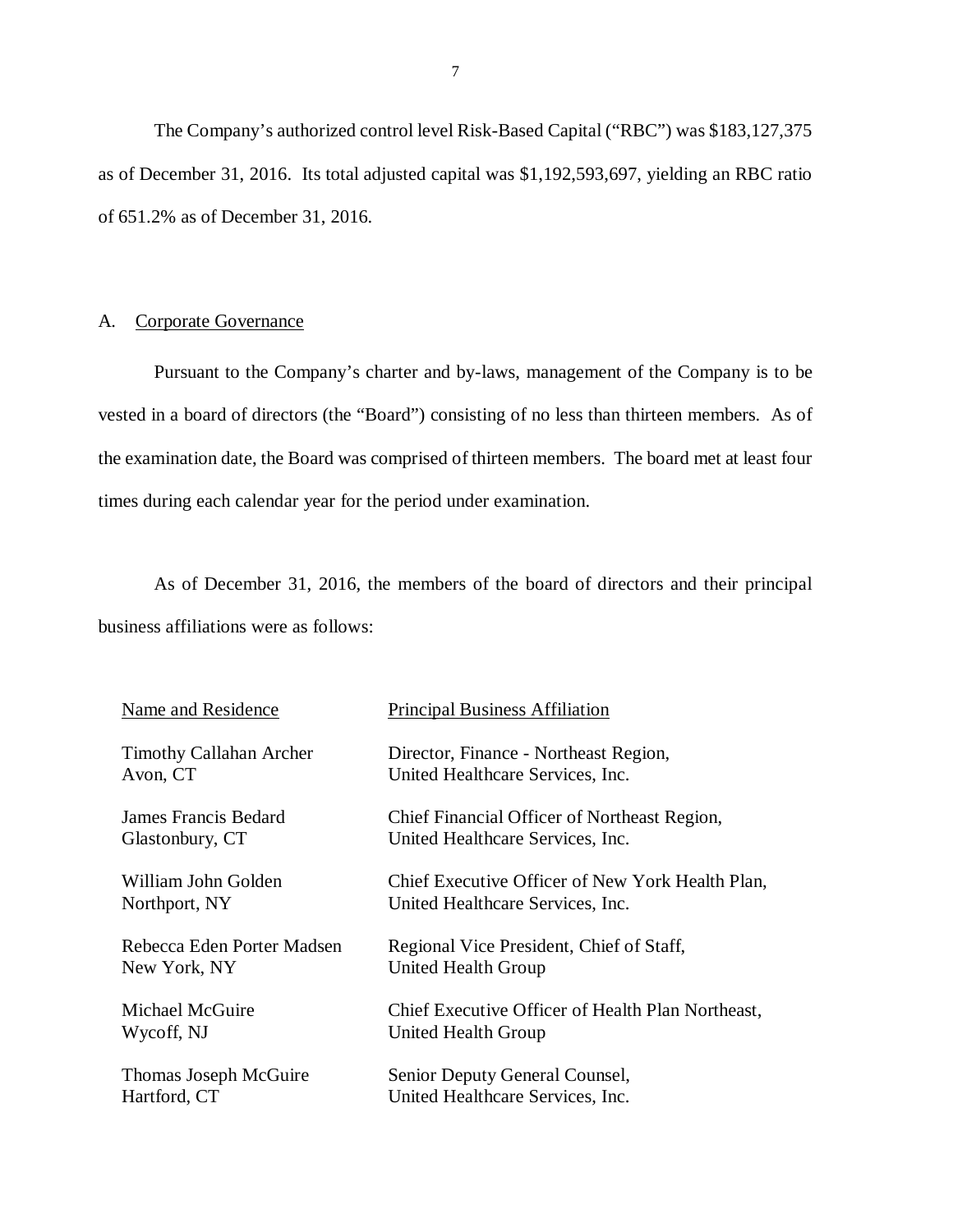| Name and Residence                                         | <b>Principal Business Affiliation</b>                      |
|------------------------------------------------------------|------------------------------------------------------------|
| Sandra Denise Bruce Nichols,<br>M.D.<br>North Potomac, MD. | Chief Medical Officer,<br>United Healthcare Services, Inc. |
| Dennis Patrick O'Brien                                     | Network Management of the Northeast Region,                |
| New York, NY                                               | United Healthcare Services, Inc.                           |
| <b>Michael Anthony Santoro</b>                             | Regional Vice President of the Northeast Region,           |
| Trumbull, CT                                               | United Healthcare Services, Inc.                           |
| Allen Jon Sorbo                                            | Chief Actuary,                                             |
| Trumbull, CT                                               | United Healthcare Services, Inc.                           |
| Michael James Specht                                       | National Director, IMO, CDH & Specialty Benefits,          |
| Setauket, NY                                               | United Health Group                                        |
| <b>Randall Harrison Weinstock</b>                          | Chief Operation Officer,                                   |
| Hartford, CT                                               | United Healthcare Services, Inc.                           |
| Vincent Joseph Zuccarello                                  | Vice President of Healthcare Economics,                    |
| Trumbull, CT                                               | United Healthcare Services, Inc.                           |

 The review of the minutes of the OHI board of directors' meetings indicated that several directors did not attend at least 50% of the board meetings which they were eligible to attend during the examination period. One director missed all four meetings between September 26, 2014 and June 17, 2015 and three more from March 26, 2016 and September 28, 2017. Four additional directors missed three of four meetings in a one-year period and did not attend several other meetings during the examination.

 Members of the board have a fiduciary responsibility and must evidence an ongoing interest in the affairs of the insurer. It is essential that board members attend meetings consistently and set forth their views on relevant matters so that appropriate decisions may be reached by the board. Board members who fail to attend at least one-half of the regular meetings do not fulfill such criteria.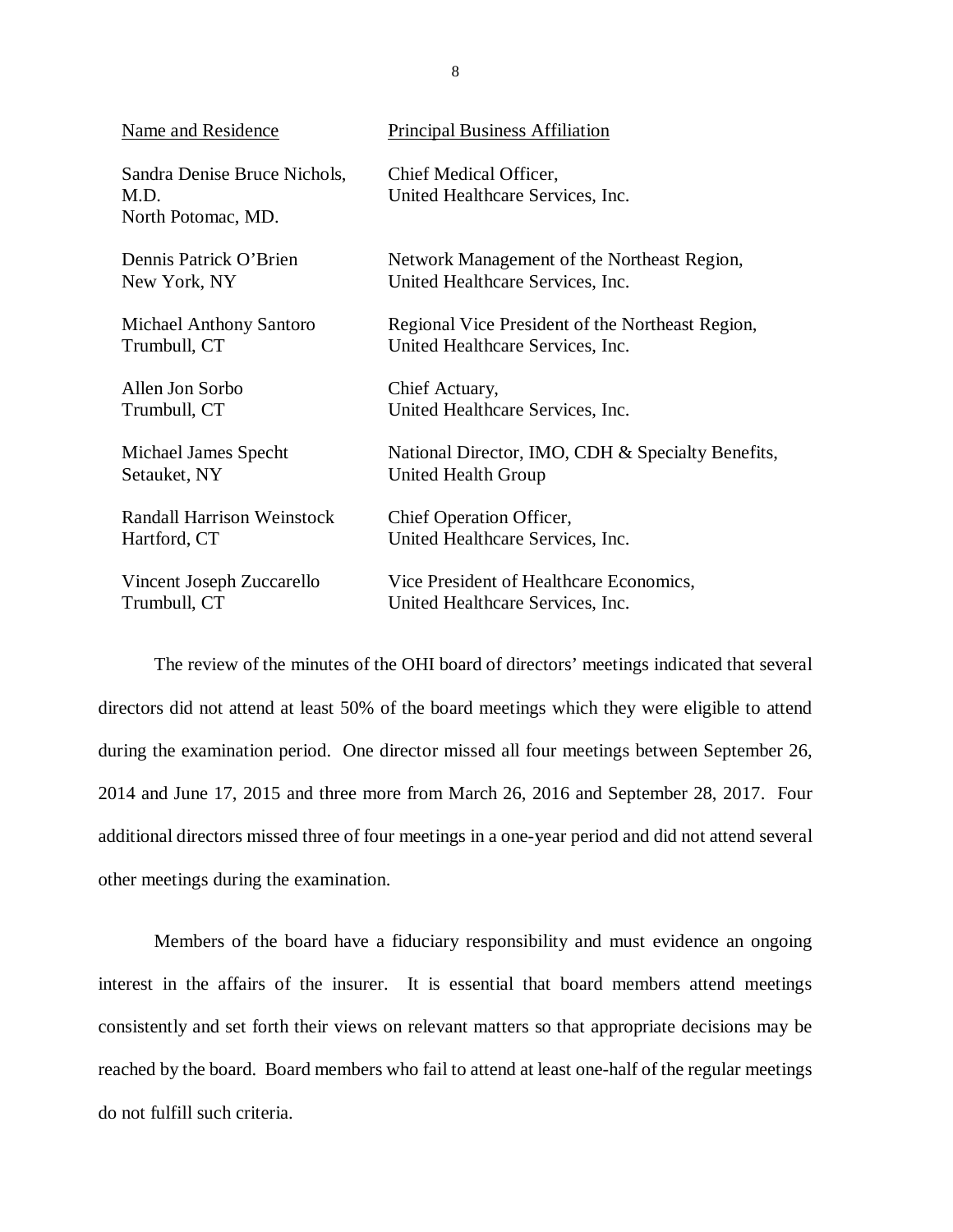It is recommended that board members who are unable or unwilling to attend meetings consistently resign or be replaced.

The principal officers of the Company as of December 31, 2016 were as follows:

| William John Golden                | President & Chief Executive Officer |
|------------------------------------|-------------------------------------|
| Rebecca Eden Porter Madsen         | Chairman                            |
| Thomas Joseph McGuire              | <b>General Counsel</b>              |
| <b>Robert Worth Oberrender</b>     | Treasurer                           |
| <b>Nyle Brent Cottington</b>       | Vice President                      |
| Sanford Paul Cohen, MD             | <b>Chief Medical Officer</b>        |
| <b>Timothy Callahan Archer</b>     | <b>Chief Financial Officer</b>      |
| <b>Randall Harrison Weinstock</b>  | <b>Chief Operating Officer</b>      |
| Heather Anastasia Lang<br>Jacobsen | <b>Assistant Secretary</b>          |
| <b>Michael Anthony Santoro</b>     | <b>Assistant Secretary</b>          |
|                                    |                                     |

Name Title

 also members of the Board and senior management of other affiliated companies. It should be noted that certain members of the board and senior management of OHI are

 UnitedHealthcare Insurance Company ("UHIC") became the parent company of OHI effective April 1, 2014. UHIC has established an Audit Committee ("UHIC AC"), which has been designated as the audit committee of various affiliates, including OHI. To facilitate effective corporate governance, the UHIC AC coordinates certain activities with the Company's ultimate parent, UHG and UHG's own Audit Committee. It is the responsibility of the UHIC AC to communicate significant un-remediated deficiencies or material weaknesses in financial reporting internal controls to the UHG AC.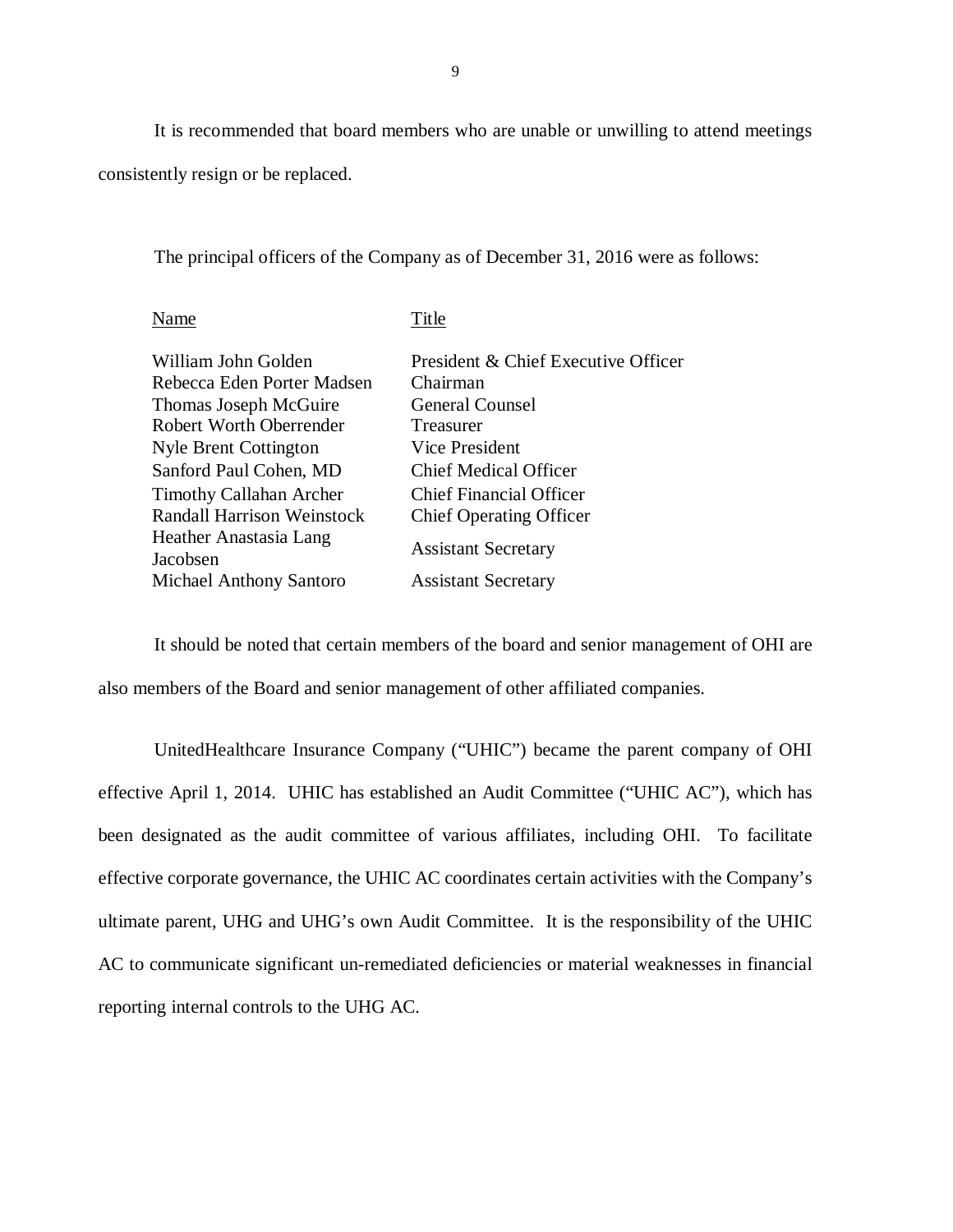### <span id="page-11-0"></span>**Enterprise Risk Management**

B. Enterprise Risk Management<br>UHG is a publicly traded, diversified health company subject to the Sarbanes-Oxley Act of 2002, and is required to be compliant with Insurance Regulation No. 203 (11 NYCRR 82)- Enterprise Risk Management and Own Risk and Solvency Assessment. Enterprise Risk Management ("ERM") and Internal Audit are enterprise-wide functions; thus, unless otherwise noted, references to UHG are applicable to the Company.

 UHG has adopted an ERM framework for addressing and mitigating risks, including prospective business risks. Exhibit M of the Handbook (*Understanding the Corporate Governance Structure*) was utilized by the examiner as guidance for assessing corporate governance. Overall, it was determined that the Company's corporate governance structure is adequate, sets an appropriate "tone at the top," supports a proactive approach to operational risk management, and contributes to an effective system of internal controls. It was found that senior management promotes a corporate culture that acknowledges, understands and maintains an effective control environment.

 risks across the organization, including prospective business risks. The Company deals proactively with its areas of risk, and its management is knowledgeable about mitigation strategies. Through risk discussions and other measures, the Company's management discusses significant issues and reacts to changes in the environment with a clear commitment to address risk factors and manages the business accordingly. The Company's overall risk management process takes a proactive approach to identifying, tracking, and dealing with significant current and emerging risk factors. The Company's management has an adequate approach to identifying and mitigating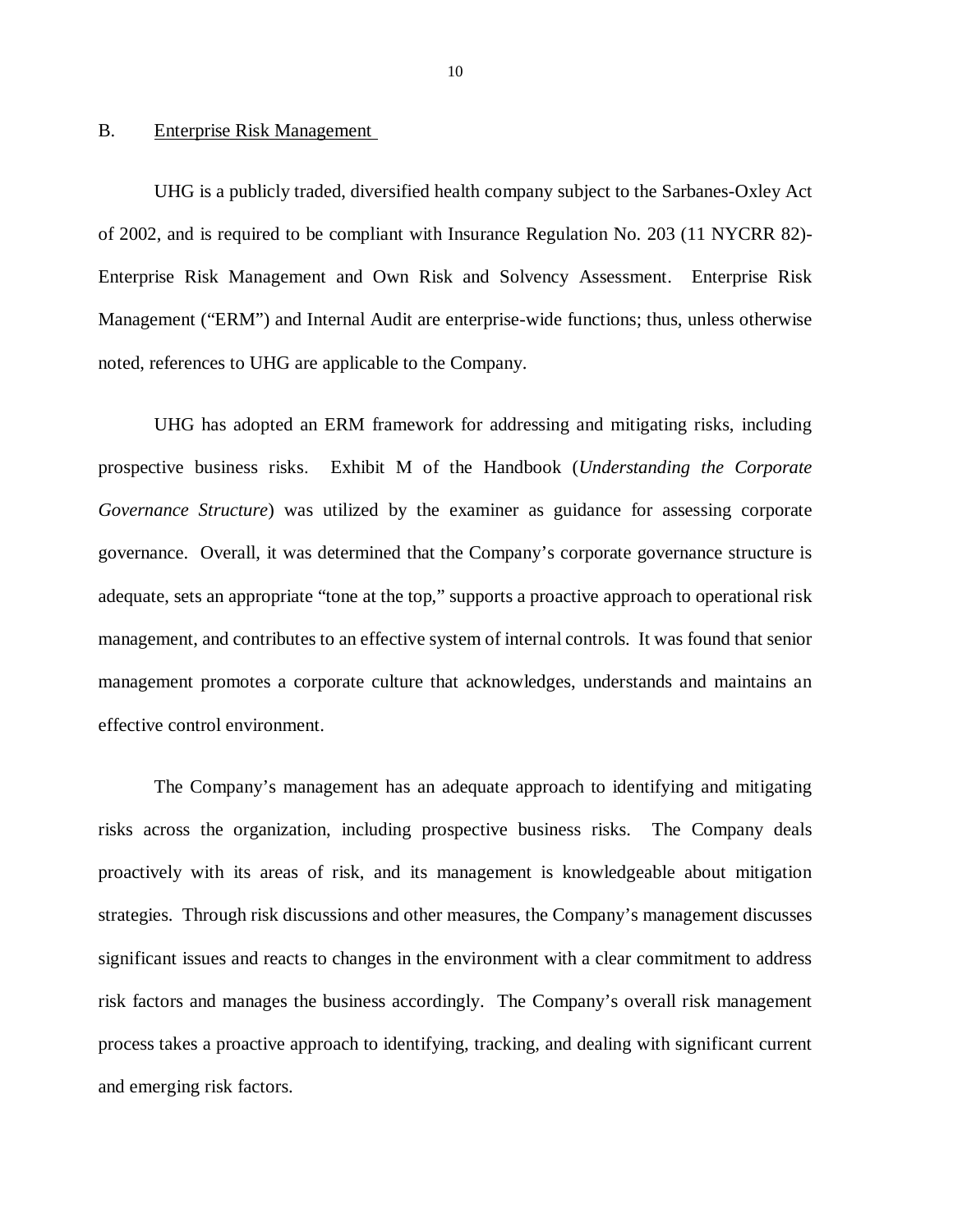#### <span id="page-12-0"></span> $C_{\cdot}$ Internal Audit Department

 UHG has an established Internal Audit Department ("IAD"), which is independent of management, to serve the UHG Audit Committee ("UHG AC") of the Board. The UHG AC is comprised entirely of external directors. During the examination period, a portion of UHG's internal audit work was outsourced to, and therefore executed by, Ernst & Young ("EY"), an independent accounting firm. EY has experience consistent with industry norms, and all EY manager-level and above resources maintain applicable industry certifications. The IAD directs and supervises all internal audit work performed by EY. The IAD reviews and tests financial and operational controls and processes established by management to ensure compliance with laws, regulations and UHG policies. The scope of the IAD's program is coordinated with UHG's independent certified public accountants to ensure adequate coverage and maximum efficiency.

 During the course of this examination, consideration was given to the significance and potential impact of certain IAD findings. To the extent possible, the examiner relied upon the work performed by the IAD, as required by the Handbook.

#### D. Territory and Plan of Operation

 Connecticut, New Jersey, New York, and the Commonwealth of Pennsylvania. The Company is licensed to transact accident and health insurance as defined in paragraph 3(i) of Section 1113(a) of the New York Insurance Law. As of December 31, 2016, the Company was authorized to transact business in the states of

 the "Freedom Plan." The Freedom Plan combines the health maintenance organization ("HMO") benefits and coverage of OHP-NY with conventional indemnity health insurance OHI, in conjunction with OHP-NY, provides a point-of-service ("POS") product called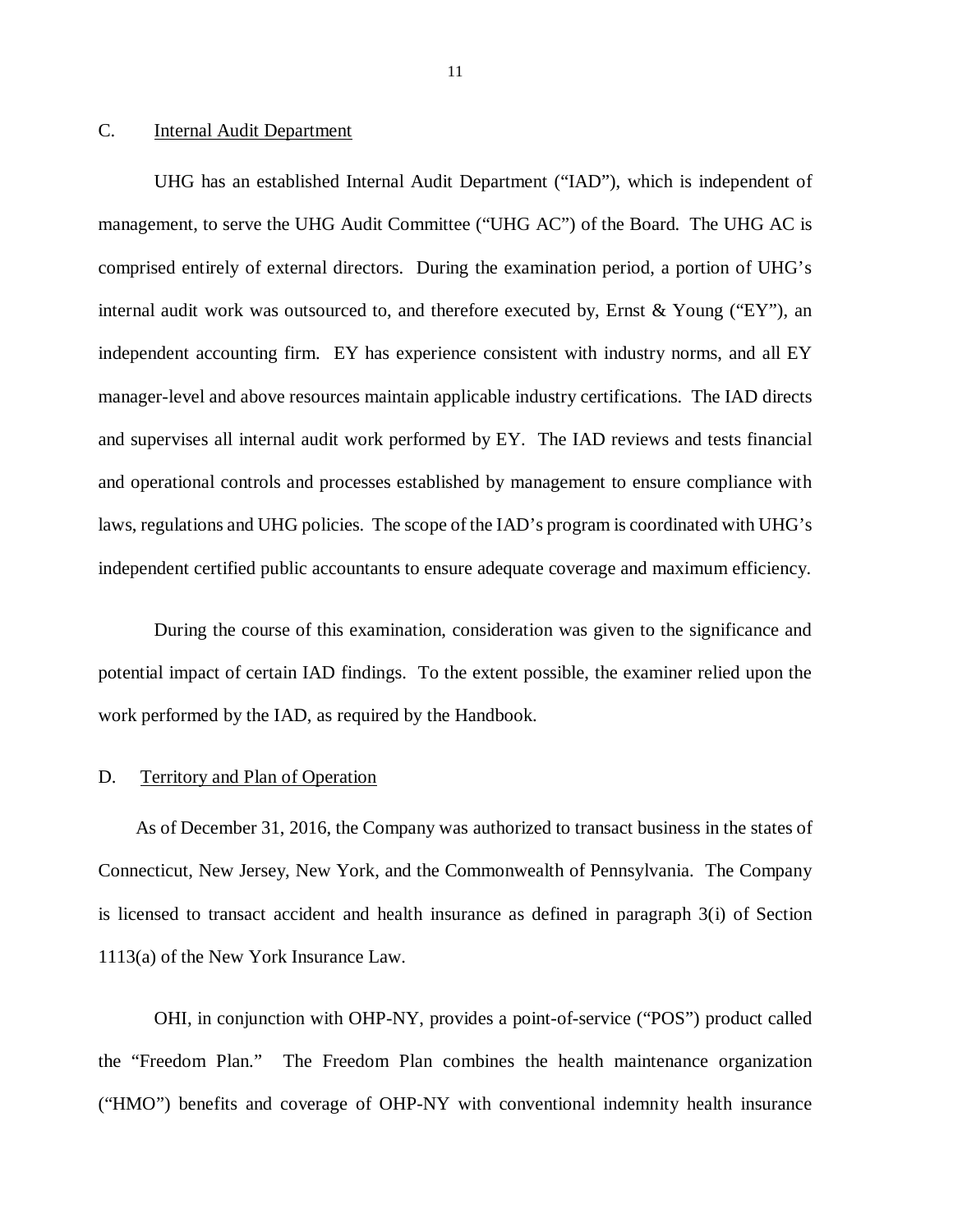provided by OHI. The Freedom Plan enrollees pay a composite rate for their health coverage, which is developed from the community rate for the HMO coverage and a separate rate for the indemnity ("out-of-plan") coverage. Larger groups have a manual rate for the HMO coverage combined and blended with the group's experience ("experience rated"). OHP-NY's Commercial HMO Certificate of Authority ("COA") was withdrawn on January 1, 2017.

 The Liberty Plan is another POS health care plan offered jointly by OHI and OHP-NY. This Plan offers lower premiums than the Freedom Plan since members choose from a smaller number of in-network providers.

 members to obtain coverage for services from participating or non-participating providers. In addition, OHI offers a Preferred Provider Organization ("PPO") plan which allows

 OHI participated in the Small Business Health Options Program "SHOP" exchange effective January 1, 2014 for small group, and exited upon renewal starting January 1, 2015.

 The following schedule shows direct premiums written in the State of New York compared to the total of direct premiums written in all states during the period under examination:

| Year | New York        | <b>Total Direct</b><br><b>Written Premiums</b> | Percentage |
|------|-----------------|------------------------------------------------|------------|
| 2016 | \$5,170,526,416 | \$6,431,145,741                                | 80.39%     |
| 2015 | \$4,607,203,938 | \$5,818,972,138                                | 79.18%     |
| 2014 | \$4,060,486,873 | \$4,922,925,912                                | 82.48%     |
| 2013 | \$2,432,614,696 | \$2,860,270,781                                | 85.04%     |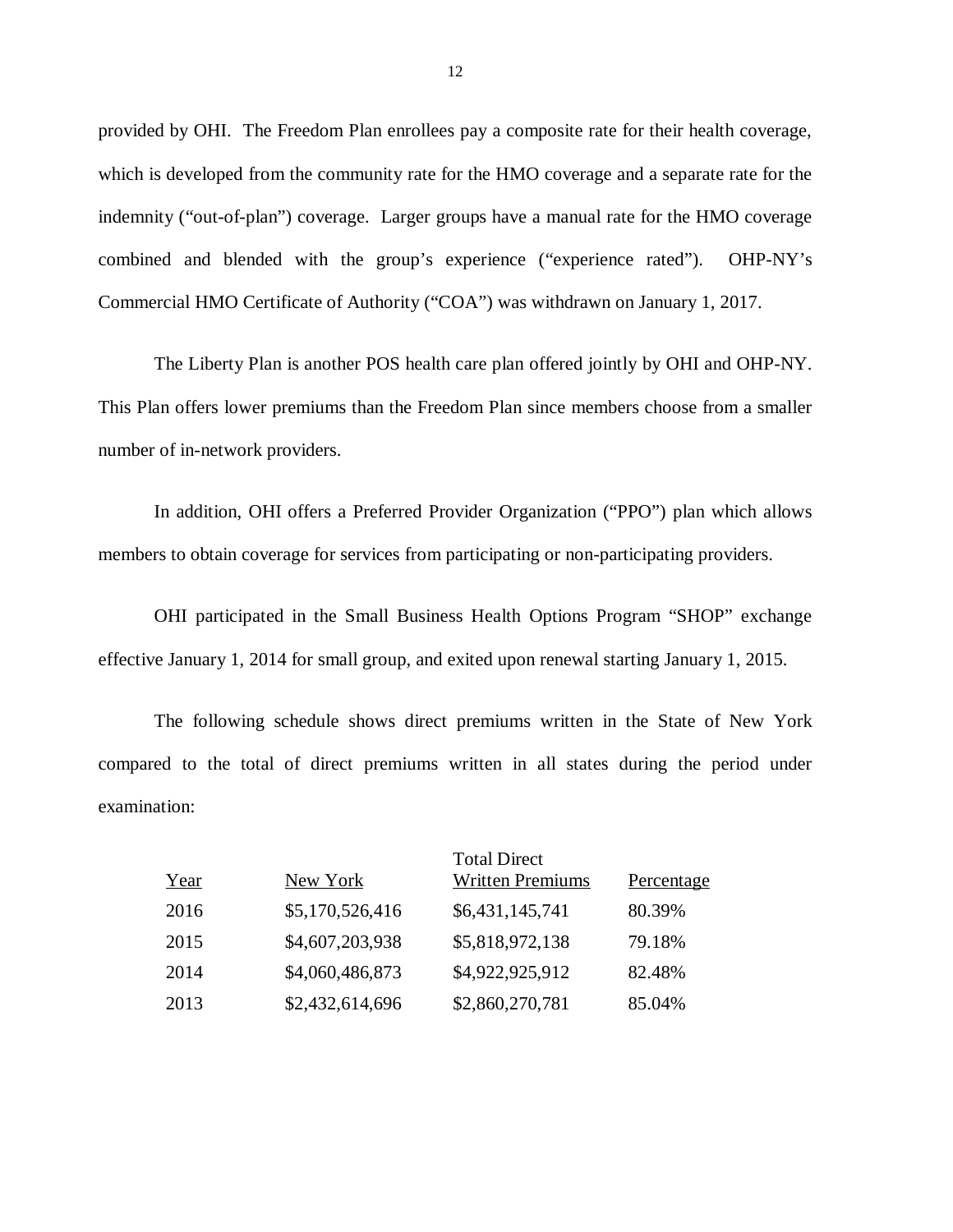shows the membership increase/decrease by number and percentage during the examination As of December 31, 2016, the Company had 909,492 members. The following schedule period:

|         | 2016    | 2015    | 2014       | 2013      |
|---------|---------|---------|------------|-----------|
| Members | 909,492 | 862,315 | 826,168    | 983,506   |
| Growth  | 5.5%    | 4.4%    | $(16.0\%)$ | $(5.3\%)$ |

 of competitor pricing that lowered membership while the increase in net premiums was attributable to the termination of a 50% quota share reinsurance agreement with the Company's parent UHIC on April 1, 2014. The decrease in membership and concurrent increase in premium in 2014 was the result

 the period currently under review, reflects the Company's results: The following schedule, obtained from information contained in annual statements for

|      |                     |                      |               |                 | Ratio of Net   |
|------|---------------------|----------------------|---------------|-----------------|----------------|
|      |                     |                      |               |                 | Premiums       |
|      | <b>Net Premiums</b> | Net Paid             |               |                 | Written to     |
| Year | Written             | <b>Health Claims</b> | Net Income    | <b>Surplus</b>  | <b>Surplus</b> |
| 2016 | \$6,431,145,741     | \$5,025,433,937      | \$363,581,429 | \$1,192,593,697 | 5.39           |
| 2015 | 5,818,972,138       | 4,337,731,202        | 418,489,091   | 1,257,196,982   | 4.62           |
| 2014 | 4,922,279,781       | 3,897,407,207        | 236,979,320   | 917, 347, 956   | 5.37           |
| 2013 | 2,862,871,502       | 2,667,266,255        | 141,381,201   | 855,211,085     | 3.34           |

New York Department of Health Law Section 2807-d(1)(a) states the following in part:

 "Hospitals, as defined in this article… are charged assessments on their gross receipts received from all patient care services and other operating income, less personal needs allowances and refunds, on a cash basis in the percentage amounts and for the periods specified in subdivision two of this section. Such assessments shall be submitted to the commissioner or his designee."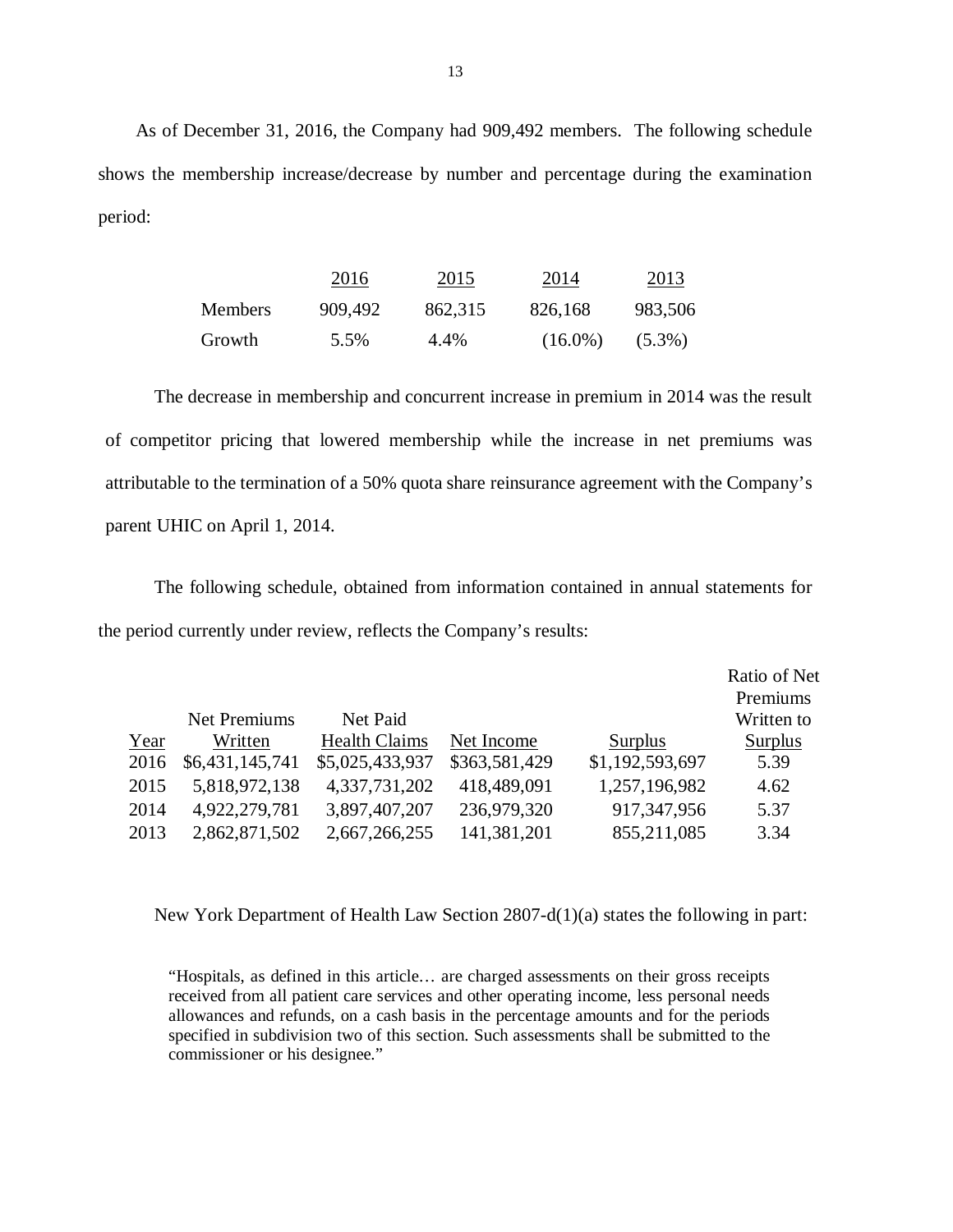<span id="page-15-0"></span> During the Department's walkthrough of controls over the application of the New York Health Care Reform Act ("NYHCRA") surcharge (the "Surcharge"), it was noted that there were insufficient controls to ensure the system properly identified all of the facilities that were surcharge-eligible. At the request of the examiner, the Company performed an analysis and noted that, between 2014 through 2016, there were a total of two hundred thirty-eight facilities within the Claim Adjudication System where a surcharge was due but not paid.

 It is recommended that the Company comply with New York Department of Health Law Section 2807-d (1) (a) by instituting controls to ensure that all facilities for which the Surcharge is due are properly identified within the system.

 It is further recommended that Oxford determine the total amount of additional liability to NYHCRA and pay such fees.

#### E. Reinsurance

 The Company was subject to Section 1341 of the Affordable Care Act which established a transitional Reinsurance Program to help stabilize premiums for coverage in the individual market during the years 2014 through 2016. The statute required all health insurance issuers and third-party administrators on behalf of self-insured group health plans to make contributions under the program to support payments to individual market issuers that cover high-cost individuals (payment-eligible issuers). Reinsurance premiums paid, and reinsurance premiums incurred but not paid, are deducted from amounts related to the reinsurance program and are reflected in the accompanying statutory basis statements of operations and in the accompanying statutory basis Statements of Admitted Assets, Liabilities, and Capital and Surplus. The Reinsurance Program was terminated after the plan year ended in 2016.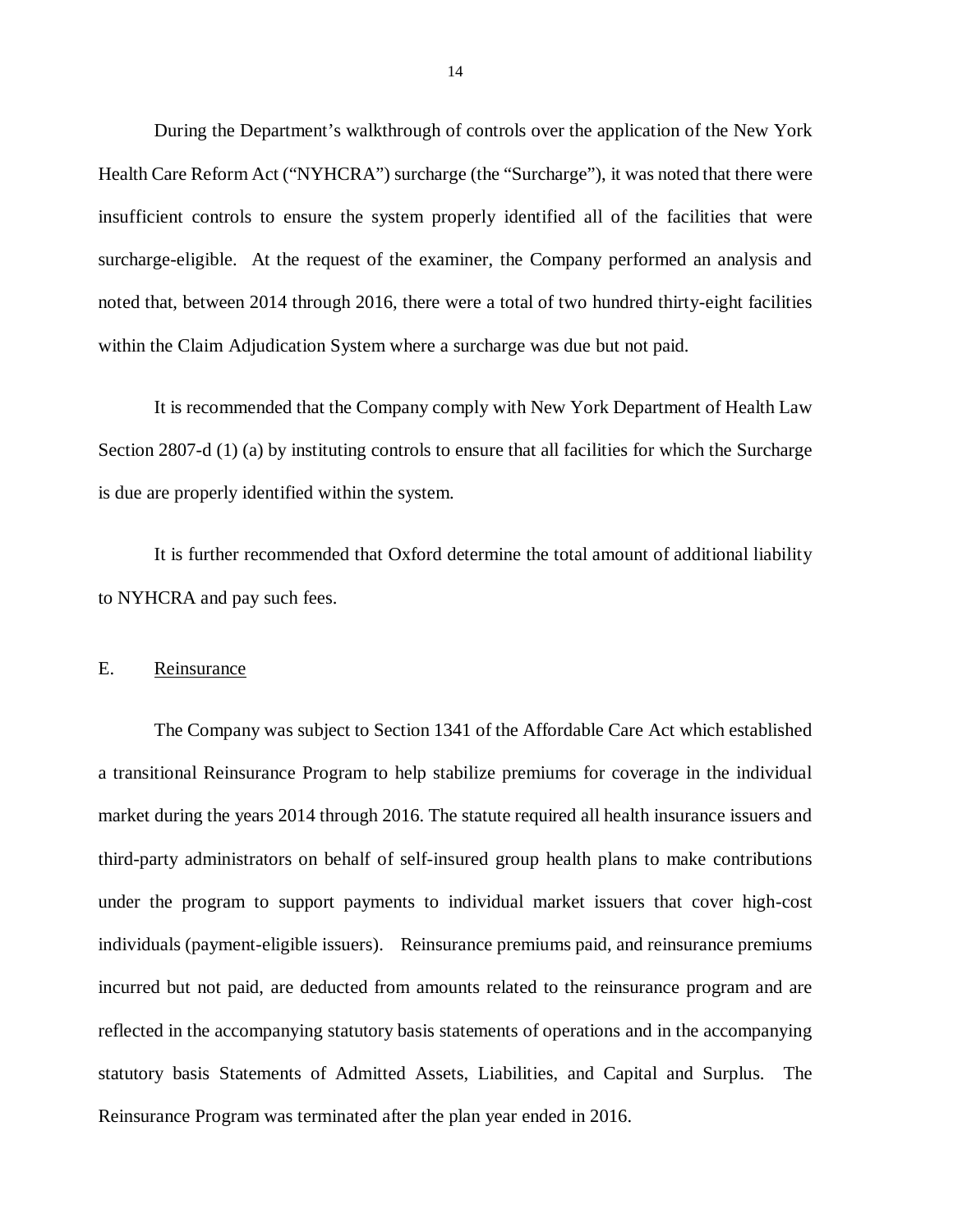The Company also has a reinsurance agreement with an unaffiliated company, Consulting Engineers Reinsurance Company ("CERC"), that was established as a captive reinsurer for the American Council of Engineering Companies. These amounts are reflected as a reduction to net premium income, total hospital and medical, claims adjustment expenses, and general administrative expenses in the accompanying statutory basis financial statements. Pursuant to the quota-share agreements, the Company records amounts recoverable from CERC for claims paid, general administrative expenses and claims adjustment expenses as reinsurance in the statutory basis Statements of Admitted Assets, Liabilities, and Capital and Surplus and as a reduction to total hospital and medical, general administrative expenses, and claims adjustment expenses in the statutory basis statements of operations. In addition, the Company participates in the Connecticut Small Employer Health Insurance Pool. Reinsurance premiums paid and incurred are deducted from net premium income in the accompanying statutory basis statements of operations.

 Effective February 1, 2014, the Company entered into a reinsurance agreement with Unimerica Insurance Company ("Unimerica"), an affiliate, through which a contractual per member per month ("PMPM") rate of earned member premiums and 100% of obligations relating to transplants, infertility treatments, chiropractic and physical therapy for Connecticut and New Jersey policies and mental health and substance abuse treatments and services for New Jersey policies is ceded to the reinsurer. The Company remains primarily liable as the direct insurer on the risks reinsured. Reinsurance premiums paid, and reinsurance premium incurred but not paid are deducted from net premium income in the statutory basis financial statements. Pursuant to the reinsurance agreement, any amounts recoverable from the reinsurer for claims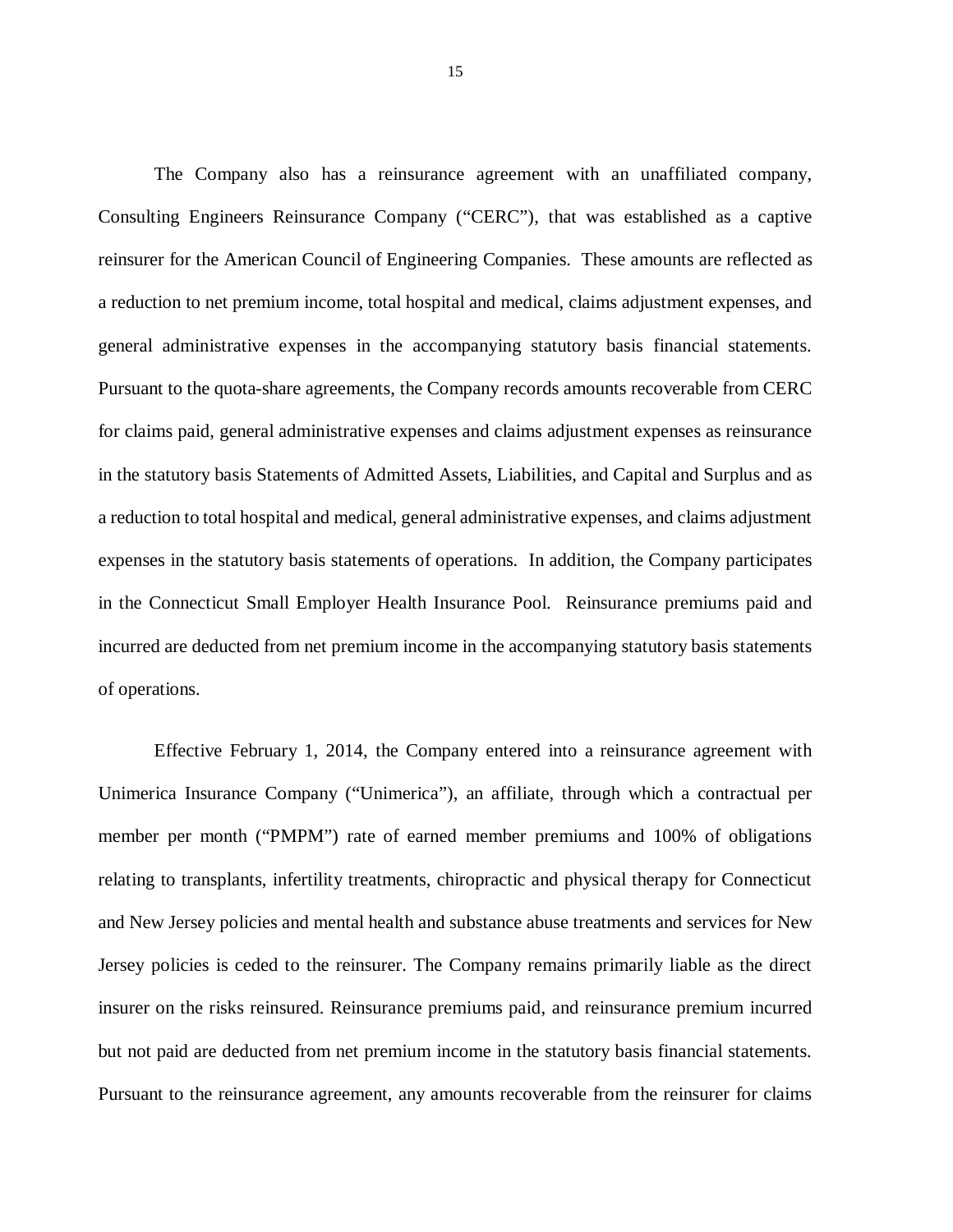<span id="page-17-0"></span> paid or estimates of claims incurred but not yet paid are recorded as amounts recoverable from reinsurers and as a reduction to claims unpaid, respectively, in the statutory basis Statements of Admitted Assets, Liabilities, and Capital and Surplus and as net reinsurance recoveries in the statutory basis statements of operations.

 The Company also has a reinsurance agreement with an affiliate, Oxford Health Plans (NJ), Inc. (OHP-NJ) to assume OHP-NJ's out-of-network (Point-of-service business) through a contractual PMPM rate.

 The affiliated reinsurance agreements with Unimerica and OHP-NJ were both approved by the Department prior to execution.

### F. Holding Company System

 From its date of incorporation until December 31, 1997, OHI was a wholly-owned subsidiary of Oxford Health Plans, Inc. On that date, Oxford transferred 100% ownership of OHI to OHP-NY, which is a wholly-owned subsidiary of Oxford, a Delaware corporation. Oxford was acquired by UHG on July 29, 2004, and is a direct subsidiary of UHG. On April 1, 2014, OHI became a wholly-owned subsidiary of UnitedHealthcare Insurance Company ("UHIC"), a Connecticut corporation, following the redemption and retirement of all issued and outstanding shares to UHG and subsequent distribution to UHIC.

 pursuant to the requirements of Section 1503 of the New York Insurance Law and Insurance Regulation 52 (11 NYCRR 80). All such filings made during the examination period were reviewed, and no exceptions were noted. As a member of a holding company system, OHI is required to file registration statements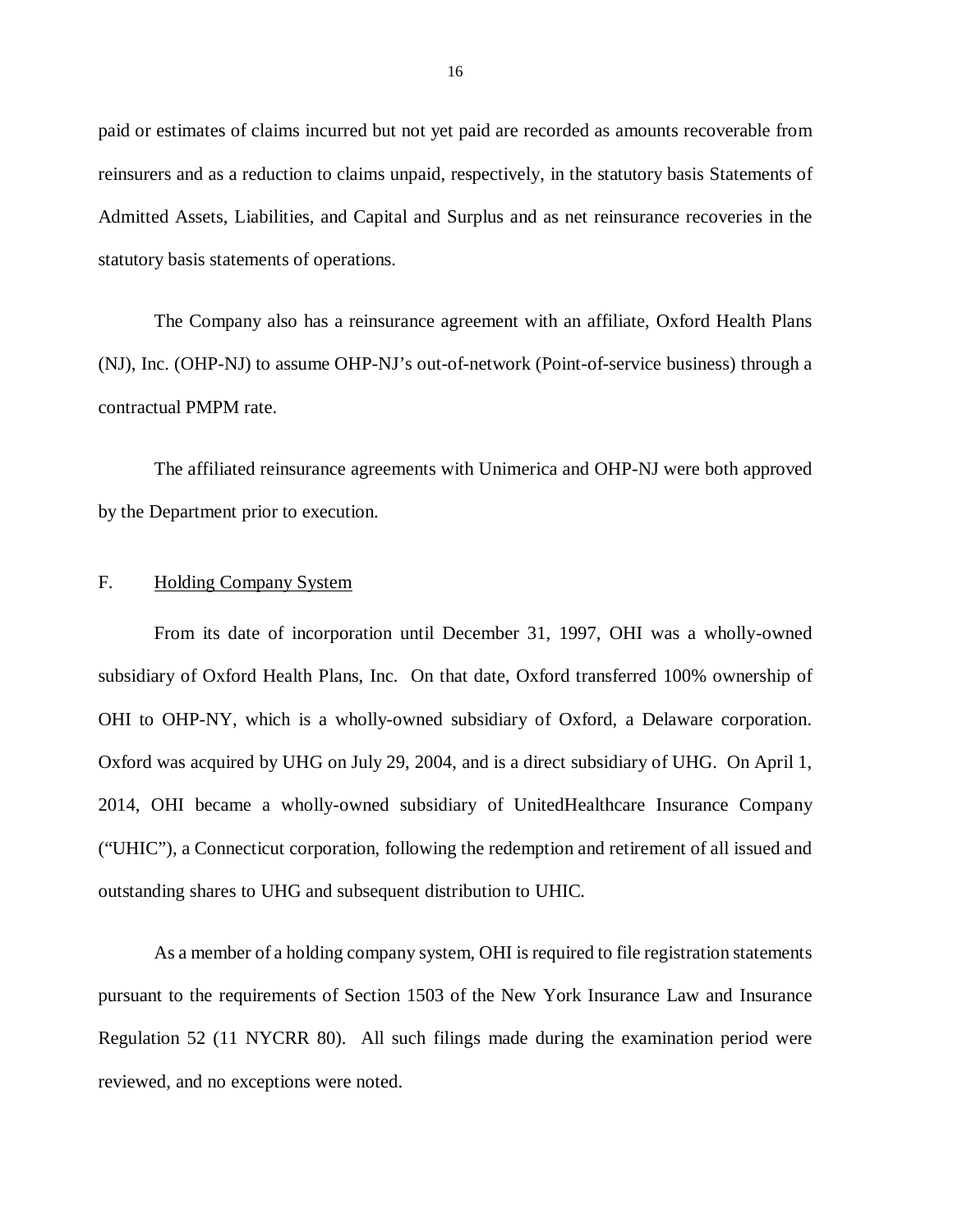UnitedHealth Group United Healthcare Insurance Company (CT) Oxford Health Insurance, Oxford Health Plans, LLC Oxford Health Plans (NJ), Oxford Health Plans (CT), Oxford Health Plans (NY), Oxford Benefit United HealthCare Management Services Incorporated (DE Corp.) Parent Company Inc. (Article 42) (DE) Inc. Inc. Inc. (Article 44) Management Inc. Services, Inc. **Company** 

 company system as of December 31, 2016: The following is an excerpt of the organizational chart of the Company's holding

The following is a summary of OHI's relationship with several of the affiliates shown

above:

- UnitedHealth Group Incorporated ("UHG") is a Delaware corporation that is publicly traded and the ultimate parent of Oxford Health Insurance, Inc., Oxford Health Plans (NY), Inc., Oxford Health Plans, LLC, UnitedHealthcare Services, Inc., and over one hundred and fifty (150) other affiliated companies.
- United HealthCare Services, Inc. ("UHS"), a management services company within UHG, provides administrative, financial, management, accounting, underwriting, marketing, legal, medical provider, member services, medical management, agency development, employee management and benefit, information systems, and other general and administrative services to affiliated companies within UHG's holding company system. Most of the directors and officers of Oxford and various UHG companies are considered employees of UHS rather than the individual insurers under UHG's holding company system.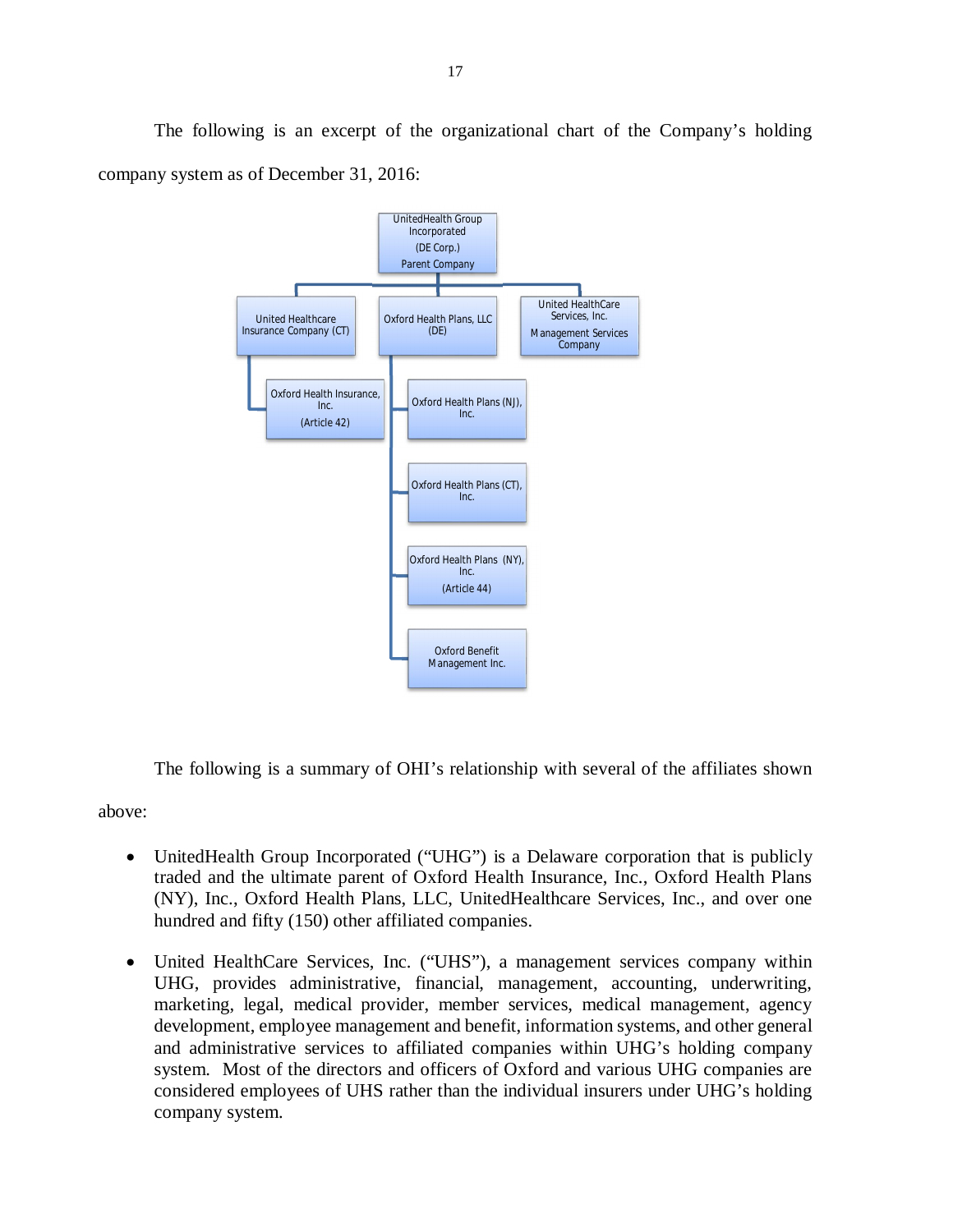- Oxford Health Plans, LLC is a Delaware corporation and the parent corporation of Oxford Health Plans (NY), Inc. and various other Oxford companies.
- UnitedHealthcare Insurance Company (CT), Inc. is a Connecticut corporation and the parent corporation of OHI.

 The Company maintains significant intercompany agreements with several affiliated organizations, as follows:

### Management Services Agreement

 Pursuant to the terms of a management service agreement, which was approved by the Department on January 31, 2011, UHS provides management services to the Company for a fee based on cost reimbursement. The agreement may be terminated upon the written agreement of either parties.

 Management fees under this arrangement are included in general administrative expenses and claims adjustment expenses in the accompanying statement of revenue and expenses. Direct expenses not included in the management service agreement, such as broker commissions, examination fees, and premium taxes are paid by UHS on the behalf of the Company. UHS is reimbursed by the Company for these direct expenses.

### Network Services Agreement

 Effective December 1, 2011, OHI entered into a Network Services Agreement (the "Network Services Agreement") with OptumHealth. Pursuant to the Network Services Agreement, OptumHealth provides network access for physical, occupational and speech therapy services and chiropractic services to OHI's commercial members. The Network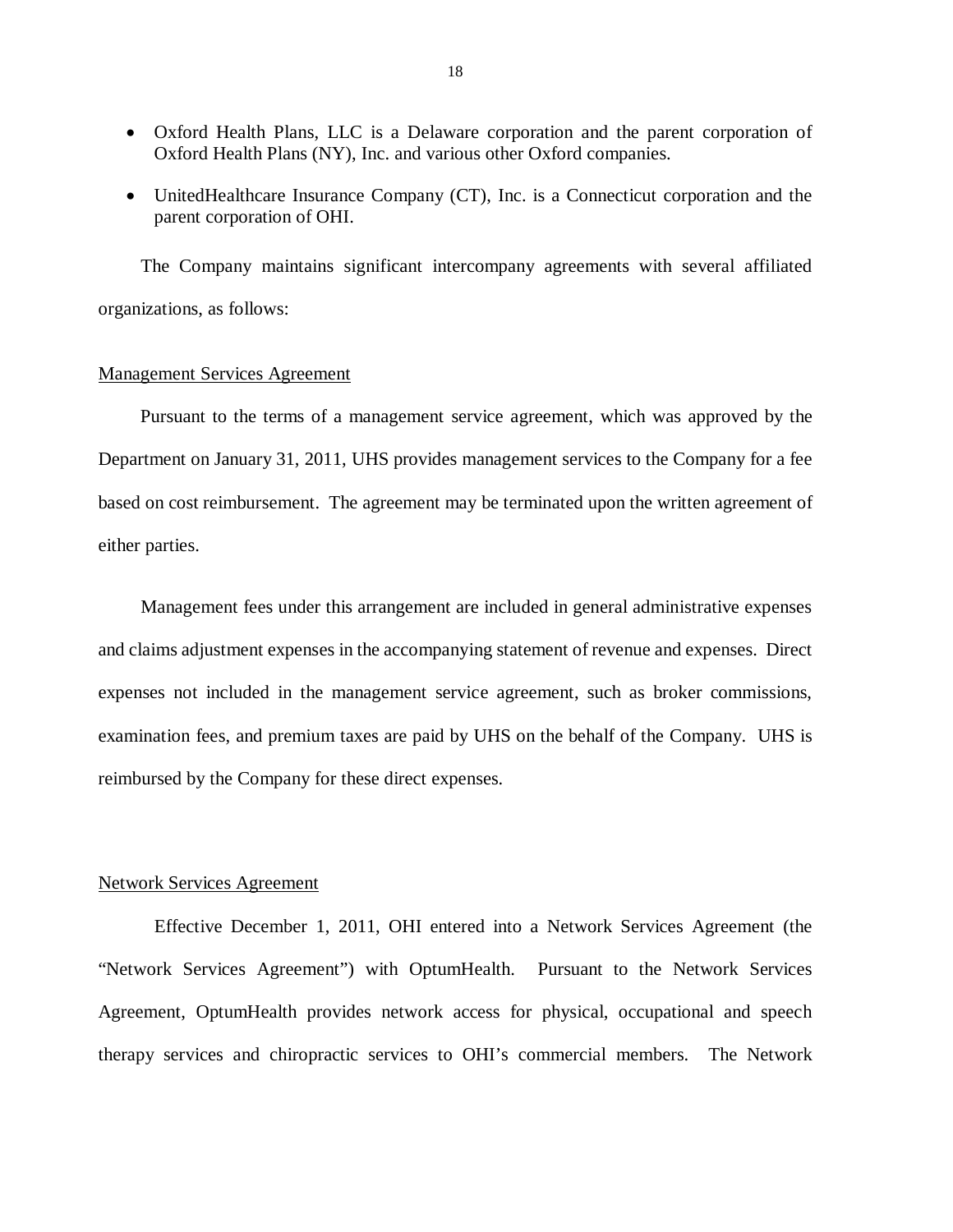Services Agreement was submitted for review and approval to the Department on October 17, 2011 and was approved on November 11, 2011.

### Tax Sharing Agreement

The Department Circular Letter No. 33 (1979), Paragraph 2, requires the following:

 "The ultimate holding corporation, any intermediate corporation which owns a controlling interest in the stock of the domestic insurer and the domestic insurer itself must be parties to, but need not necessarily participate in, the consolidated federal income tax agreement. In the case of an alien owned domestic insurer, the ultimate United States Corporation, in whose behalf the consolidated corporate federal income tax return is filed with the Internal Revenue Service, may be substituted for the ultimate holding corporation."

 On July 29, 2004, OHI entered into a Tax Allocation Agreement (the "Tax Agreement") with UHG, the ultimate controlling parent and Oxford. The Tax Agreement established a formal method for the allocation and payment of federal, state and local income tax liabilities related to the consolidated federal income tax returns filed each year. The Tax Agreement was submitted for review and approval to the Department on August 17, 2004, and was retroactively approved to July 29, 2004 on September 8, 2004.

 UnitedHealth Group altered the corporate structure of Oxford Health Insurance on April 1, 2014 whereby its shares were transferred from Oxford Health Plans, LLC (DE) to UnitedHealthcare Insurance Company (CT). The Company did not amend the existing tax allocation agreement to reflect this change in control, in violation of Circular Letter No. 33, until the deficiency was pointed out during the examination.

 It is recommended that the Company comply with Department Circular Letter No. 33 (1979) by ensuring amendments to tax allocation agreements are completed and approved prior to any future changes in the corporate structure of its parent.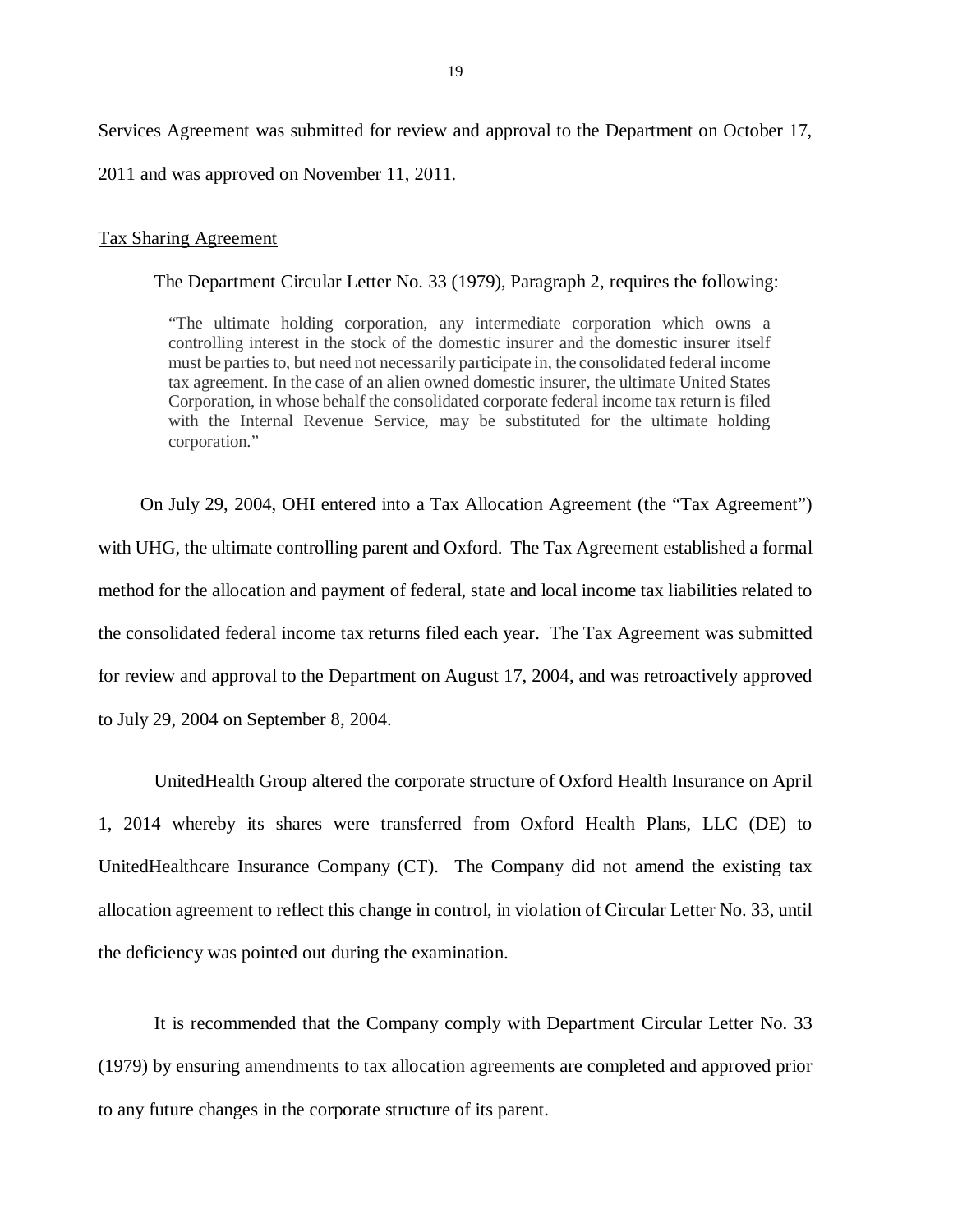In addition to the agreements described above, the Company maintains several immaterial agreements with other affiliated organizations.

### G. **Significant Operating Ratios**

 results of this examination: The following ratios have been computed as of December 31, 2016, based upon the

| Ratio                                              | 2016      |
|----------------------------------------------------|-----------|
| Net Change in Capital and Surplus                  | $(5.1\%)$ |
| Liquid Assets & Receivables to Current Liabilities | 209.6%    |
| Enrollment ratio                                   | 5.5%      |
| Premium and Risk Revenue to Capital and Surplus    | 5.4 to 1  |
| <b>Medical Loss Ratio</b>                          | 77.1%     |
| <b>Combined Loss Ratio</b>                         | 91.1%     |
| <b>Administrative Expense Ratio</b>                | 14.0%     |

The above ratios fall within the benchmark ranges set forth in the Financial Analysis

Solvency Tools ("FAST") scoring ratios of the NAIC.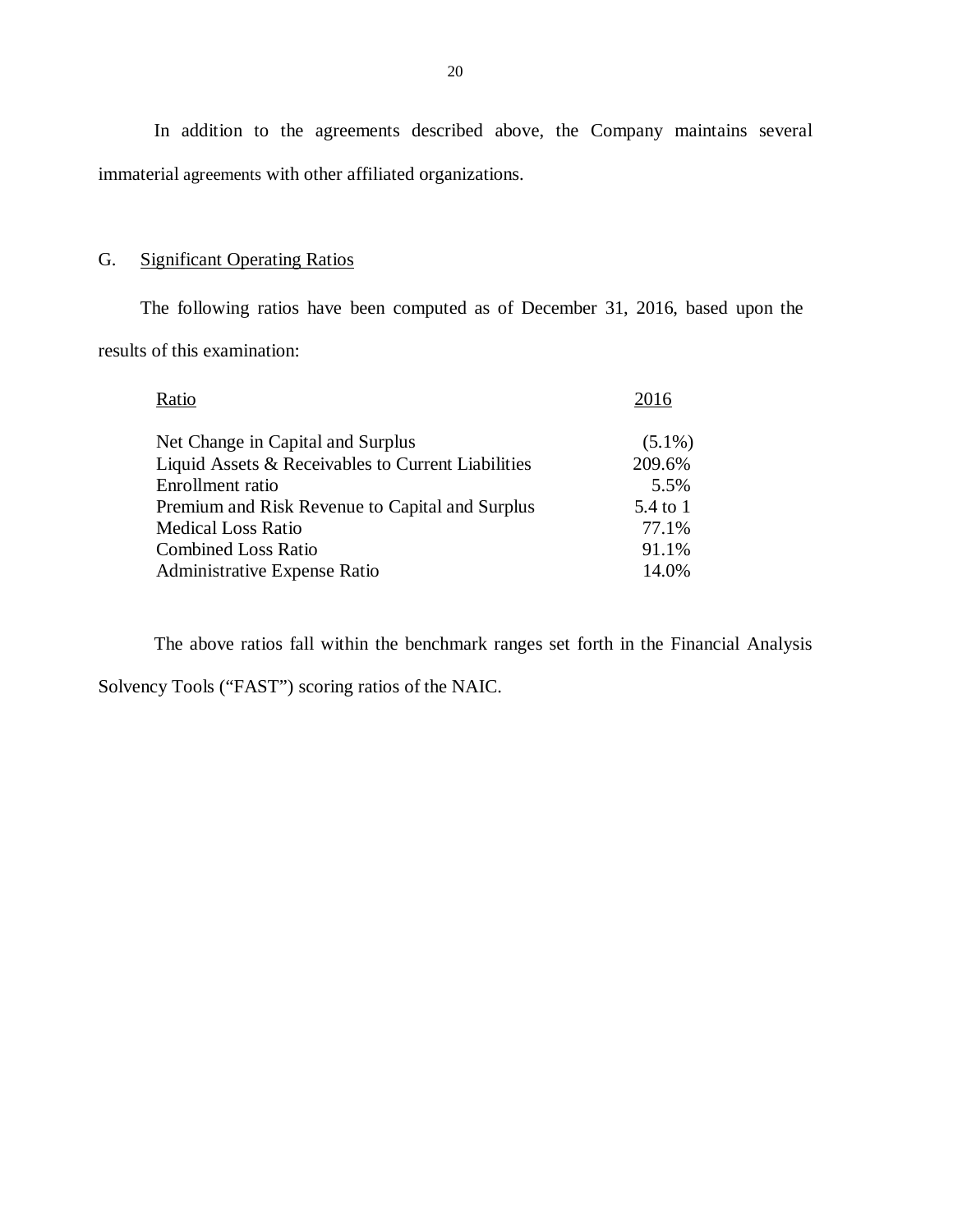The underwriting ratios presented below are on an earned-incurred basis and encompass the four-year period covered by this examination:

|                                 | Amounts          | Ratios |
|---------------------------------|------------------|--------|
| Total hospital and medical      | \$15,528,024,578 | 77.5%  |
| Other claim adjustment expenses | 218,909,367      | 1.1%   |
| Cost containment expenses       | 255,437,580      | 1.3%   |
| General administrative expenses | 2,228,776,018    | 11.1%  |
| Net underwriting gain           | 1,804,121,619    | 9.0%   |
| Net premium income              | \$20,035,269,162 | 100.0% |

#### $3.$ **3. MEDICAL LOSS RATIO REPORTING**

 The Company's 2016 Medical Loss Ratio ("MLR") Annual Reporting Form for the states of New York, Connecticut and New Jersey were examined to assess compliance with the requirements of Title 45 of the Code of Federal Regulations ("CFR"), Part 158, which implements section 2718 of the Public Health Service Act ("PHS Act"). Section 2718 of the PHS Act, as added by the Affordable Care Act, generally requires health insurance companies to submit to the Secretary of the U.S. Department of Health and Human Services ("HHS") an annual report on their MLRs. The MLR is the proportion of premium revenue expended by a company on clinical services and activities that improve health care quality in a given market. Section 2718 of the PHS Act also requires a company to provide rebates to consumers if it does not meet the MLR standard (82% in the individual and small group markets and 85% in the large group market for the state of New York and 80% in the individual and small group markets and 85% in the large group market for the states of Connecticut and New Jersey).

 This is the first examination of the Company's MLR Annual Reporting Form performed by the Department. This examination of the Company's 2016 MLR Annual Reporting Form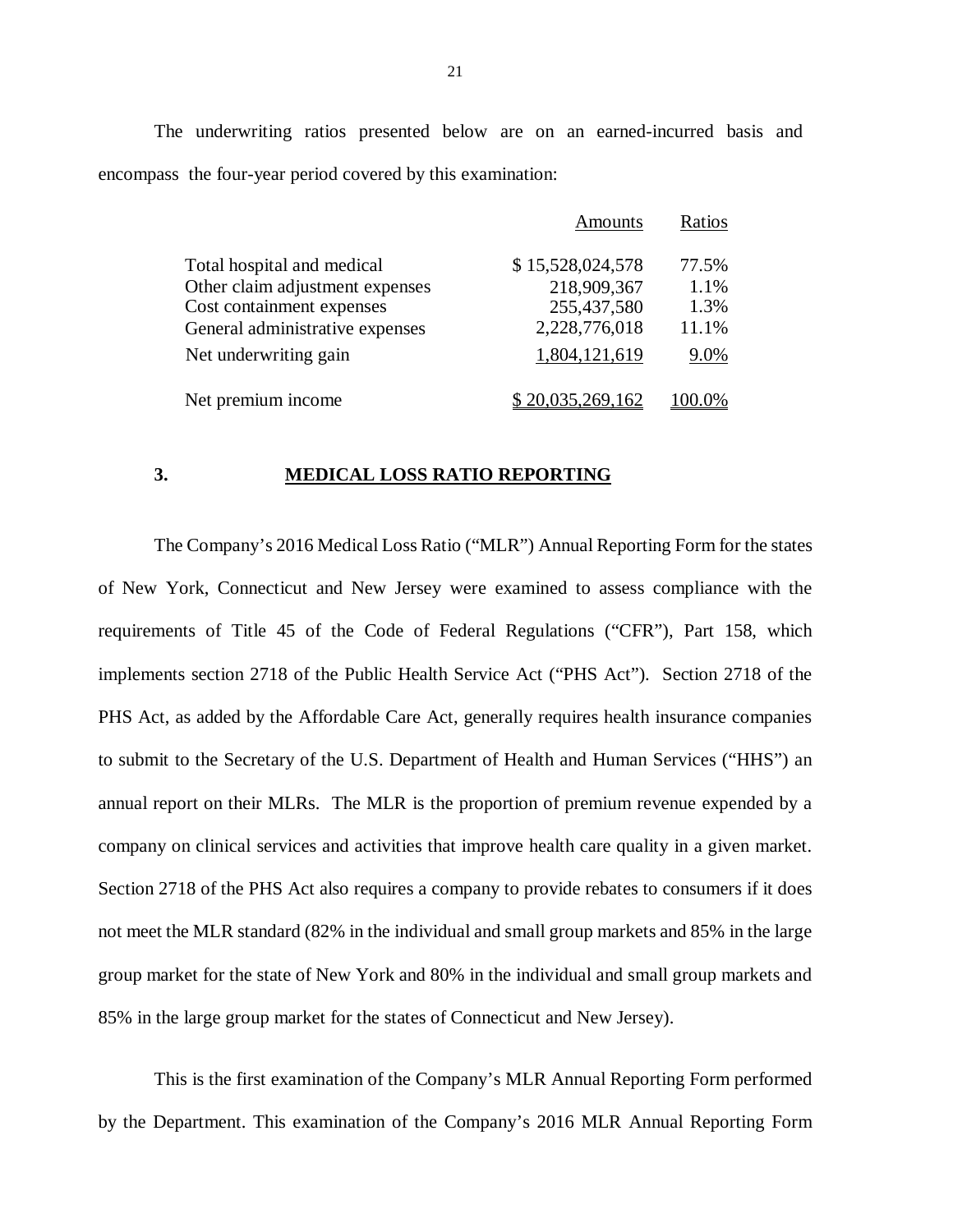covered the reporting period of January 1, 2014 through December 31, 2016, including 2014 and 2015 experience and claims run-out through March 31, 2017.

 The examination was conducted in accordance with the NAIC's 24 MLR Agreed Upon Procedures ("MLR AUPs"). The MLR AUPs set forth the procedures for performing an examination to evaluate the validity and accuracy of the data elements and calculated amounts reported on the MLR Annual Reporting Form, and the accuracy and timeliness of any rebate payments. The examination included assessing the principles used and significant estimates made by the Company, evaluating the reasonableness of expense allocations, and determining compliance with relevant statutory accounting standards, MLR regulations and guidance, and the MLR Annual Reporting Form Filing Instructions.

 Title 45 CFR §158.110(b) requires that a report for each MLR reporting year is to be submitted to the Secretary of HHS by July 31<sup>st</sup> of the year following the end of an MLR reporting year, on a form and in the manner prescribed by the Secretary of HHS. Based on the examiner's review, the 2016 MLR Annual Reporting Form filed by the Company contains some elements that are not fully compliant with the requirements of Title 45 CFR §158, as more fully described in the sections below.

 Title 45 CFR §158.210 (a), (b) and (c) requires that an issuer must provide a rebate to enrollees if the issuer has an MLR below the required amount (less than 82% in the individual and small group markets and 85% in the large group market for the state of New York and 80% in the individual and small group markets and 85% in the large group market for the states of Connecticut and New Jersey). The Company's New York, Connecticut and New Jersey MLR and rebate calculations, as reported on the 2016 MLR Annual Reporting Form were as follows: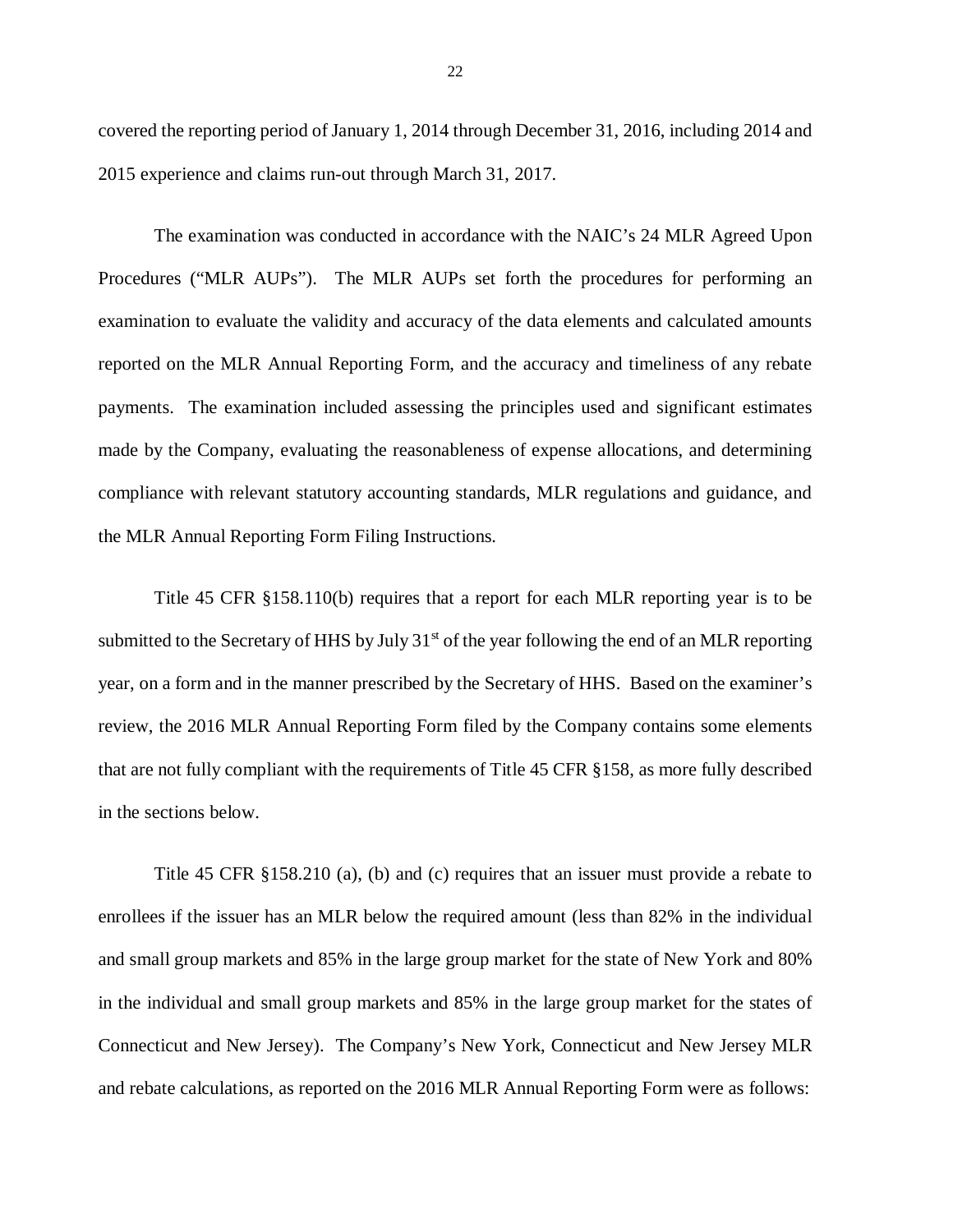## New York

| <b>MLR Components</b>                                                                | <b>Individual</b> | <b>Small Group</b> | <b>Large Group</b> |
|--------------------------------------------------------------------------------------|-------------------|--------------------|--------------------|
|                                                                                      |                   |                    |                    |
| <b>Adjusted Incurred Claims</b>                                                      | \$361,403,724     | \$7,501,096,981    | \$3,042,780,320    |
|                                                                                      |                   |                    |                    |
| Plus: Quality Improvement Expenses                                                   | \$2,375,376       | \$67,150,501       | \$28,234,388       |
| Less: Cost-sharing reductions                                                        | \$0               |                    |                    |
| Less: Federal Transitional Reinsurance Program<br>payments expected from HHS         | \$0               |                    |                    |
| Less: Federal Risk Adjustment Program net<br>payments expected from (payable to) HHS | \$4,731,809       | \$610,277,966      |                    |
| Less: Federal Risk Corridors Program net payments                                    | \$0               | $\overline{50}$    |                    |
| (charges)                                                                            |                   |                    |                    |
|                                                                                      |                   |                    |                    |
| <b>MLR Numerator</b>                                                                 | \$359,047,291     | \$6,958,958,576    | \$3,071,014,707    |
|                                                                                      |                   |                    |                    |
| Premium Earned                                                                       | \$346,724,189     | \$9,506,472,788    | \$4,105,522,293    |
|                                                                                      |                   |                    |                    |
| Less: Federal & State Taxes and                                                      | \$5,229,068       | \$1,058,558,810    | \$458,897,171      |
| Licensing/Regulatory Fees                                                            |                   |                    |                    |
|                                                                                      |                   |                    |                    |
| <b>MLR</b> Denominator                                                               | \$341,495,121     | \$8,447,913,977    | \$3,646,625,122    |
|                                                                                      |                   |                    |                    |
| Preliminary MLR                                                                      | 105.1%            | 82.4%              | 84.2%              |
| Credibility Adjustment                                                               | 1.2%              | $0.0\%$            | $0.0\%$            |
| <b>Credibility-Adjusted MLR</b>                                                      | 106.3%            | 82.4%              | 84.2%              |
|                                                                                      |                   |                    |                    |
| <b>MLR Standard</b>                                                                  | 82%               | 82%                | 85%                |
|                                                                                      |                   |                    |                    |
| <b>Rebate Amount</b>                                                                 | \$0               | \$0                | \$10,922,531       |

## **Connecticut**

| <b>MLR Components</b>                             | <b>Individual</b> | <b>Small Group</b> | <b>Large Group</b> |
|---------------------------------------------------|-------------------|--------------------|--------------------|
|                                                   |                   |                    |                    |
| <b>Adjusted Incurred Claims</b>                   | \$13,733,709      | \$283,143,401      | \$342,608,037      |
|                                                   |                   |                    |                    |
| Plus: Quality Improvement Expenses                | \$97,150          | \$2,703,923        | \$3,720,508        |
| Less: Cost-sharing reductions                     | \$0               |                    |                    |
| Less: Federal Transitional Reinsurance Program    | \$0               |                    |                    |
| payments expected from HHS                        |                   |                    |                    |
| Less: Federal Risk Adjustment Program net         | \$0               | \$15,606,122       |                    |
| payments expected from (payable to) HHS           |                   |                    |                    |
| Less: Federal Risk Corridors Program net payments | \$0               | \$0                |                    |
| (charges)                                         |                   |                    |                    |
|                                                   |                   |                    |                    |
| <b>MLR Numerator</b>                              | \$13,830,859      | \$270,241,202      | \$346,328,545      |
|                                                   |                   |                    |                    |
| Premium Earned                                    | \$15,973,058      | \$360,125,469      | \$426,992,766      |
|                                                   |                   |                    |                    |
| Less: Federal & State Taxes and                   | \$1,129,711       | \$36,673,646       | \$30,909,929       |
| Licensing/Regulatory Fees                         |                   |                    |                    |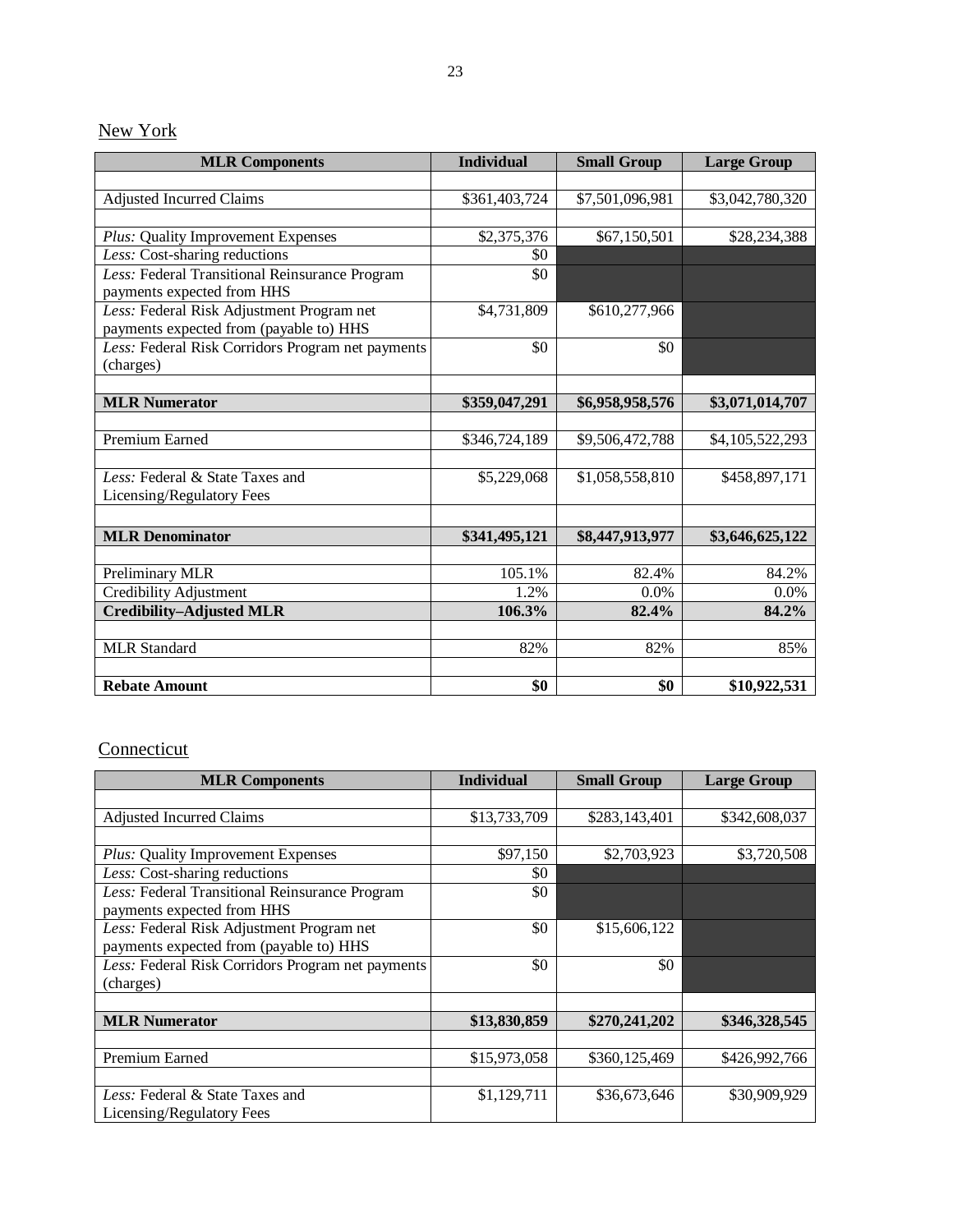| <b>MLR</b> Denominator          | \$14,843,348 | \$323,451,823 | \$396,082,837 |
|---------------------------------|--------------|---------------|---------------|
|                                 |              |               |               |
| Preliminary MLR                 | 93.2%        | 83.5%         | 87.4%         |
| <b>Credibility Adjustment</b>   | 6.2%         | 1.0%          | 0.3%          |
| <b>Credibility-Adjusted MLR</b> | 99.3%        | 84.5%         | 87.7%         |
|                                 |              |               |               |
| <b>MLR</b> Standard             | 80%          | 80%           | 85%           |
|                                 |              |               |               |
| <b>Rebate Amount</b>            | \$0          | \$0           | \$0           |

New Jersey

| <b>MLR Components</b>                             | <b>Individual</b> | <b>Small Group</b> | <b>Large Group</b> |
|---------------------------------------------------|-------------------|--------------------|--------------------|
|                                                   |                   |                    |                    |
| <b>Adjusted Incurred Claims</b>                   | \$277,318,865     | \$829,159,053      | \$1,113,688,008    |
|                                                   |                   |                    |                    |
| Plus: Quality Improvement Expenses                | \$1,336,967       | \$8,434,433        | \$12,215,622       |
| Less: Cost-sharing reductions                     | \$0               |                    |                    |
| Less: Federal Transitional Reinsurance Program    | \$40,039,752      |                    |                    |
| payments expected from HHS                        |                   |                    |                    |
| Less: Federal Risk Adjustment Program net         | \$127,584,587     | \$21,815,239       |                    |
| payments expected from (payable to) HHS           |                   |                    |                    |
| Less: Federal Risk Corridors Program net payments | \$0               | \$0                |                    |
| (charges)                                         |                   |                    |                    |
|                                                   |                   |                    |                    |
| <b>MLR Numerator</b>                              | \$111,031,494     | \$815,798,638      | \$1,125,903,630    |
|                                                   |                   |                    |                    |
| Premium Earned                                    | \$176,966,843     | \$1,052,642,095    | \$1,460,201,874    |
|                                                   |                   |                    |                    |
| Less: Federal & State Taxes and                   | \$23,038,098      | \$58,592,267       | \$116,864,861      |
| Licensing/Regulatory Fees                         |                   |                    |                    |
|                                                   |                   |                    |                    |
| <b>MLR Denominator</b>                            | \$153,928,744     | \$994,049,829      | \$1,343,337,013    |
|                                                   |                   |                    |                    |
| Preliminary MLR                                   | 72.1%             | 82.1%              | 83.8%              |
| <b>Credibility Adjustment</b>                     | 0.0%              | 0.0%               | 0.0%               |
| <b>Credibility-Adjusted MLR</b>                   | 72.1%             | 82.1%              | 83.8%              |
|                                                   |                   |                    |                    |
| <b>MLR</b> Standard                               | 80%               | 80%                | 85%                |
|                                                   |                   |                    |                    |
| <b>Rebate Amount</b>                              | \$3,817,859       | \$0                | \$6,205,582        |

### A. **MLR Numerator**

 comprised of incurred claims, as defined in Title 45 CFR §158.140, expenditures for activities that improve health care quality as defined in Title 45 CFR §158.150, and Title 45 CFR According to Title 45 CFR §158.221(b), the numerator of the MLR calculation is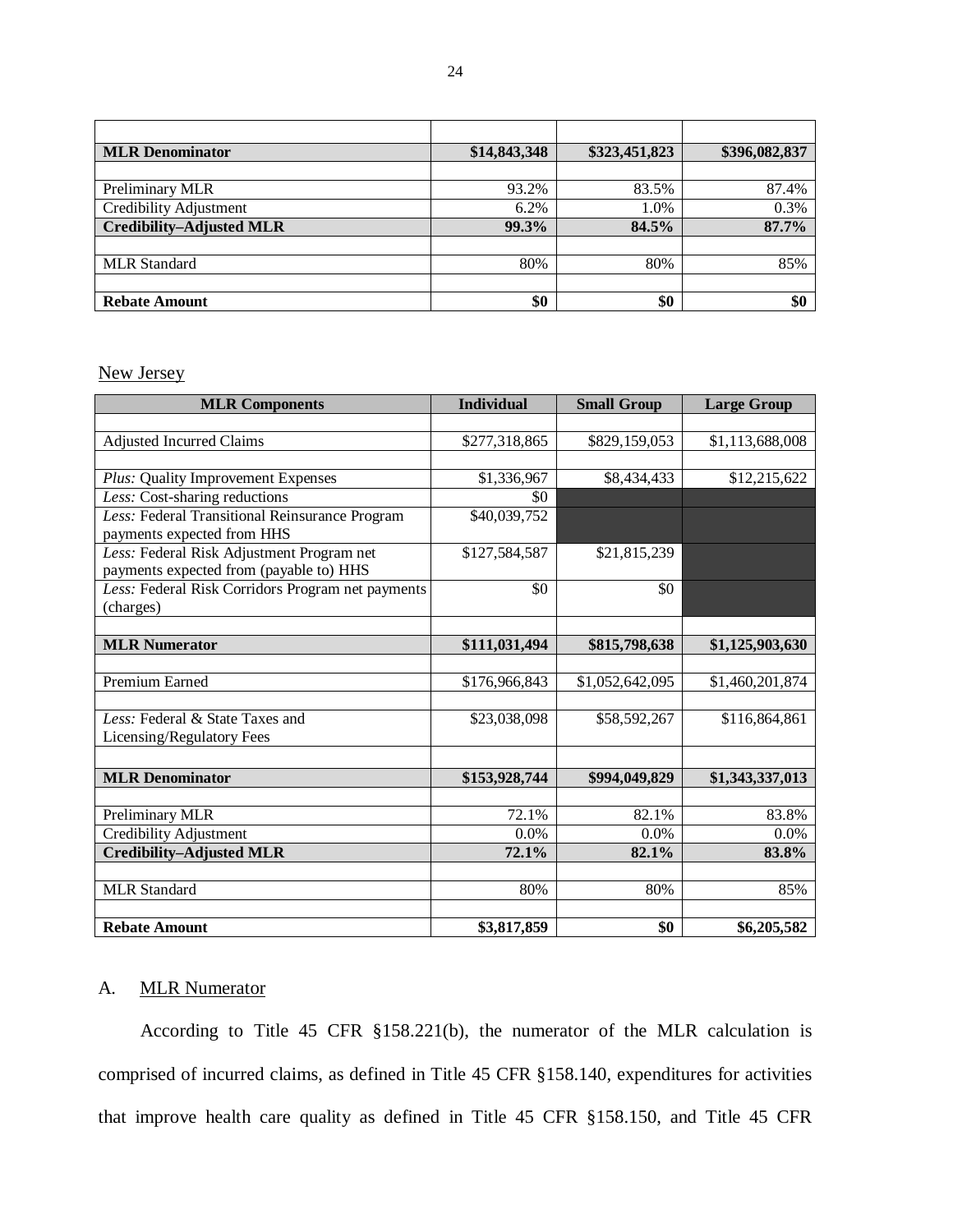§158.151, Cost Sharing Reductions Program as defined in Title 45 CFR §158.140(b)(1)(iii) and Federal Transitional Reinsurance, Federal Risk Adjustment and Federal Risk Corridor Programs as defined by Title 45 CFR §158.140(b)(4)(ii).

### Incurred Claims

 The examiner reviewed the accuracy and appropriateness of the amounts reported within incurred claims as defined by Title 45 §CFR 158.140, including the verification of the data used by the Company to calculate adjusted incurred claims and the validation of a sample of incurred claims reported by the Company.

 The 2016 MLR Annual Reporting Form that was filed by the Company for the state of New York did not fully comply with the MLR Annual Reporting Form Filing Instructions, in violation of Title 45 CFR §158.110. The Company does not have Qualified Health Plan (QHP) eligible business and incorrectly reported claims, premiums, Quality Improvement Activities ("QIA"), taxes and other amounts in the Risk Corridor (RC) column for the small group market on Parts 1, 2 and 3. There is no impact on rebates since "zero" was correctly reported for the total column on Part 3, Line 1.7, Federal Risk Corridors Program.

 It is recommended that the Company implement procedures to ensure it completes the MLR Annual Reporting Form in accordance with the applicable MLR Annual Reporting Form Filing Instructions and Title 45 CFR §158.110.

 Based on the procedures performed, other than the exception noted above, the Company's incurred claims were accurately reported on the New York, Connecticut and New Jersey 2016 MLR Annual Reporting Forms.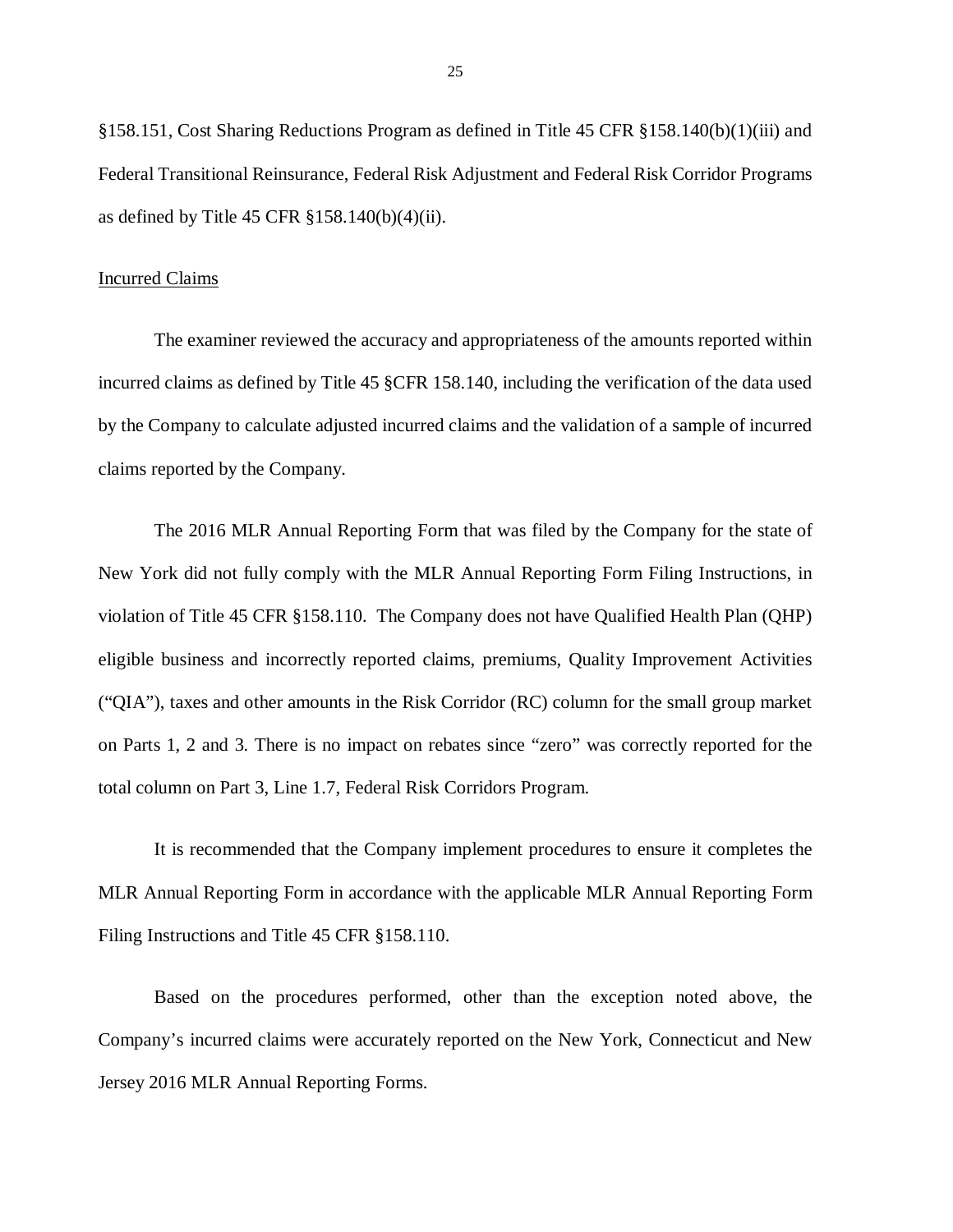### Quality Improvement Activities ("QIA")

 The Company's QIA process consists of three separate components: affiliated vendors, external vendors and management fees. These components are aggregated to determine the total QIA reported on the MLR Annual Reporting Form.

 The examiner reviewed the accuracy and reasonableness of health care quality improvement expenses, including the validation of a sample of the QIA amounts reported, to ensure they are in conformity with the definition of Healthcare Quality Improvement Expenses as defined by Title 45 CFR §158.150 and Title 45 CFR §158.151, and confirmation that the allocation methodology is reasonable and complies with the requirements set forth by Title 45 CFR §158.170.

### Management Fee QIA

 Part 243.2 (b)(8) of New York Insurance Regulation No. 152 (11 NYCRR 243.8) states in part:

 "(b) Except as otherwise required by law or regulation, an insurer shall maintain: 8) Any other record for six calendar years from its creation or until after the filing of a report on examination or the conclusion of an investigation in which the record was subject to review."

 Title 45 CFR Part 158 requires issuers to maintain all documents and other evidence necessary to verify that the data submitted is in compliance with the definitions and criteria set forth in Title 45 CFR Part 158 and that the MLR and any rebates owed are calculated and provided in accordance with the regulation. In addition, such records are required to be maintained under Part 243.2 (b)(8) of Insurance Regulation No. 152 (11 NYCRR 243.8), cited above. In testing for compliance with these requirements, it was noted that, in violation of the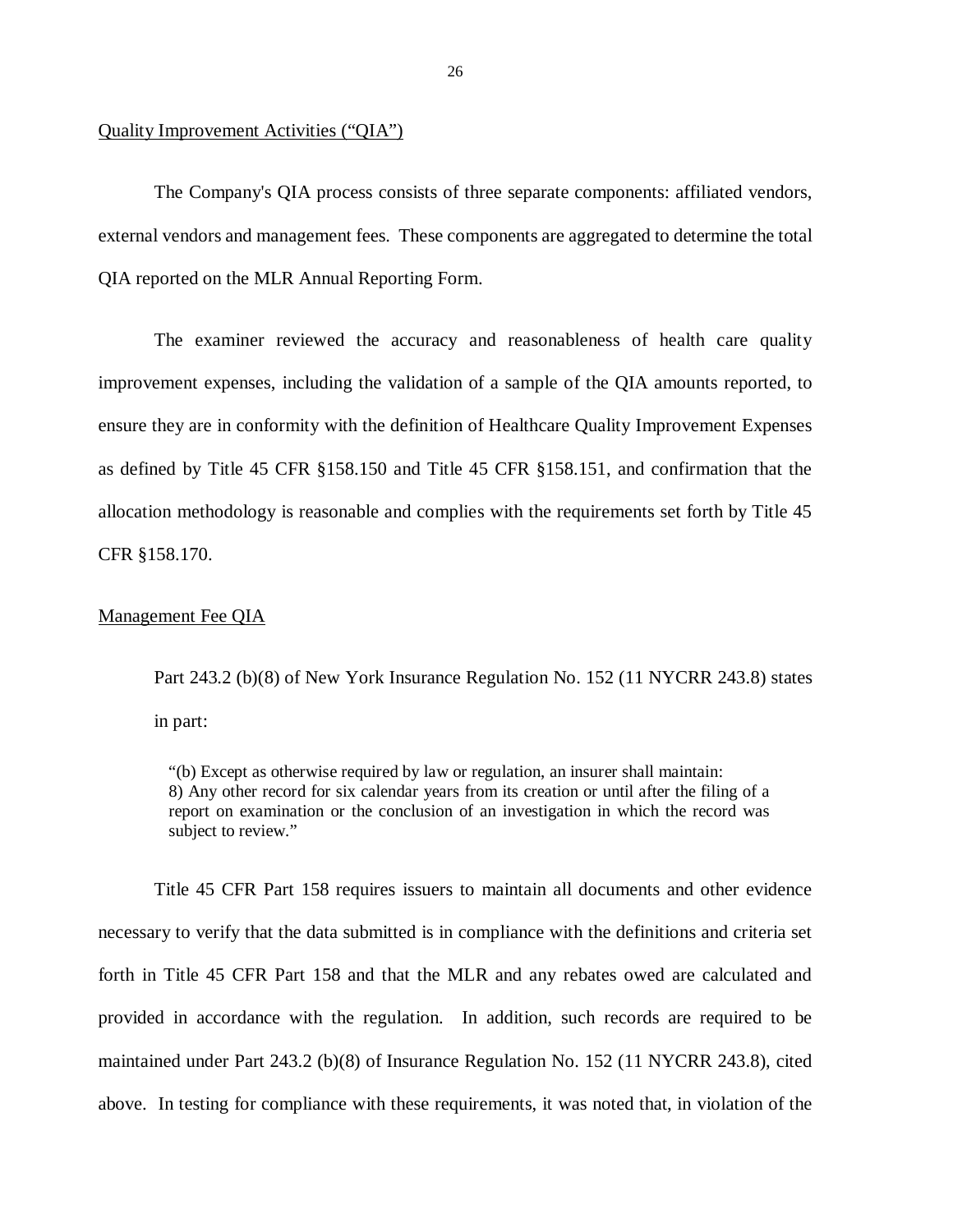cited regulations, the Company did not maintain adequate documentation to support the percentages reported in the internal cost center/department survey.

 It is recommended that the Company comply with Title 45 CFR §158.502 and Part 243.2 (b)(8) of Insurance Regulation No. 152 (11 NYCRR 243.8) by maintaining sufficient quantitative analyses to adequately support the QIA allocation percentages reported in the internal cost center/department survey for management fee expenses.

 Additionally, it was noted that the Company classified certain overhead expense amounts as QIA expenses that did not qualify for such classification under Title 45 CFR §158.150 or the 2016 NAIC Annual Statement Instructions - Health. For some UHG overhead expense categories, such as Occupancy/Real Estate, there were expenses included that did not qualify as QIA, while, in others, such as Employee Recruitment, none of the expenses qualified as QIA. In a third category, the allocated percentages for items such as Capital Development and Depreciation, were inaccurate.

 It is recommended that the Company only classify overhead expenses as QIA when such items are allowed pursuant to Federal Regulation 45 CFR §158.150 and the NAIC Annual Statement Instructions – Health.

 In testing the management fee QIA expenses for OHI's commercial line of business MLR calculation, it was noted that the Company utilized expenses that did not relate to commercial product enrollees.

 It is recommended that the Company exclude any non-commercial dedicated departments from the determination of the commercial management fee QIA blended rates.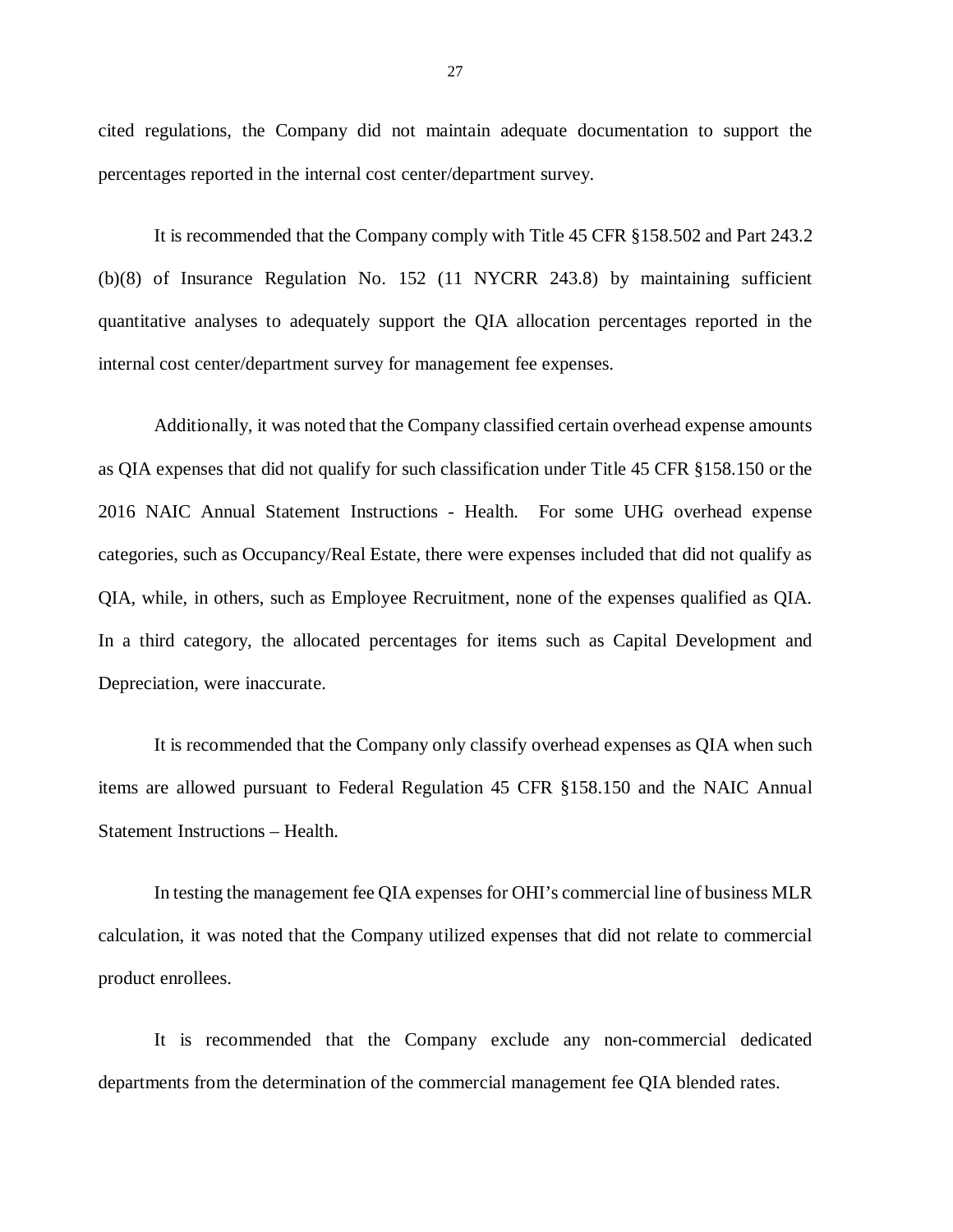### External Vendors QIA

 In establishing the expenses to apply to QIA for costs attributable to the use of external vendors, the Company relied on surveys provided by those vendors, which are loaded into a matrix. However, it was noted during the examiner's review that the Company did not have a key control in place to adequately mitigate the risk that inaccurate external vendors survey results could be loaded into the survey matrix.

 It is recommended that the Company develop and add a key control to adequately mitigate the risk that inaccurate external vendor survey results are loaded into the survey matrix.

 It was also noted that the operating effectiveness of one external vendor's key control was deemed to have failed because there was no formal documented review and signoff or verification that variances were resolved timely.

 It is recommended that the Company maintain adequate documentation that supports the operating effectiveness of key internal controls.

 For one external vendor, the Company incorrectly calculated the retro adjustment for newly established contract rates. As a result, the Company's external vendor QIA expense for all market segments was overstated, albeit by an immaterial amount that did not impact any market's credibility-adjusted MLR.

 It is recommended that the Company implement internal controls to ensure the use of proper contracted rates in the calculation and recording of the related external vendor expenses. Before a process is used other than the one noted in the contract, the Company should obtain written documentation from the vendor with regards to the agreed upon process to be used.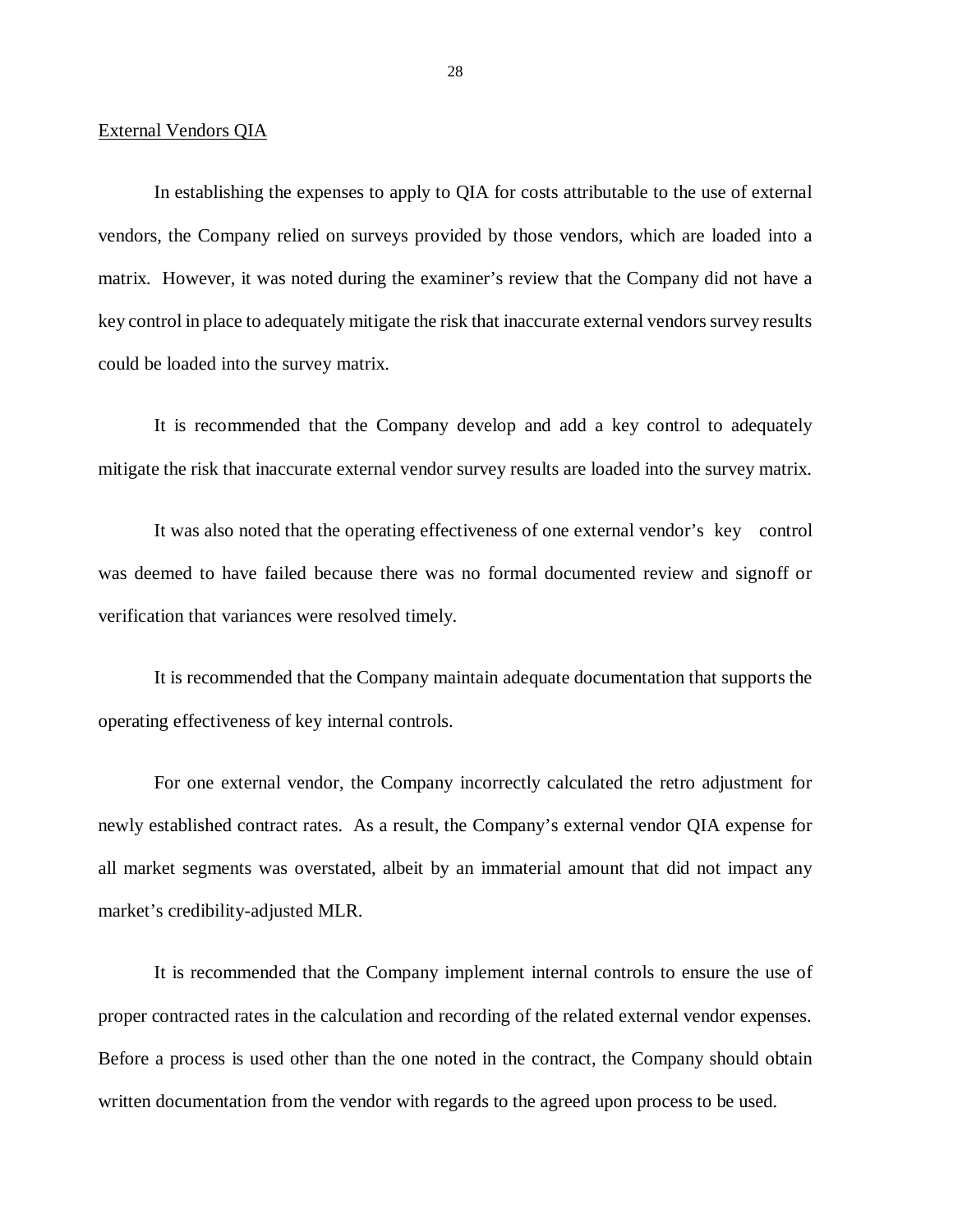In some cases, the expenses related to the Company's external vendors were allocated based on the Company's departments' QIA allocation percentage, without consideration of the external vendor's own survey results.

 It is recommended that the Company treat direct and indirect external vendors consistently and obtain surveys for external vendors regardless of whether the expense is indirectly allocated as part of the management fee QIA process. Further, the external vendor survey results should be provided to the applicable departments for consideration in the determination of the department level management fee QIA percentage.

 The Company's external vendor QIA expense allocation method disclosed on Part 6 of the MLR Annual Reporting Form was inconsistent with the actual external vendor QIA allocation method used by the Company in that it did not include the allocation method for indirect external vendor expenses that was part of the management fee QIA allocation process.

 It is recommended that the Company implement procedures to ensure it completes Part 6 of the MLR Annual Reporting Form in accordance with the MLR Annual Reporting Form Filing Instructions.

### Affiliated Vendors QIA

 Title 45 CFR Section 158.502 requires an issuer to maintain all documents and other evidence necessary to verify that the data submitted was in compliance with the definitions and criteria set forth in the Regulation. In testing for compliance with this requirement and Part 243.2 (b)(8) of Insurance Regulation No. 152 (11 NYCRR 243.8) cited elsewhere in this report, it was noted that the Company had insufficient documentation to support the QIA allocation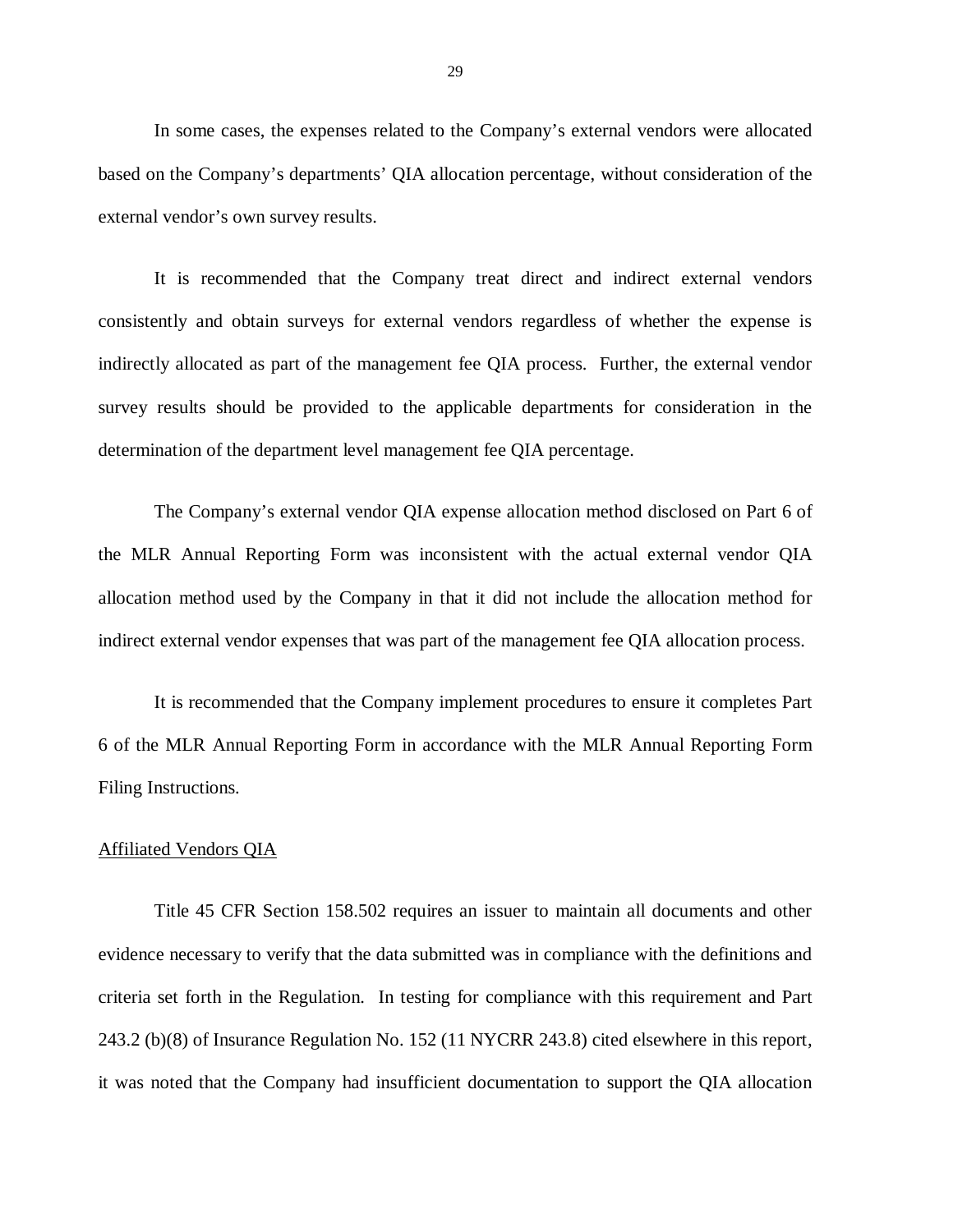percentages contained in the service matrix surveys for affiliate vendors that were applied as QIA.

 It is recommended that the Company comply with Title 45 CFR §158.502 and Part 243.2 (b)(8) of Insurance Regulation No. 152 (11 NYCRR 243.8) by implementing additional quantitative analyses to adequately support the QIA allocation percentage determination reported in the service matrix survey for its affiliate vendors.

 It was also noted that the operating effectiveness of one affiliated vendor's key control was deemed to have failed because there was no formal documented review and signoff or verification that variances were resolved timely.

 It is recommended that the Company maintain adequate documentation that supports the operating effectiveness of key internal controls.

 In consideration of the recommendations that have been made as regards QIA, it is recommended that the Company update its process documentation to accurately reflect the QIA process currently in place and include a detailed end to end walkthrough of the entire QIA process covering affiliated vendors, external vendors and management fees, including, but not limited to, screenshots, examples and referencing amongst worksheets.

### Cost Sharing Reductions ("CSR")

 The Company did not report any advanced payments of CSR received from HHS as a deduction from incurred claims on the New York, Connecticut or New Jersey MLR Annual Reporting Forms.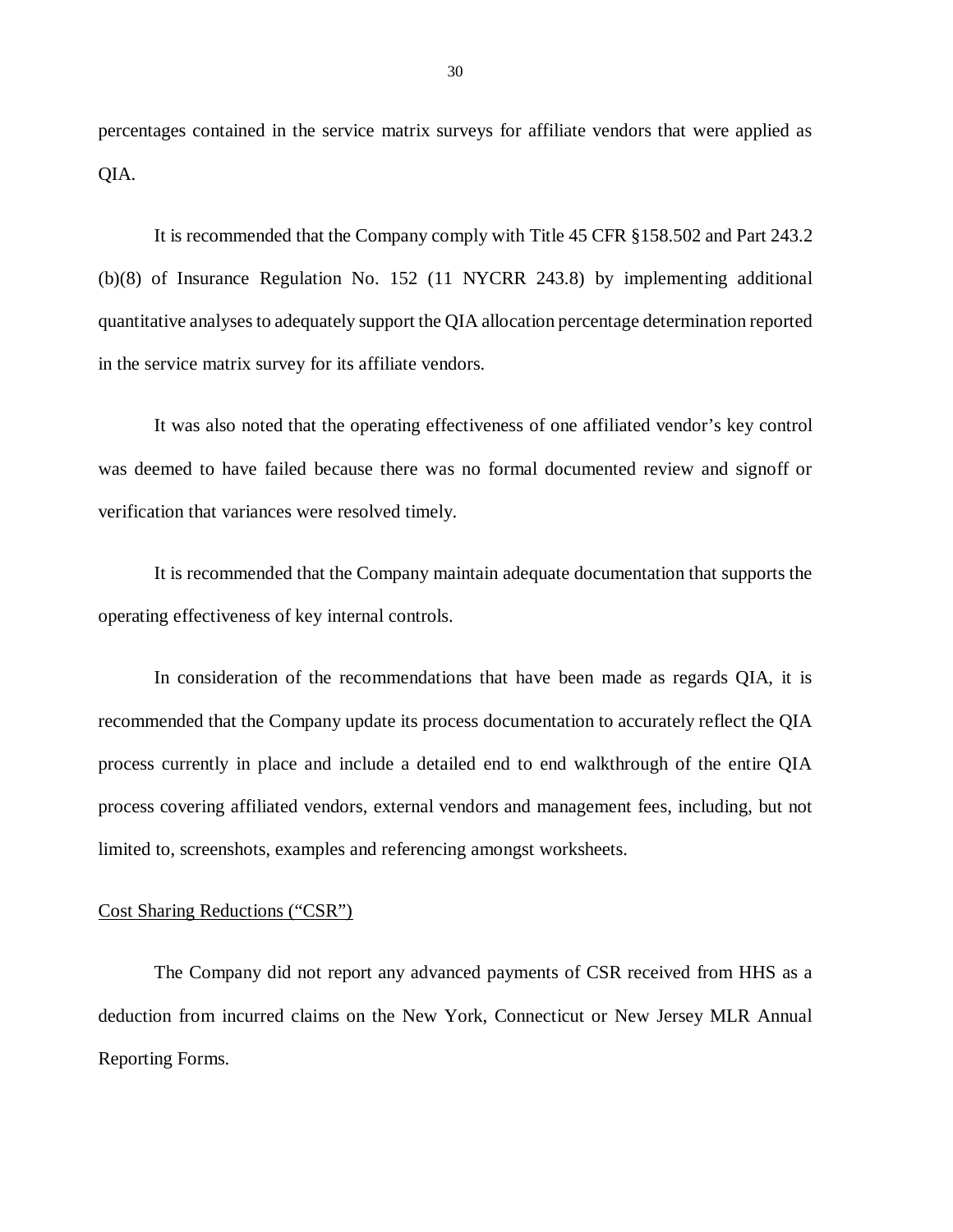### <span id="page-32-0"></span>Federal Premium Stabilization Programs

 The examiner reviewed the accuracy of the amounts reported in connection with the Programs as defined by Title 45 CFR §158.140(b)(4)(ii), including the verification of amounts to HHS program summary reports and the Company's transactional records. The Company did not report any Federal Risk Corridor Program amounts as a deduction from incurred claims on the New York, Connecticut or New Jersey MLR Annual Reporting Forms. Federal Transitional Reinsurance and Federal Risk Adjustment and Federal Risk Corridor

 Based on the procedures performed, the Company's Federal premium stabilization programs amounts were accurately reported on the New York, Connecticut and New Jersey MLR Annual Reporting Forms.

#### $B<sub>1</sub>$ MLR Denominator

 comprised of premium revenue, as defined in 45 CFR §158.130, minus federal and state taxes and licensing and regulatory fees, described in 45 CFR §158.161(a), and 45 CFR §158.162(a)(1) and  $(b)(1)$ . According to Title 45 CFR §158.22(c), the denominator of the MLR calculation is

### Earned Premiums

 The examiner reviewed the accuracy and appropriateness of the amounts reported within earned premiums as defined by Title 45 §CFR 158.130, including the verification of the data used by the Company to calculate earned premium and the validation of a sample of policy premium reported by the Company. In addition, the examiner reviewed the accuracy of the Company's policies and procedures for determining and assigning market classification as defined by the requirements of Title 45 §CFR 158.220.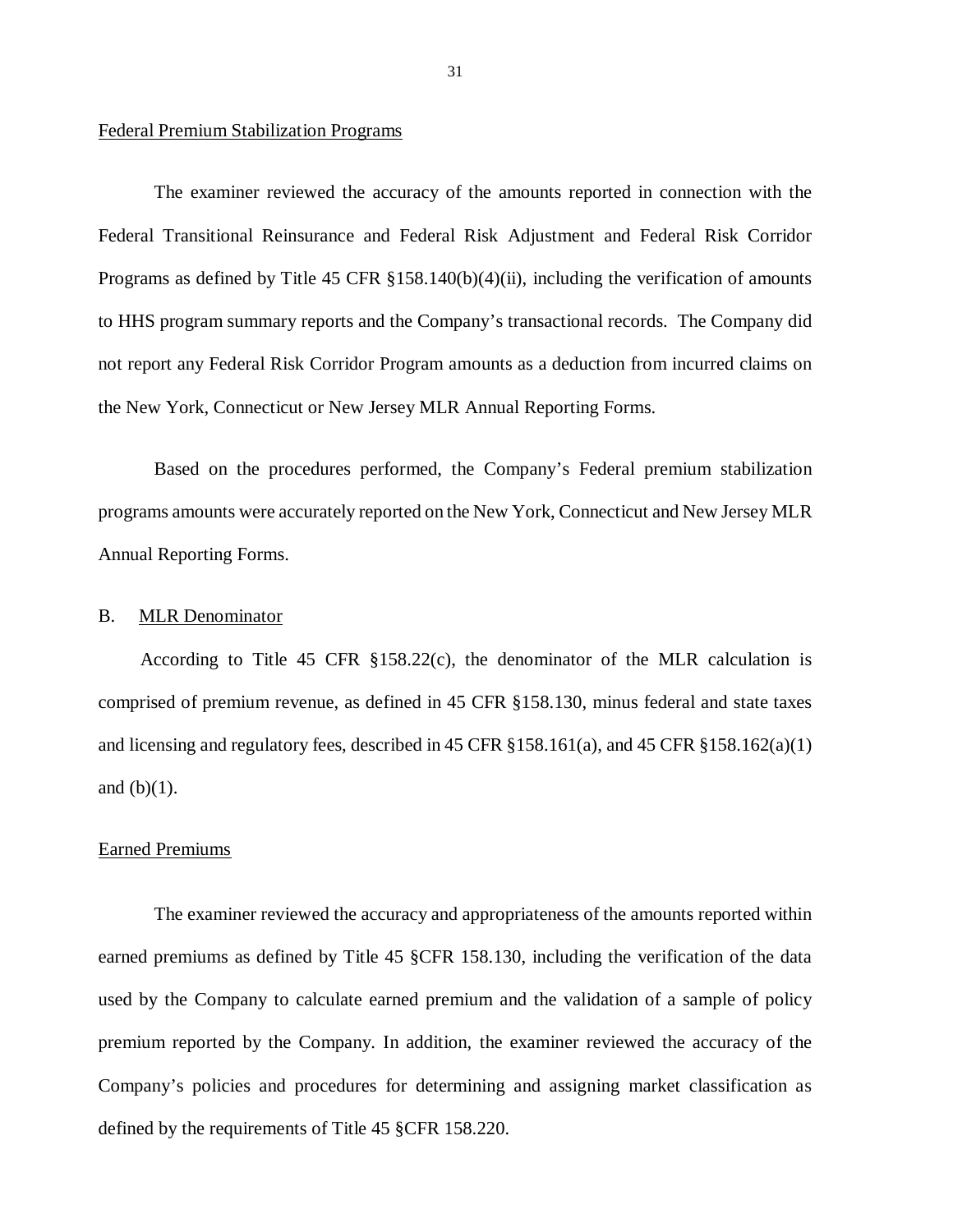<span id="page-33-0"></span> Based on the procedures performed, the Company's earned premiums were accurately and appropriately reported and the Company's market classification policies and procedures were consistent with the requirements of Title 45 §CFR 158.220 for each market segment on the New York, Connecticut and New Jersey MLR Annual Reporting Forms.

### Federal and State Taxes and Licensing or Regulatory Fees

 The examiner reviewed the accuracy and appropriateness of Federal and State taxes and licensing or regulatory fees, including confirmation that the allocation methodology was reasonable and complied with the requirements set forth by Title 45 CFR §158.170 and that taxes were reported in accordance with the provisions of Title 45 CFR §158.161 and Title 45 CFR §158.162. §158.162. Based on the procedures performed, the Company's allocation methodology is

 reasonable and the Federal and State taxes and licensing / regulatory fees were accurately and appropriately reported for each market segment on the New York, Connecticut and New Jersey MLR Annual Reporting Forms.

#### $C_{\cdot}$ Credibility Adjustment

 credibility factor multiplied by the deductible factor. The examiner reviewed the underlying data utilized in the determination of the base credibility and deductible factors, tested the accuracy of the calculation of the base credibility and deductible factors and the resulting credibility adjustment for the individual, small and large group markets. The Company elected to use a deductible factor of 1.0, in lieu of calculating a deductible factor for all market segments on the According to Title 45 CFR§158.232, the credibility adjustment is the product of the base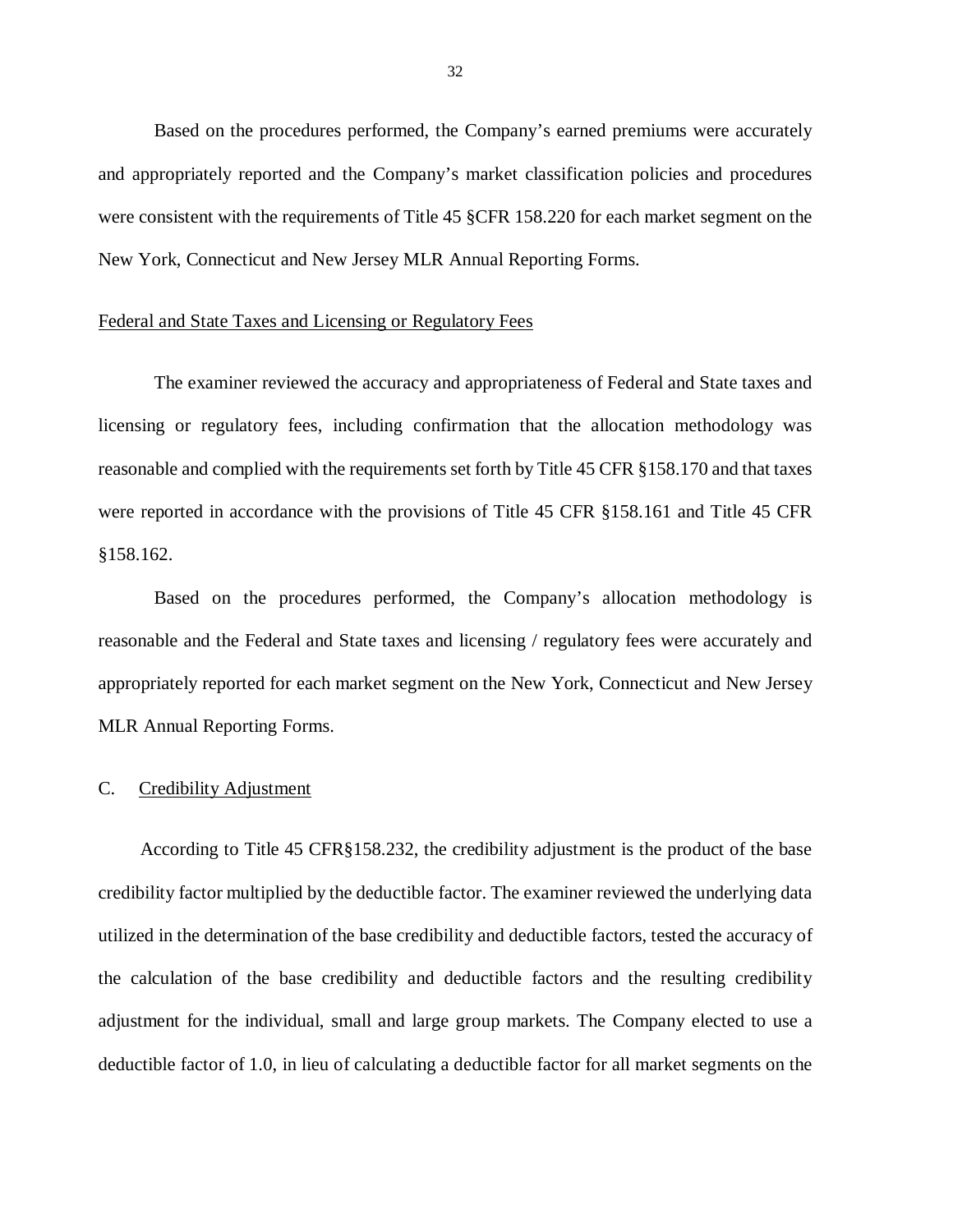<span id="page-34-0"></span> New York, Connecticut and New Jersey MLR Annual Reporting Forms, which has no impact on the Credibility-Adjusted MLR.

 Based on the procedures performed, the Company's base credibility factor, deductible factor and credibility adjustment were accurately calculated and reported for each market segment on the New York, Connecticut and New Jersey MLR Annual Reporting Forms.

#### D. Credibility-Adjusted MLR

 numerator to the denominator, plus the credibility adjustment. The examiner recalculated the credibility-adjusted MLR for all market segments on the New York, Connecticut and New Jersey MLR Annual Reporting Forms in accordance with 45 CFR Part 158 and the applicable MLR Annual Reporting Form Filing Instructions and determined the Company's credibility-adjusted MLR amounts were accurately calculated for each market segment on the New York, Connecticut and New Jersey MLR Annual Reporting Forms. According to Title 45 CFR §158.221(a), the calculation of the MLR is the ratio of the

#### E. Rebate Disbursement and Notice

 According to Title 45 CFR §158.240, a rebate is required to be paid no later than September 30, following the MLR reporting year if an insurer's credibility-adjusted MLR is less than the MLR standard (82% in the individual and small group markets and 85% in the large group market for the state of New York and 80% in the individual and small group markets and 85% in the large group market for the states of Connecticut and New Jersey).

 Based on the examiner's review of the credibility-adjusted MLR for each market segment on the New York, Connecticut and New Jersey MLR Annual Reporting Forms, the Company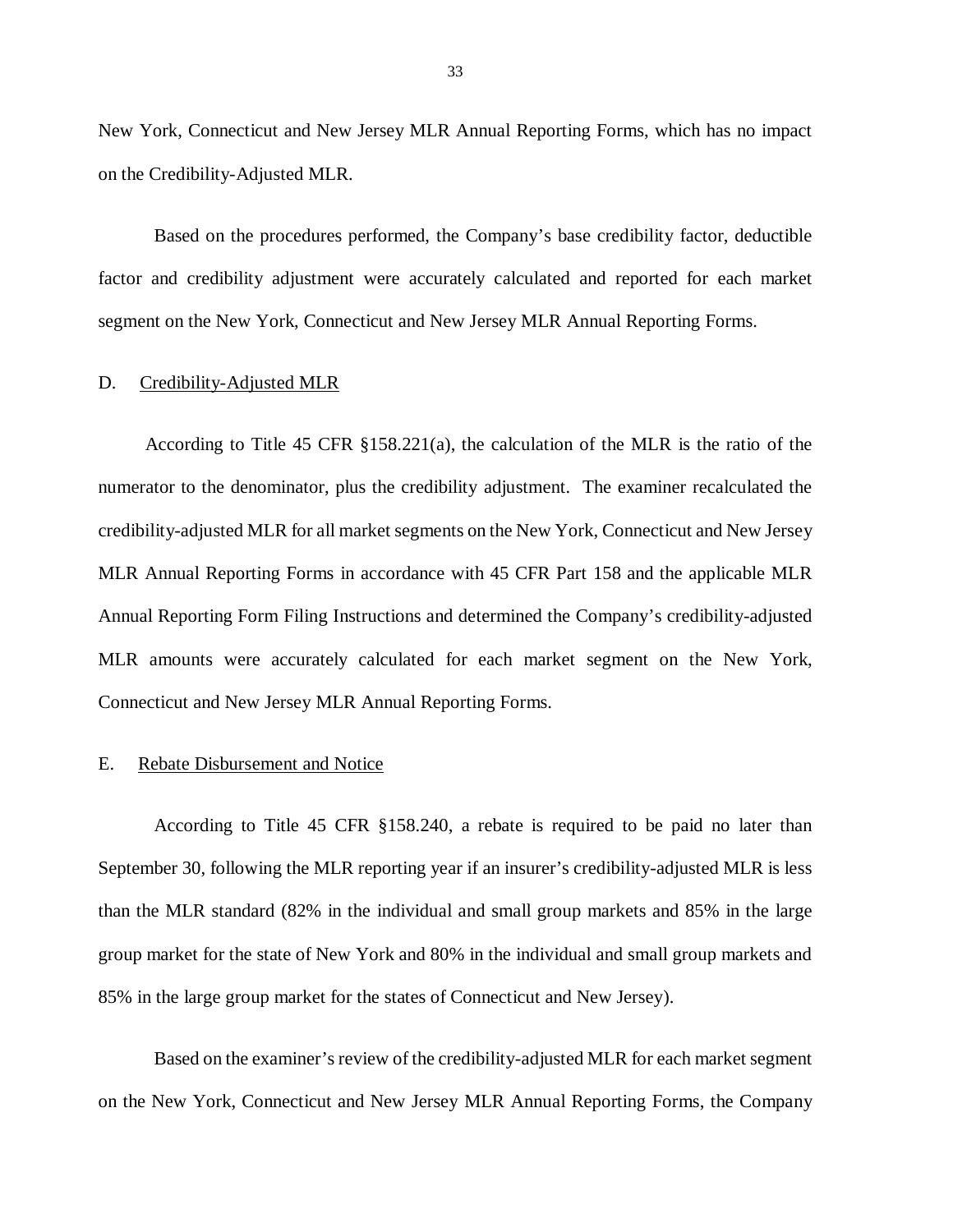exceeded the MLR standard for the individual and small group markets for the state of New York, the individual, small group and large group markets for the state of Connecticut and the small group market for the state of New Jersey, and thus was not required to pay rebates to its enrollees. The Company did not exceed the MLR standard for the large group market for the state of New York and the individual and large group markets for the state of New Jersey, and thus was required to pay rebates to its enrollees. The examiner reviewed the accuracy and timeliness of the rebate payments as defined by Title 45 §CFR 158.240, including the recalculation of a sample of rebates payments made to enrollees by the Company.

 Based on the procedures performed, the Company's rebate payments were accurately calculated and paid in accordance to Title 45 §CFR 158.240.

 According to Title 45 CFR §158.251, a notice of rebate is required when the credibility- adjusted MLR does not exceed the MLR standard. Since the Company's credibility-adjusted MLR exceeded the MLR standard for the individual and small group markets for the state of New York, the individual, small group and large group markets for the state of Connecticut and the small group market for the state of New Jersey, a notice of rebate was not required to be issued by the Company.

 The Company did not exceed the MLR standard for the large group market for the state of New York and the individual and large group markets for the state of New Jersey, and thus a notice of rebate was required to be issued by the Company to its enrollees. The examiner reviewed the accuracy of the notice of rebate as defined by Title 45 §CFR 158.240 for a sample of rebate payments made to enrollees by the Company.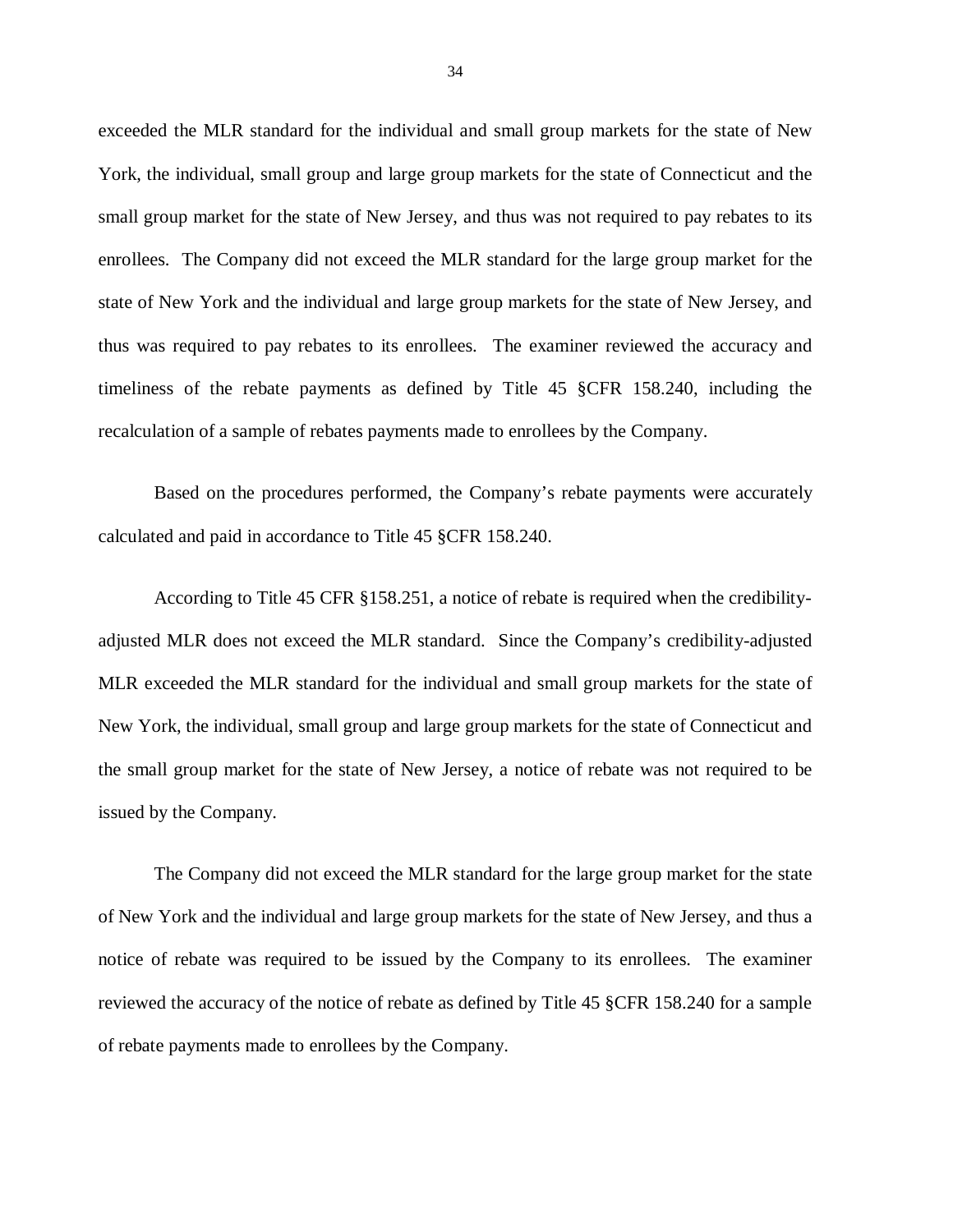<span id="page-36-0"></span> Based on the procedures performed, the Company issued the notice of rebate in accordance with Title 45 §CFR 158.251.

#### F. **Impact on Risk-Based Capital**

 the Company's Risk-Based Capital ("RBC") level requires notification by the Department to the Secretary of the HHS. Based on our review of the New York, Connecticut and New Jersey MLR Annual Reporting Forms, the payment of rebates did not cause the Company's RBC level to fall below a Company Action Level RBC, as defined by the NAIC's RBC for Insurers Model Act, therefore no notification to the Secretary of HHS is warranted. According to Title 45 CFR §158.270(a), rebate payments having any adverse impact on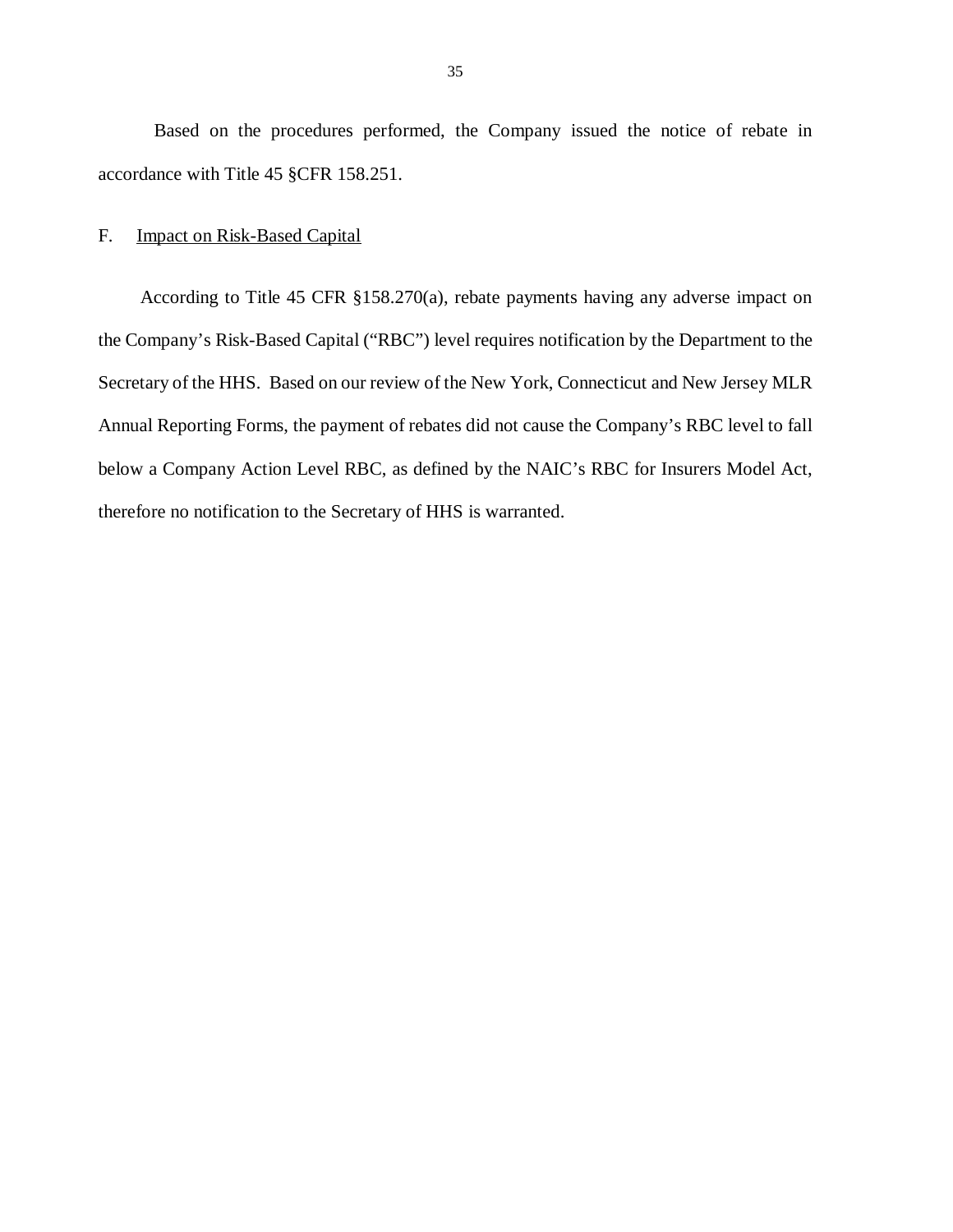### **4. FINANCIAL STATEMENTS**

<span id="page-37-0"></span> The following statements show the assets, liabilities, and surplus as of December 31, 2016, as contained in the Company's 2016 filed annual statement, a condensed summary of operations and a reconciliation of the surplus account for each of the years under review. The examiner's review of a sample of transactions did not reveal any differences which materially affected the Company's financial condition as presented in its financial statements contained in the December 31, 2016 filed annual statement.

### Independent Accountants

 The firm Deloitte & Touche, LLP ("D&T") was retained by OHI to audit the Company's combined statutory basis statements of financial position as of December 31 of each year in the examination period and the related statutory basis statements of operations, surplus, and cash flows for the year then ended.

D&T concluded that the statutory financial statements presented fairly, in all material respects, the financial position of the Company at the respective audits. Balances reported in these audited financial statements were reconciled to the corresponding years' annual statements with no discrepancies noted.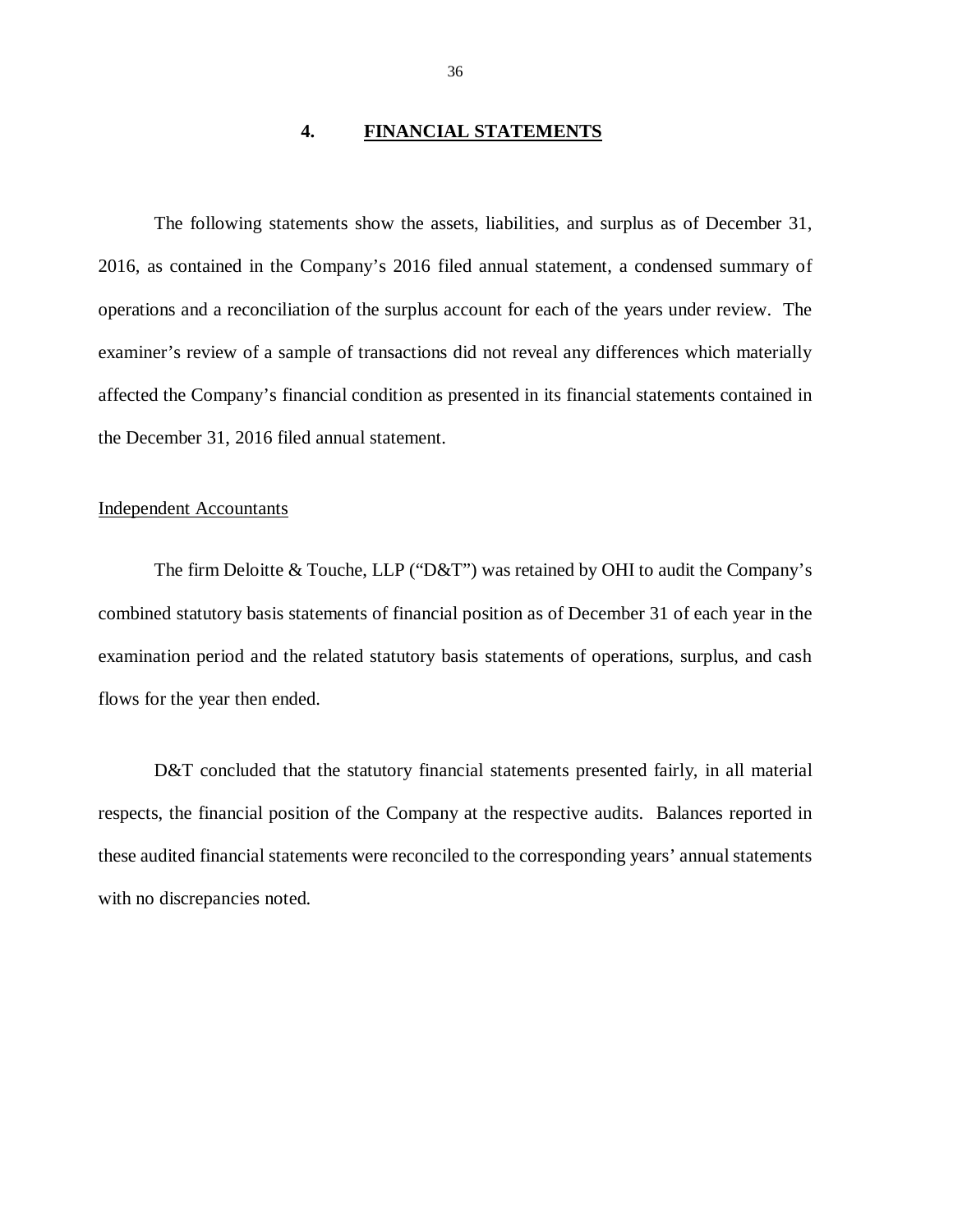### A. Balance Sheet

Assets

| <b>Bonds</b>                                       | $\mathbb{S}^-$<br>1,441,197,199 |
|----------------------------------------------------|---------------------------------|
| Cash and short-term investments                    | 275,535,862                     |
| Other invested assets                              | 38,565,947                      |
| Receivable for securities                          | 9,343                           |
| Investment income due and accrued                  | 12,217,214                      |
| Uncollected premiums and agents' balances in the   |                                 |
| course of collection                               | 13,435,449                      |
| Accrued retrospective contracts and contracts      |                                 |
| subject to redetermination                         | 279,381,076                     |
| Amounts recoverable from reinsurers                | 11,265,014                      |
| Other amounts receivable under reinsurance         |                                 |
| contracts                                          | 17,606                          |
| Current federal and foreign income tax             |                                 |
| recoverable and interest thereon                   | 7,940,944                       |
| Net deferred tax asset                             | 23,059,690                      |
| Healthcare and other amounts receivable            | 100,921,356                     |
| Aggregate write-ins for other than invested assets | 7,240,064                       |
| Total assets                                       | 2,210,786,764                   |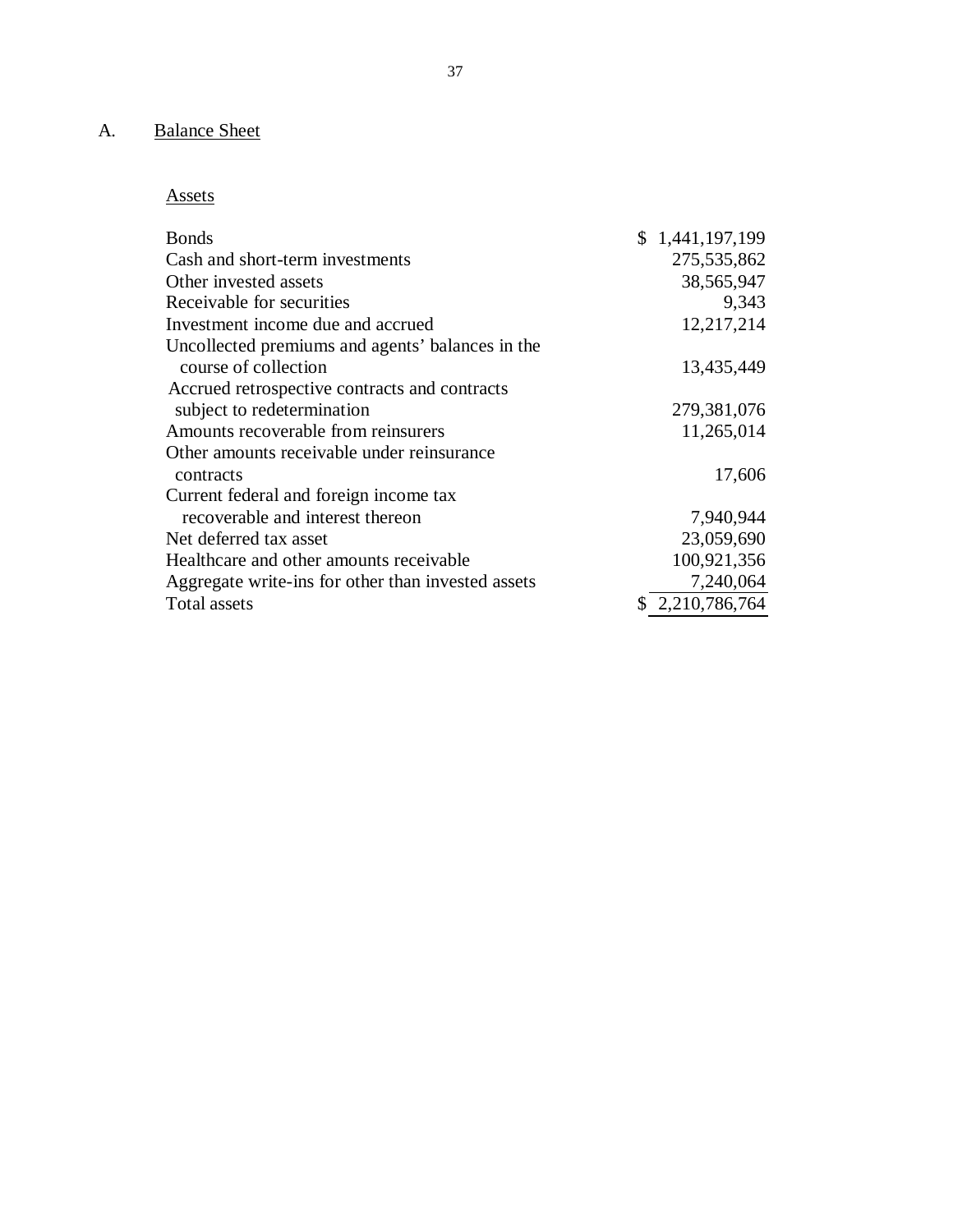## **Liabilities**

| Claims unpaid                                                | \$<br>604,250,844 |
|--------------------------------------------------------------|-------------------|
| Accrued medical incentive pools and bonus amounts            | 52, 357, 784      |
| Unpaid claims adjustment expenses                            | 4,857,124         |
| Aggregate health policy reserves                             | 27, 254, 187      |
| Premiums received in advance                                 | 176, 121, 898     |
| General expenses due or accrued                              | 78,602,414        |
| Ceded reinsurance premiums payable                           | 5,027,395         |
| Remittance and items not allocated                           | 7,898,344         |
| Amounts due to parent, subsidiaries and affiliates           | 17,248,361        |
| Payable for securities                                       | 19,199,142        |
| Funds held reinsurance treaties with unauthorized reinsurers | 24,556,880        |
| Aggregate write-ins for other liabilities                    | 818,694           |
| <b>Total liabilities</b>                                     | \$1,018,193,067   |
| Capital and surplus                                          |                   |
| Common capital stock                                         | 1,000,000         |
| Gross paid in and contributed surplus                        | 44,610,000        |
| Aggregate write-ins for other than special surplus funds     | 210,000           |
| Unassigned funds (surplus)                                   | 1,146,773,697     |
| Total capital and surplus                                    | \$1,192,593,697   |
| Total liabilities, capital and surplus                       | \$2,210,786,764   |

 Note 1: The Internal Revenue Service has not conducted any audits of the income tax returns filed on behalf of the Company through tax year 2016. The examiner is unaware of any potential exposure of the Company to any tax assessments and no liability has been established herein relative to such contingency.

 Note 2: OHI files its tax returns on a consolidated basis with other affiliated companies within the UHG holding company.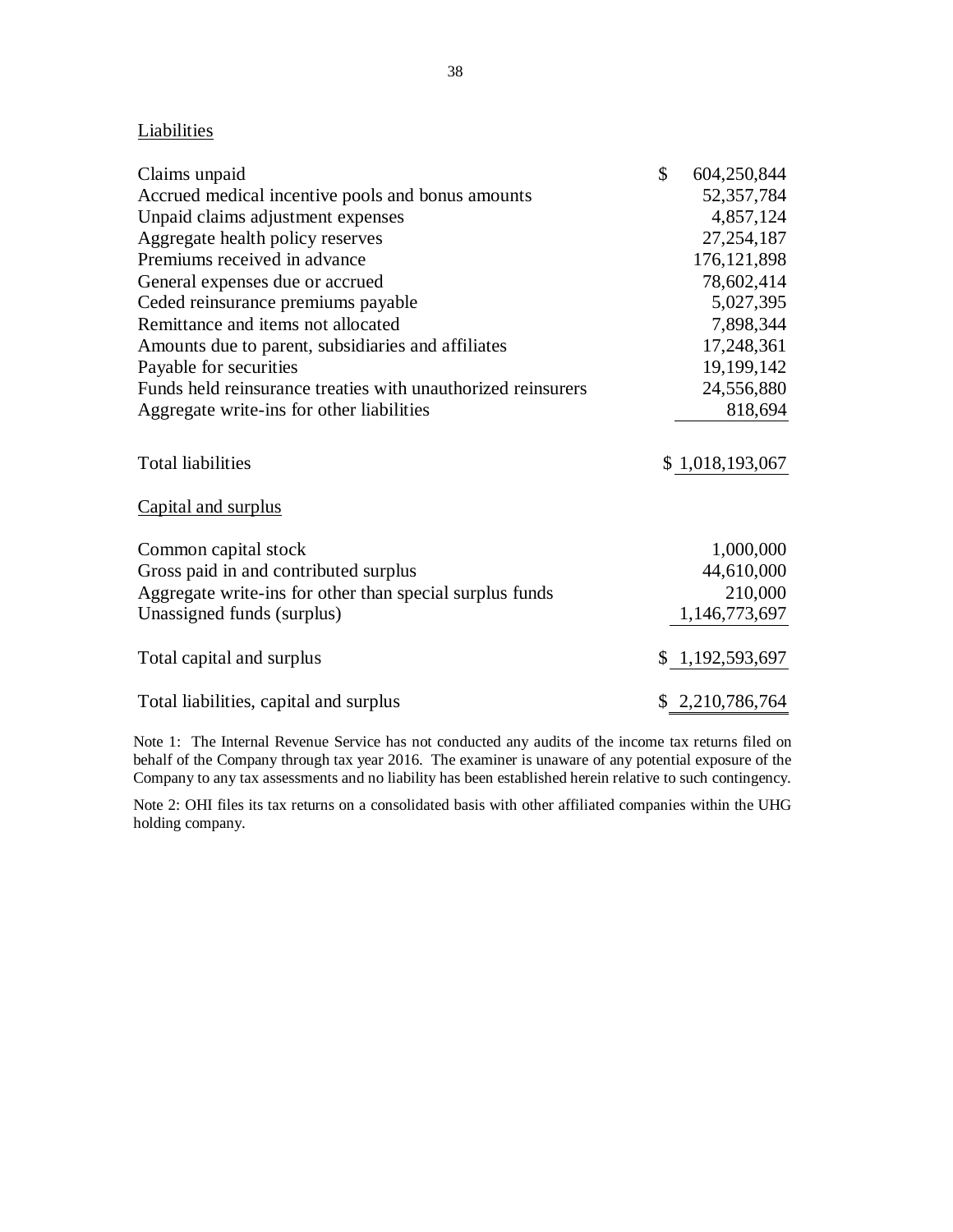B. Statement of Revenue, Expenses and Capital and Surplus

Capital and surplus increased \$470,768,065 during the four-year examination period,

January 1, 2013 through December 31, 2016, detailed as follows:

| Revenue                                          |              |                 |                     |
|--------------------------------------------------|--------------|-----------------|---------------------|
| Net premium income                               | \$           | 20,045,134,138  |                     |
| Change in unearned premium reserves and          |              |                 |                     |
| reserve for rate credits                         |              | (9,864,976)     |                     |
| Total revenues                                   |              |                 | \$20,035,269,162    |
| <b>Hospital and Medical Expenses</b>             |              |                 |                     |
| Hospital/medical benefits                        | \$           | 13,719,920,398  |                     |
| Other professional services                      |              | 145, 134, 347   |                     |
| Outside referrals                                |              | $\theta$        |                     |
| Emergency room and out-of-area                   |              | 1,929,476,874   |                     |
| Prescription drugs                               |              | 2,671,345,406   |                     |
| Incentive pools, withhold adjustments and        |              |                 |                     |
| bonus amounts                                    |              | 106,881,012     |                     |
| Net reinsurance recoveries                       |              | (3,044,733,459) |                     |
| Total medical and hospital expenses              |              | 15,528,024,578  |                     |
| Claims adjustment expenses                       |              | 474,346,947     |                     |
| General administrative expenses                  | $\mathbb{S}$ | 2,228,776,018   |                     |
| Total underwriting deductions                    |              |                 | 18, 231, 147, 543   |
| Net underwriting gain                            |              |                 | \$<br>1,804,121,619 |
| Net investment income earned                     |              |                 | 86,643,771          |
| Net realized capital gains                       |              |                 | 22,836,636          |
| Net gain from agents' or premium balances        |              |                 |                     |
| charged off                                      |              |                 | (6,601,553)         |
| Aggregate write-ins for other income or expenses |              |                 | 35,619              |
| Net income before federal income taxes           |              |                 | \$1,907,036,092     |
| Federal and foreign income taxes incurred        |              |                 | 746,605,051         |
| Net income                                       |              |                 | \$<br>1,160,431,041 |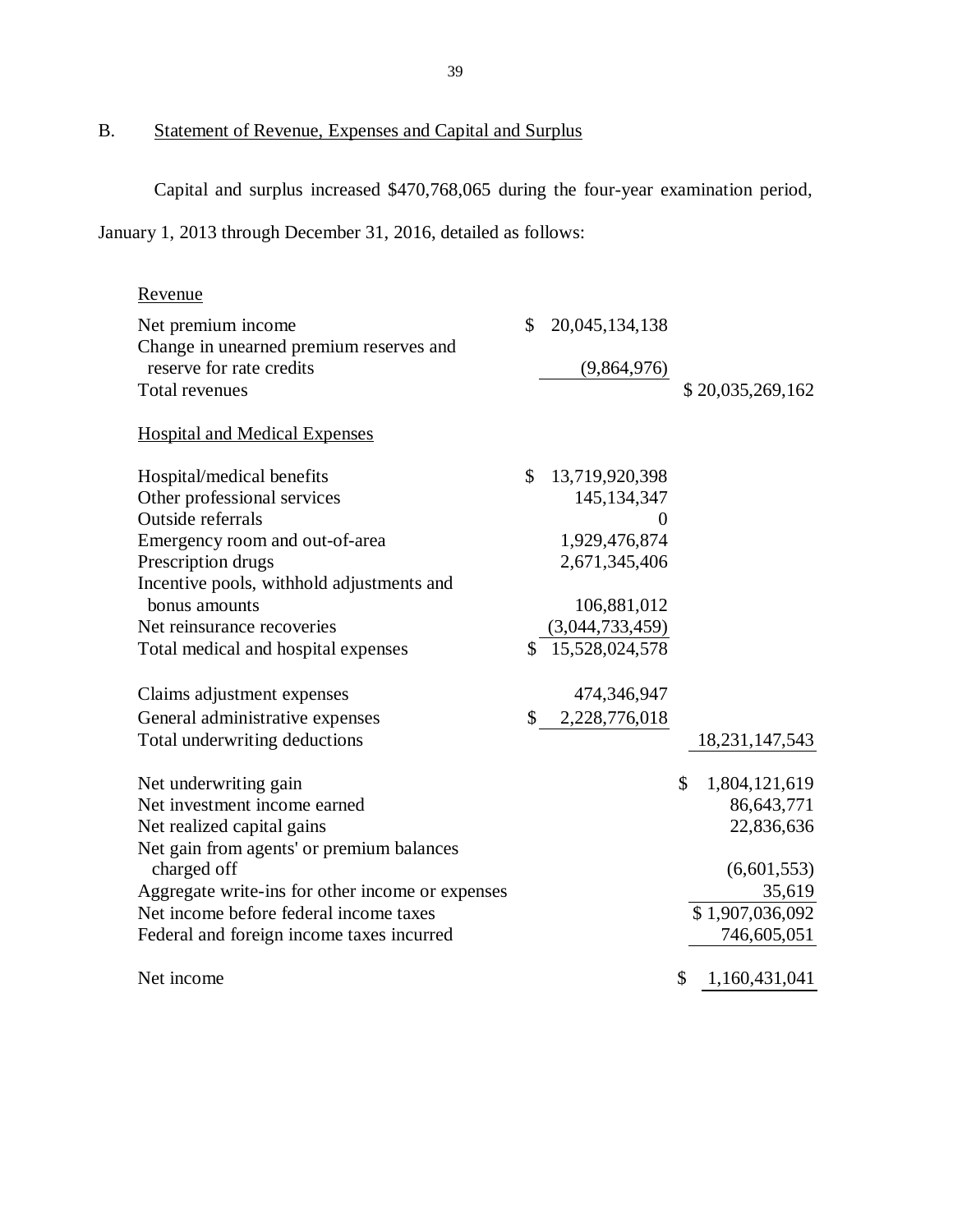### Change in Capital and Surplus

| Capital and surplus, per report on   |                 |                 |                   |
|--------------------------------------|-----------------|-----------------|-------------------|
| Examination, as of December 31,      |                 |                 | 721,825,632<br>S. |
| 2012                                 |                 |                 |                   |
|                                      | Gains in        | Losses in       |                   |
|                                      | Surplus         | Surplus         |                   |
| Net income                           | \$1,160,431,041 |                 |                   |
| Change in net deferred income tax    |                 | \$<br>3,559,428 |                   |
| Change in non-admitted assets        | 20,896,452      |                 |                   |
| Dividends to stockholders            |                 | 707,000,000     |                   |
| Net change in capital and surplus    |                 |                 | 470,768,065       |
| Capital and surplus, per report on   |                 |                 |                   |
| Examination, as of December 31, 2016 |                 | \$              | 1,192,593,697     |

#### **5. AGGREGATE RESERVES AND CLAIMS UNPAID**

 The examination liability of \$604,250,844 for the above captioned account is the same as the amount reported by OHI in its 2016 filed annual statement.

 The examination analysis of the claims unpaid reserve was conducted in accordance with generally accepted actuarial principles and practices and was based on statistical information contained in OHI's internal records and in its filed annual statements as verified during the examination. The examination reserve was based upon actual payments made through a point in time, plus an estimate for claims remaining unpaid at that date. Such estimate was calculated based on actuarial principles, which utilized OHI's past experience in projecting the ultimate cost of claims incurred on or prior to December 31, 2016.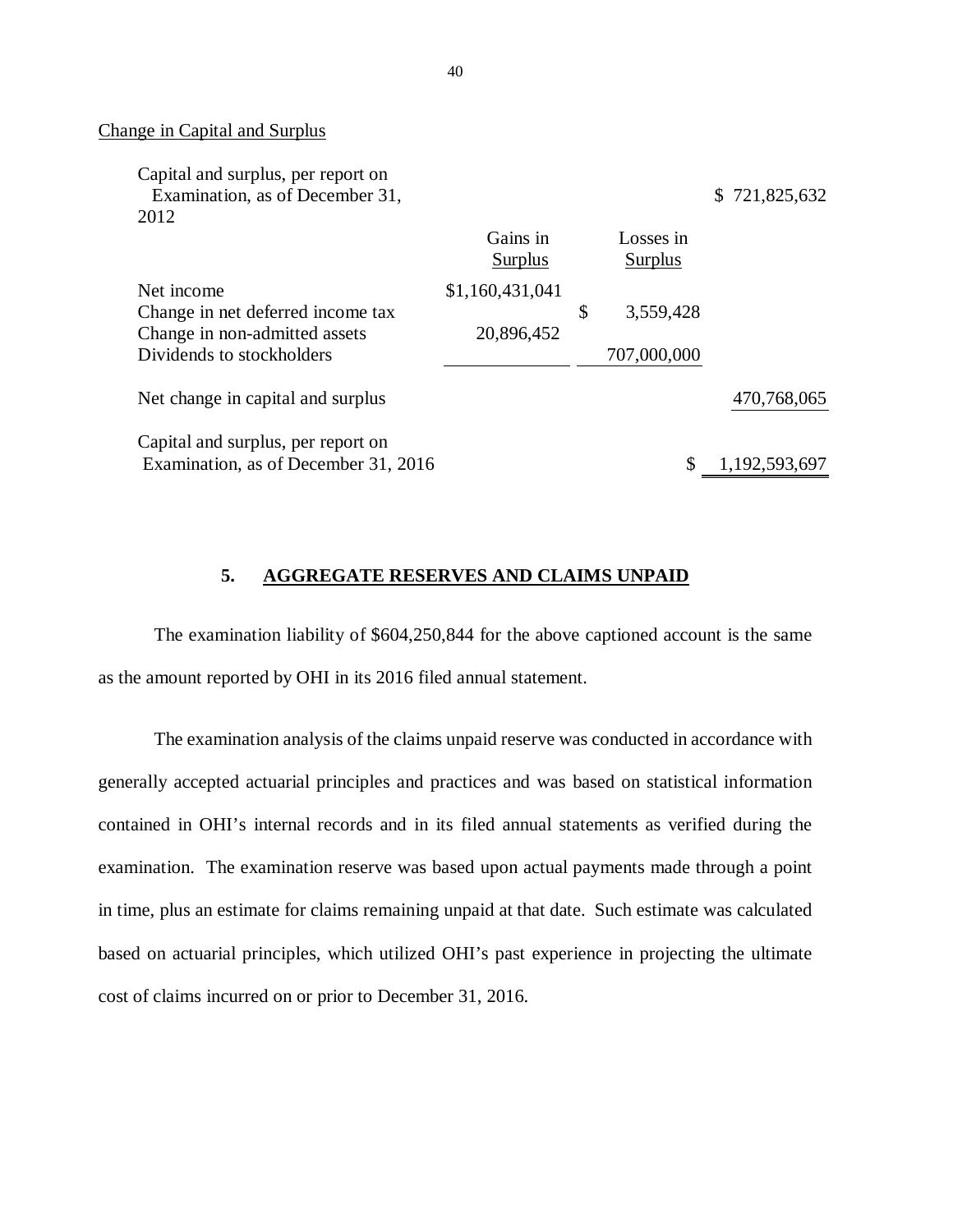#### **<u>COMPLIANCE WITH PRIOR REPORT ON EXAMINATION</u>**

 The prior report on examination as of December 31, 2012 contained the following two (2) comments and recommendations pertaining to the financial portion of the examination (page number refers to the prior report on examination):

### **ITEM NO.**

### **PAGE NO.**

### 1. Accounts and Records

 progress related to aligning operational In formation Technology practices with existing policies, incl uding the introduction of processes and technologies that can help ensure policy compliance. It is recommended that management continue to make 6

 *The Company has complied with this recommendation.* 

2. **Internal Controls** 

 the documenting and testing of internal controls to enact best practices. It is noted that the definition of "Best Practice" may differ among authoritative sources. It is recommended that the Company change its approach to 19

 *The Company has complied with this recommendation.*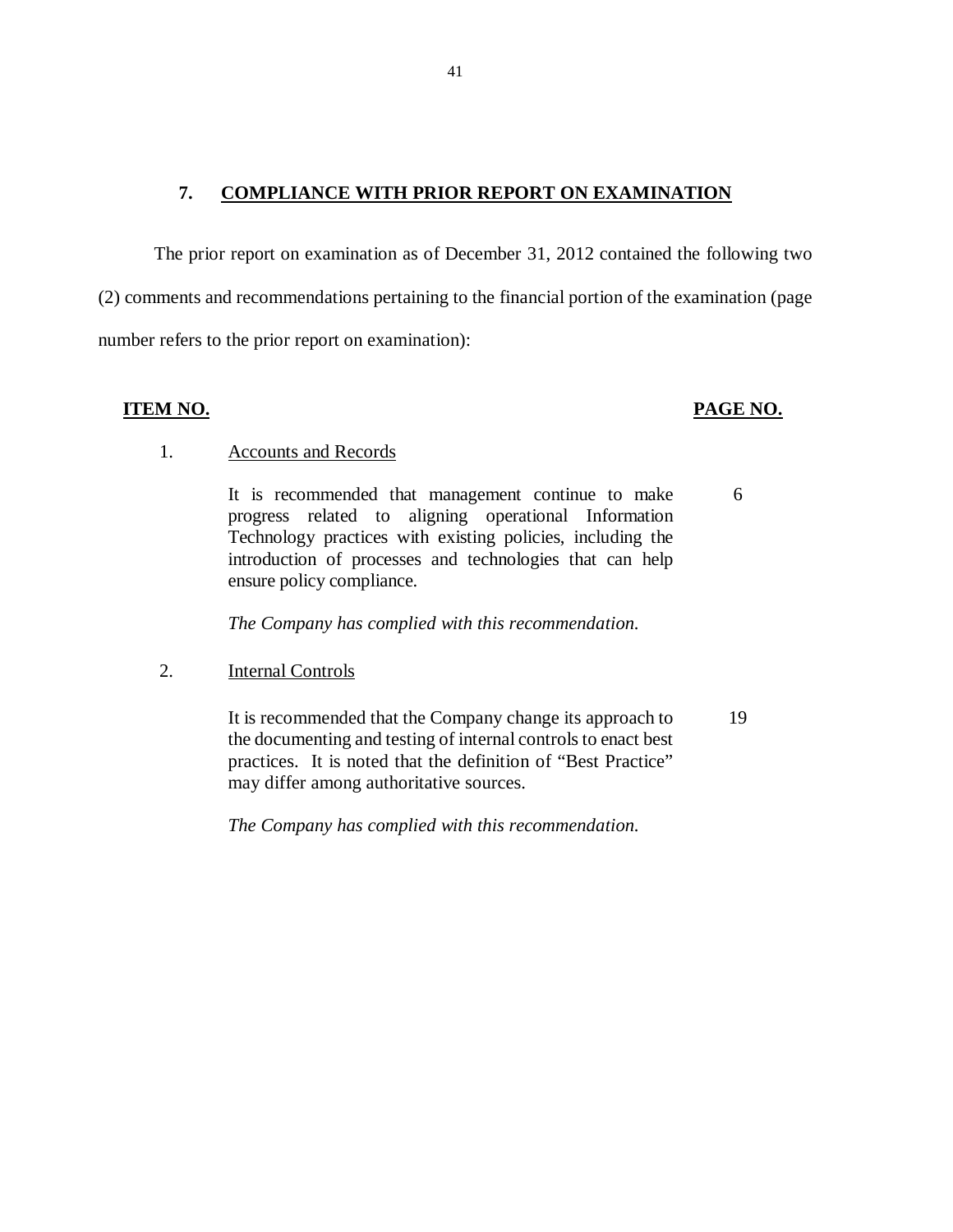#### $\overline{7}$ . **7. SUMMARY OF COMMENTS AND RECOMMENDATIONS**

### **ITEM** PAGE NO.

### A. Corporate Governance

 unwilling to attend meetings consistently resign or be It is recommended that board members who are unable or replaced. 9

### B. Territory and Plan of Operations

- i. It is recommended that the Company comply with New York Department of Health Law 2807-d (1) (a) and institute controls to ensure that all facilities for which the surcharge is due are properly identified within the system. 14
- ii. It is further recommended that Oxford determine the total amount of additional liability to NYHCRA for the period 2014 through 2016 and pay such fees. 14

#### $C_{\cdot}$ Tax Sharing Agreement

 Letter 33 (1979) and ensure amendments to tax allocation agreements are completed and approved prior to any future changes in the corporate structure of its parent. It is recommended that the Company comply with Circular 19

### D. Medical Loss Ratio Reporting

### Incurred Claims

 i. It is recommended that the Company implement procedures to ensure it completes the MLR Annual Reporting Form in accordance with the applicable MLR Annual Reporting Form Filing Instructions and Title 45 CFR §158.110. 25

### Quality Improvement Activities

 ii. It is recommended that the Company comply with Title 45 CFR §158.502 and Part 243.2 (b)(8) of Insurance Regulation No. 152 (11 NYCRR 243.8) and maintain sufficient quantitative analyses to adequately support the QIA allocation percentages reported in the internal cost center/department survey for management fee expenses. 27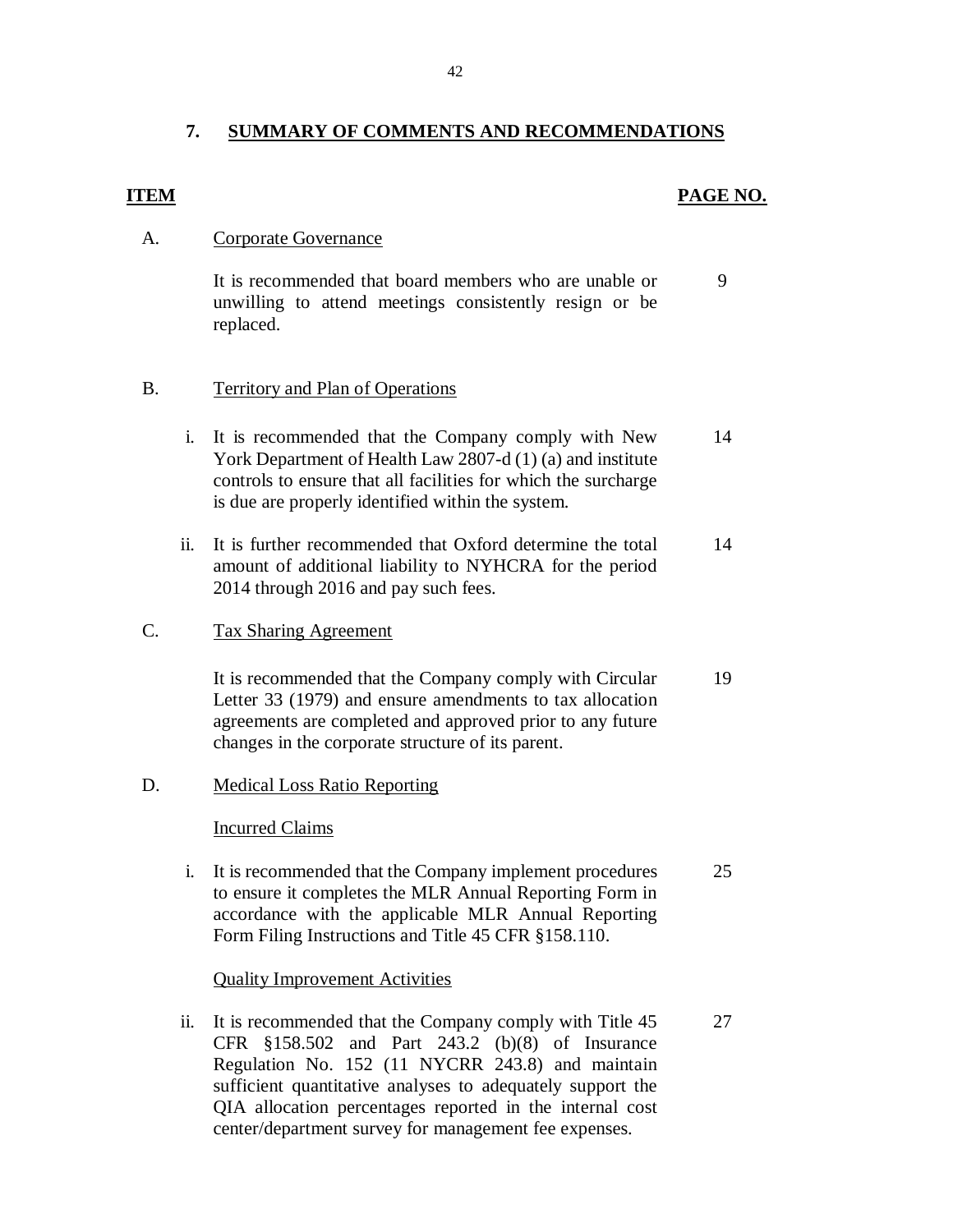| <b>ITEM</b> |                                                                                                                                                                                                                                                                                                                                                                                            | PAGE NO. |
|-------------|--------------------------------------------------------------------------------------------------------------------------------------------------------------------------------------------------------------------------------------------------------------------------------------------------------------------------------------------------------------------------------------------|----------|
| iii.        | It is recommended that the Company classify overhead<br>expenses as QIA that comply with Federal Regulation 45<br>CFR §158.150 and the 2016 NAIC Annual Statement<br>Instructions - Health.                                                                                                                                                                                                | 27       |
| iv.         | It is recommended that the Company exclude any non-<br>commercial dedicated departments from the determination<br>of the commercial management fee QIA blended rates.                                                                                                                                                                                                                      | 27       |
| V.          | It is recommended that the Company develop and add a key<br>control to adequately mitigate the risk that inaccurate<br>external vendors survey results are loaded into the survey<br>matrix.                                                                                                                                                                                               | 28       |
| vi.         | It is recommended that the Company maintain adequate<br>documentation that supports the operating effectiveness of<br>key internal controls.                                                                                                                                                                                                                                               | 28       |
| vii.        | It is recommended that the Company implement internal<br>controls to ensure the use of proper contracted rates in the<br>calculation and recording of the related external vendor<br>expenses. If an alternative process is used other than the one<br>noted in the contract, the Company should obtain written<br>documentation from the vendor of the agreed upon process<br>to be used. | 28       |
| viii.       | It is recommended that the Company treat direct and indirect<br>external vendors consistently and obtain surveys for<br>external vendors regardless of whether the expense is<br>indirectly allocated as part of the management fee QIA<br>process. Further, the external vendor survey results should                                                                                     | 29       |

- in the determination of the department level management fee QIA percentage. process. Further, the external vendor survey results should be provided to the applicable departments for consideration
- ix. It is recommended that the Company implement procedures to ensure it completes Part 6 of the MLR Annual Reporting Form in accordance with MLR Annual Reporting Form Filing Instructions. 29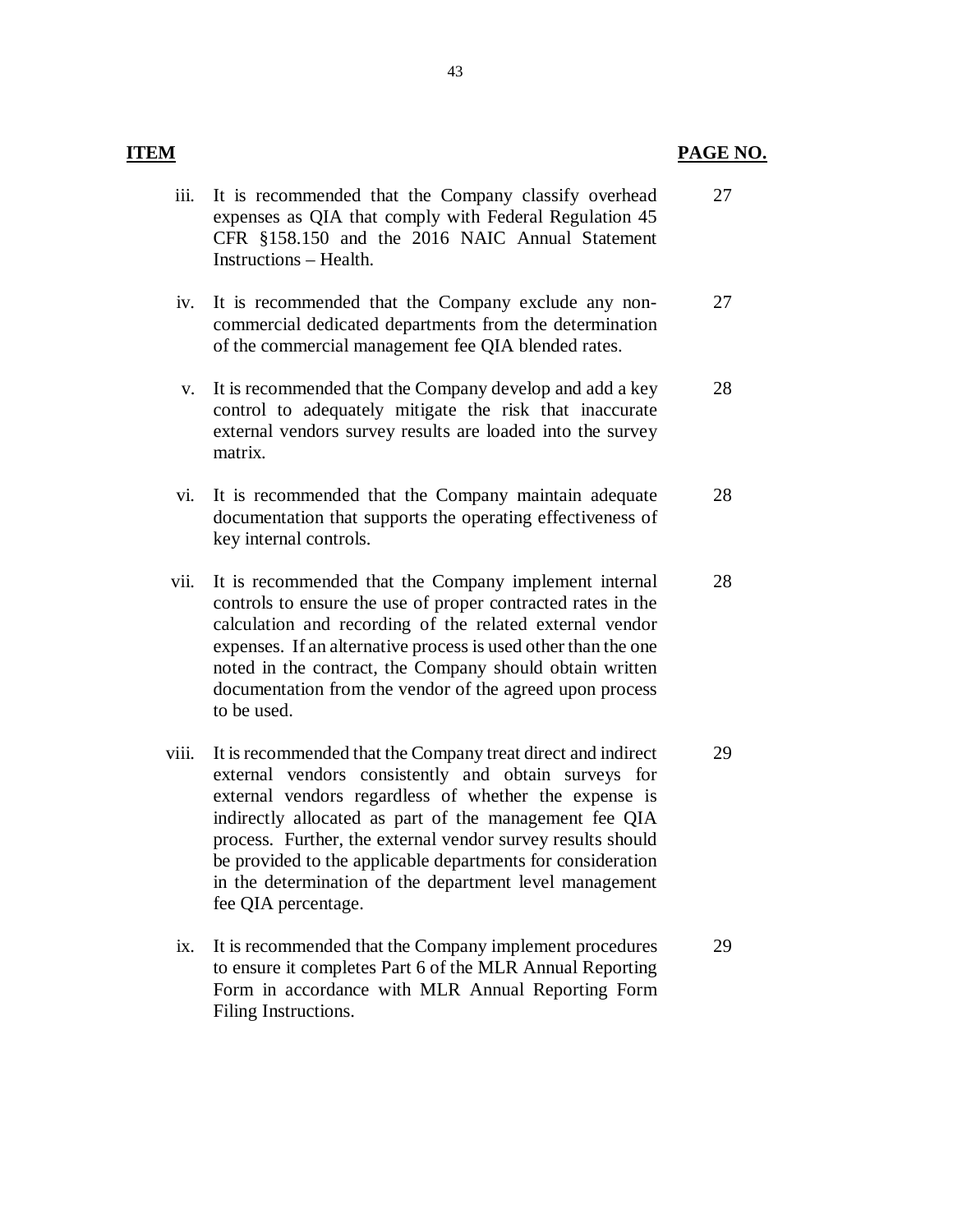- x. It is recommended that the Company comply with Title 45 30 CFR §158.502 and Part 243.2 (b)(8) of Insurance Regulation No. 152 (11 NYCRR 243.8) and implement additional quantitative analyses to adequately support the QIA allocation percentage determination reported in the service matrix survey for its affiliate vendors.
- xi. It is recommended that the Company maintain adequate 30 documentation that supports the operating effectiveness of key internal controls.
- xii. It is recommended that the Company update its process 30 documentation to accurately reflect the QIA process currently in place and include a detailed end to end walkthrough of the entire QIA process covering affiliated vendor, external vendor and management fee including, but not limited to, screenshots, examples and referencing amongst worksheets.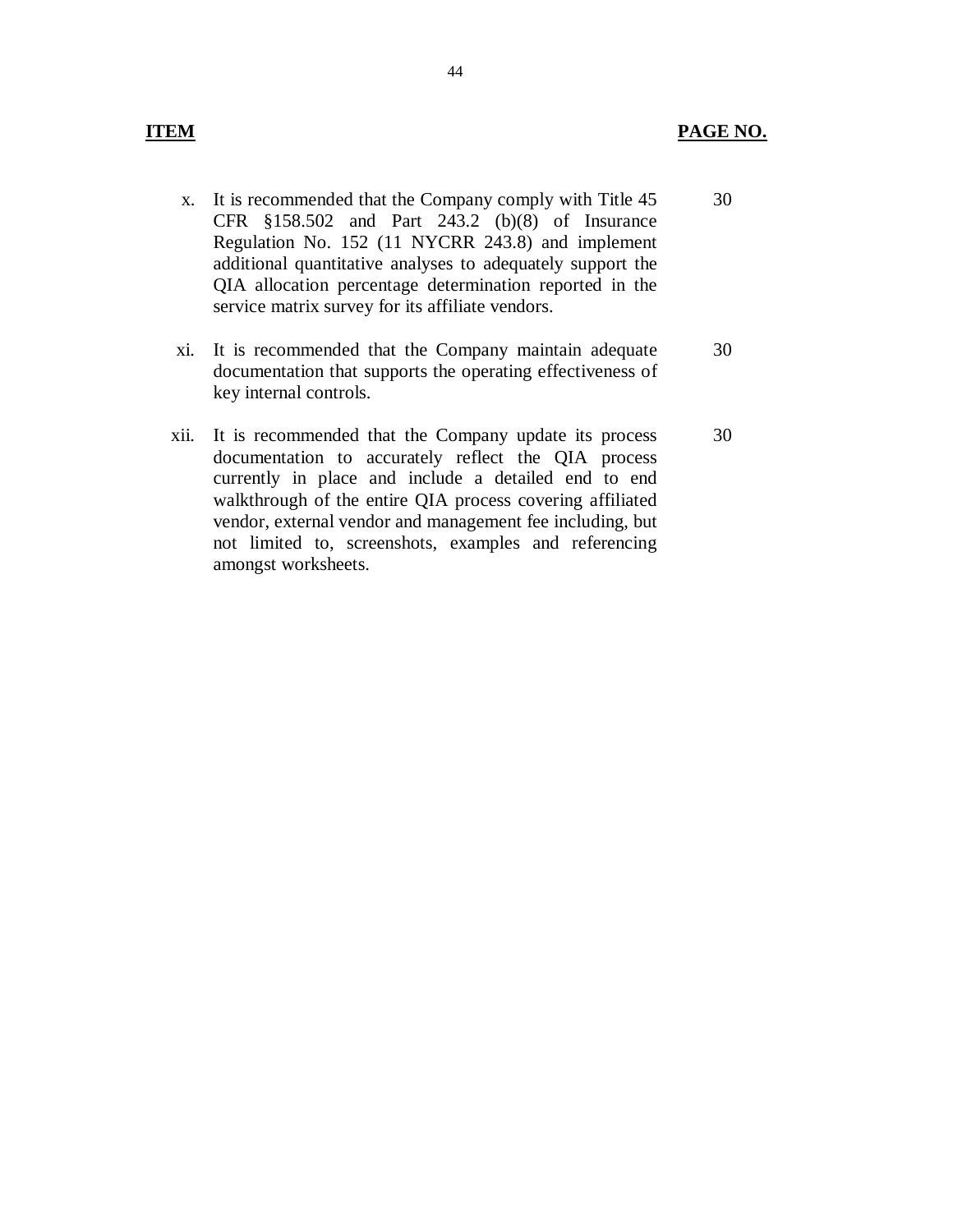Respectfully submitted,

\_\_\_\_\_\_\_\_\_\_\_\_\_\_\_\_\_\_\_\_\_\_\_\_

David Crandall

STATE OF NEW YORK ) COUNTY OF NEW YORK) )SS. )

David Crandall, being duly sworn deposes and says that the foregoing report submitted by him is true to the best of his knowledge and belief.

David Crandall

\_\_\_\_\_\_\_\_\_\_\_\_\_\_\_\_\_\_\_\_\_\_\_\_\_

Subscribed and sworn to before me

this  $\frac{\ }{\ }$  of  $\frac{\ }{\ }$  2018.